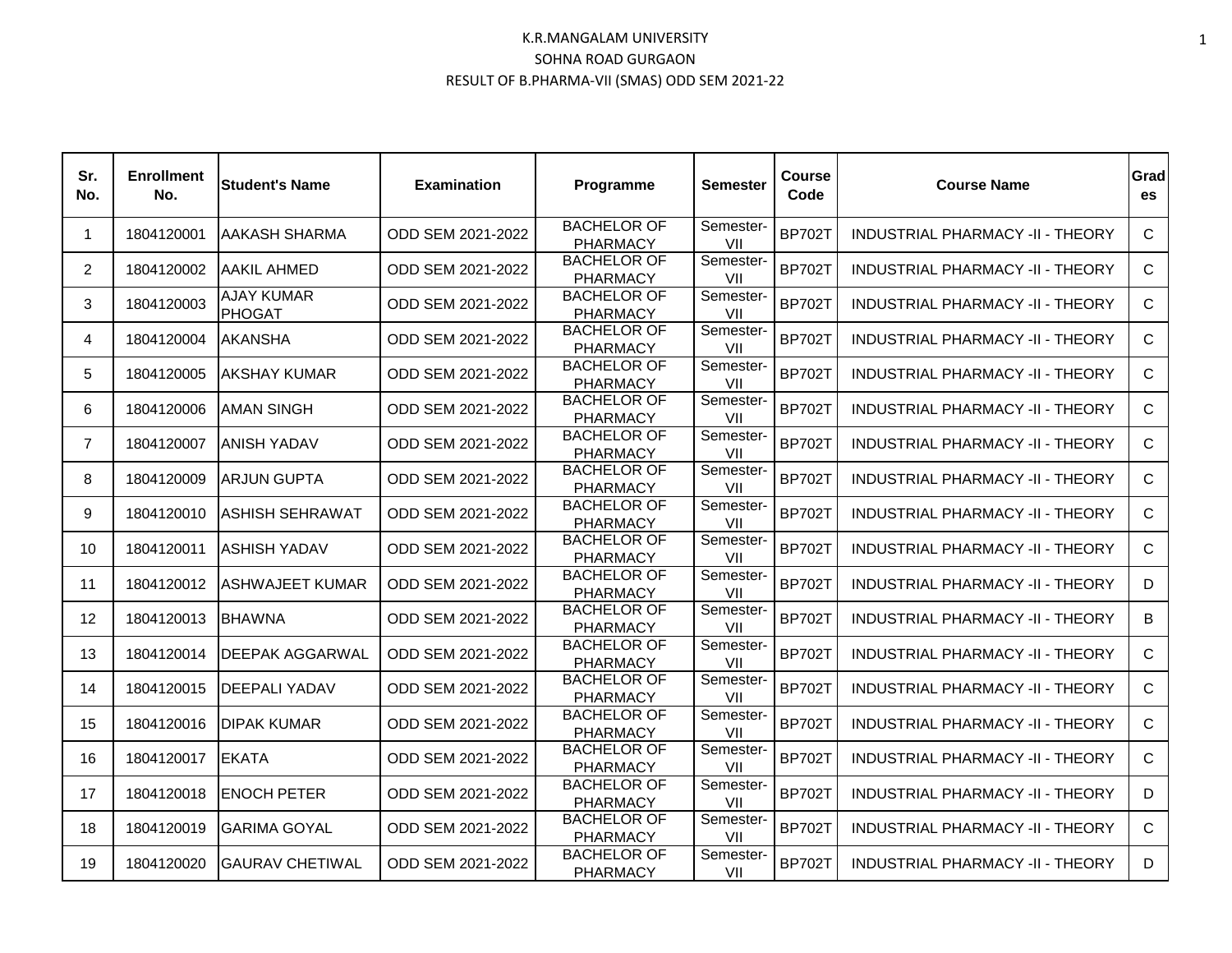| Sr.<br>No. | <b>Enrollment</b><br>No. | <b>Student's Name</b>                       | <b>Examination</b> | Programme                             | <b>Semester</b>  | Course<br>Code | <b>Course Name</b>                      | Grad<br>es    |
|------------|--------------------------|---------------------------------------------|--------------------|---------------------------------------|------------------|----------------|-----------------------------------------|---------------|
| 20         | 1804120021               | <b>GOURAV</b>                               | ODD SEM 2021-2022  | <b>BACHELOR OF</b><br><b>PHARMACY</b> | Semester-<br>VII | <b>BP702T</b>  | INDUSTRIAL PHARMACY -II - THEORY        | $\mathsf{C}$  |
| 21         | 1804120022               | HIMANSHU GOYAL                              | ODD SEM 2021-2022  | <b>BACHELOR OF</b><br><b>PHARMACY</b> | Semester-<br>VII | <b>BP702T</b>  | INDUSTRIAL PHARMACY -II - THEORY        | $\mathsf{C}$  |
| 22         | 1804120023               | <b>HRITHIK NARANG</b>                       | ODD SEM 2021-2022  | <b>BACHELOR OF</b><br><b>PHARMACY</b> | Semester-<br>VII | <b>BP702T</b>  | INDUSTRIAL PHARMACY -II - THEORY        | B             |
| 23         | 1804120024               | ISHA SEHRAWAT                               | ODD SEM 2021-2022  | <b>BACHELOR OF</b><br><b>PHARMACY</b> | Semester-<br>VII | <b>BP702T</b>  | INDUSTRIAL PHARMACY -II - THEORY        | B             |
| 24         | 1804120025               | ISHIKA JAIN                                 | ODD SEM 2021-2022  | <b>BACHELOR OF</b><br><b>PHARMACY</b> | Semester-<br>VII | <b>BP702T</b>  | INDUSTRIAL PHARMACY -II - THEORY        | $\mathsf{C}$  |
| 25         | 1804120026               | JATIN THAKRAN                               | ODD SEM 2021-2022  | <b>BACHELOR OF</b><br><b>PHARMACY</b> | Semester-<br>VII | <b>BP702T</b>  | <b>INDUSTRIAL PHARMACY -II - THEORY</b> | $\mathsf{C}$  |
| 26         | 1804120027               | <b>JYOTI RAI</b>                            | ODD SEM 2021-2022  | <b>BACHELOR OF</b><br><b>PHARMACY</b> | Semester-<br>VII | <b>BP702T</b>  | INDUSTRIAL PHARMACY -II - THEORY        | $\mathsf{C}$  |
| 27         | 1804120028               | <b>KARAN BAKSHI</b>                         | ODD SEM 2021-2022  | <b>BACHELOR OF</b><br><b>PHARMACY</b> | Semester-<br>VII | <b>BP702T</b>  | INDUSTRIAL PHARMACY -II - THEORY        | $\mathsf{C}$  |
| 28         | 1804120029               | KAUSHAL KUMAR                               | ODD SEM 2021-2022  | <b>BACHELOR OF</b><br><b>PHARMACY</b> | Semester-<br>VII | <b>BP702T</b>  | INDUSTRIAL PHARMACY -II - THEORY        | D             |
| 29         | 1804120030               | KESHAV ARORA                                | ODD SEM 2021-2022  | <b>BACHELOR OF</b><br><b>PHARMACY</b> | Semester-<br>VII | <b>BP702T</b>  | <b>INDUSTRIAL PHARMACY -II - THEORY</b> | $\mathcal{C}$ |
| 30         | 1804120031               | <b>KHUSHBOO</b>                             | ODD SEM 2021-2022  | <b>BACHELOR OF</b><br><b>PHARMACY</b> | Semester-<br>VII | <b>BP702T</b>  | INDUSTRIAL PHARMACY -II - THEORY        | B             |
| 31         | 1804120032               | <b>KHUSHI SINGH</b>                         | ODD SEM 2021-2022  | <b>BACHELOR OF</b><br><b>PHARMACY</b> | Semester-<br>VII | <b>BP702T</b>  | INDUSTRIAL PHARMACY -II - THEORY        | F.            |
| 32         | 1804120033               | <b>KSHETRIMAYUM</b><br><b>CAROLINA DEVI</b> | ODD SEM 2021-2022  | <b>BACHELOR OF</b><br><b>PHARMACY</b> | Semester-<br>VII | <b>BP702T</b>  | INDUSTRIAL PHARMACY -II - THEORY        | D             |
| 33         | 1804120034               | KUNAL DHAWAN                                | ODD SEM 2021-2022  | <b>BACHELOR OF</b><br><b>PHARMACY</b> | Semester-<br>VII | <b>BP702T</b>  | INDUSTRIAL PHARMACY -II - THEORY        | D             |
| 34         | 1804120035               | <b>LOKESH RAGHAV</b>                        | ODD SEM 2021-2022  | <b>BACHELOR OF</b><br><b>PHARMACY</b> | Semester-<br>VII | <b>BP702T</b>  | INDUSTRIAL PHARMACY -II - THEORY        | D             |
| 35         | 1804120036               | <b>MAZID ALI</b>                            | ODD SEM 2021-2022  | <b>BACHELOR OF</b><br><b>PHARMACY</b> | Semester-<br>VII | <b>BP702T</b>  | INDUSTRIAL PHARMACY -II - THEORY        | $\mathsf{C}$  |
| 37         | 1804120040               | <b>MUSKAN SHARMA</b>                        | ODD SEM 2021-2022  | <b>BACHELOR OF</b><br><b>PHARMACY</b> | Semester-<br>VII | <b>BP702T</b>  | INDUSTRIAL PHARMACY -II - THEORY        | $\mathsf{C}$  |
| 38         | 1804120041               | <b>MUSRRAF</b>                              | ODD SEM 2021-2022  | <b>BACHELOR OF</b><br><b>PHARMACY</b> | Semester-<br>VII | <b>BP702T</b>  | INDUSTRIAL PHARMACY -II - THEORY        | $\mathsf{C}$  |
| 39         | 1804120042               | <b>MUSTAKEEM AHMED</b>                      | ODD SEM 2021-2022  | <b>BACHELOR OF</b><br><b>PHARMACY</b> | Semester-<br>VII | <b>BP702T</b>  | INDUSTRIAL PHARMACY -II - THEORY        | $\mathsf{C}$  |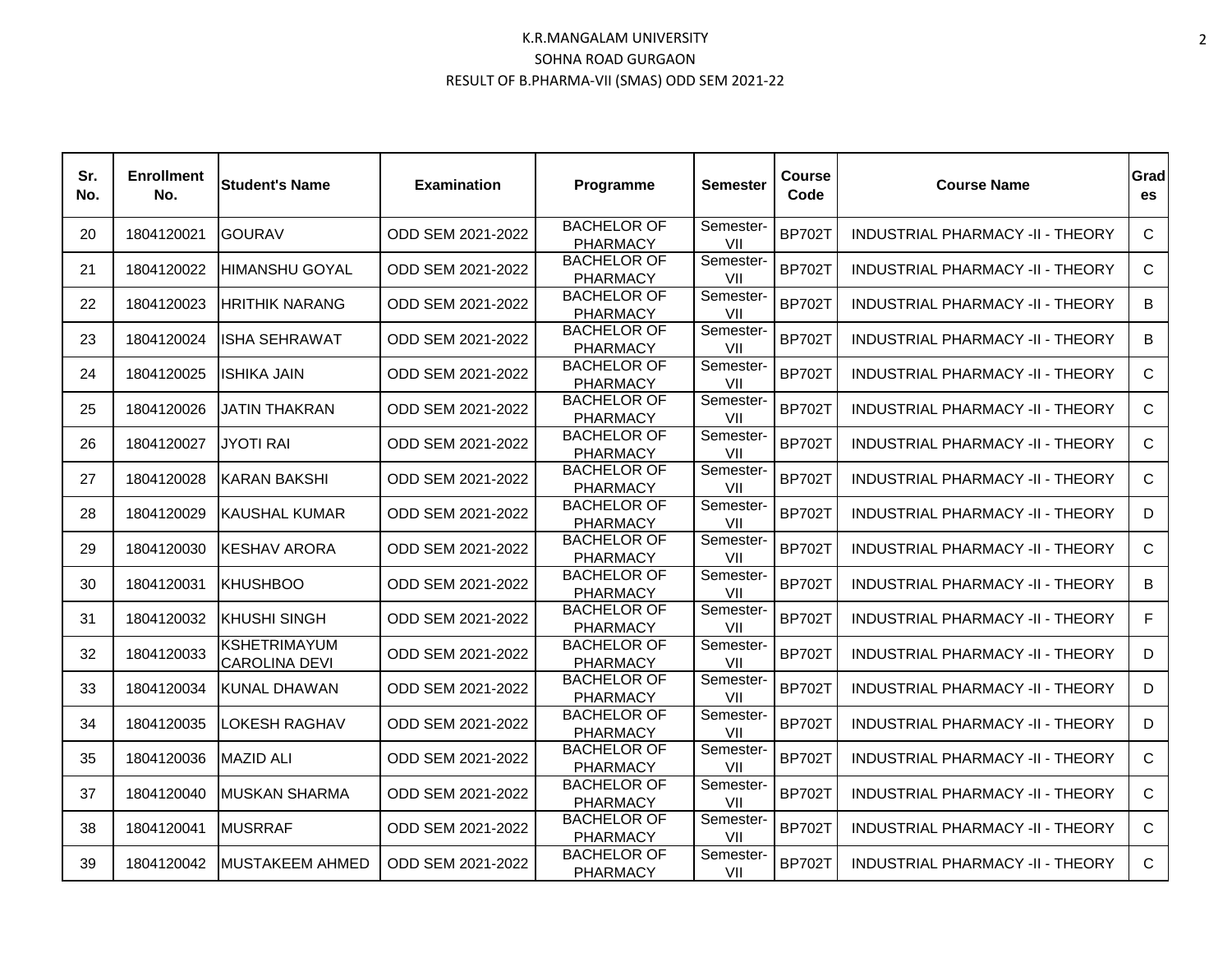| Sr.<br>No. | <b>Enrollment</b><br>No. | <b>Student's Name</b>              | <b>Examination</b> | Programme                             | <b>Semester</b>  | Course<br>Code | <b>Course Name</b>                      | Grad<br>es    |
|------------|--------------------------|------------------------------------|--------------------|---------------------------------------|------------------|----------------|-----------------------------------------|---------------|
| 40         | 1804120043               | INANDITA RAJOTEAYA                 | ODD SEM 2021-2022  | <b>BACHELOR OF</b><br><b>PHARMACY</b> | Semester-<br>VII | <b>BP702T</b>  | <b>INDUSTRIAL PHARMACY -II - THEORY</b> | $\mathsf{C}$  |
| 41         | 1804120044               | <b>NEHA YADAV</b>                  | ODD SEM 2021-2022  | <b>BACHELOR OF</b><br><b>PHARMACY</b> | Semester-<br>VII | <b>BP702T</b>  | INDUSTRIAL PHARMACY -II - THEORY        | D             |
| 42         | 1804120046               | <b>NIKHIL</b>                      | ODD SEM 2021-2022  | <b>BACHELOR OF</b><br><b>PHARMACY</b> | Semester-<br>VII | <b>BP702T</b>  | INDUSTRIAL PHARMACY -II - THEORY        | $\mathsf{C}$  |
| 43         | 1804120047               | INIKHIL KUMAR                      | ODD SEM 2021-2022  | <b>BACHELOR OF</b><br><b>PHARMACY</b> | Semester-<br>VII | <b>BP702T</b>  | INDUSTRIAL PHARMACY -II - THEORY        | C             |
| 44         | 1804120048               | NISHU KUMAR SINHA                  | ODD SEM 2021-2022  | <b>BACHELOR OF</b><br><b>PHARMACY</b> | Semester-<br>VII | <b>BP702T</b>  | INDUSTRIAL PHARMACY -II - THEORY        | $\mathsf{C}$  |
| 45         | 1804120049               | <b>PARVEEN</b><br><b>SHARADHNA</b> | ODD SEM 2021-2022  | <b>BACHELOR OF</b><br><b>PHARMACY</b> | Semester-<br>VII | <b>BP702T</b>  | <b>INDUSTRIAL PHARMACY -II - THEORY</b> | D             |
| 46         | 1804120050               | <b>PAYAL KUMARI</b>                | ODD SEM 2021-2022  | <b>BACHELOR OF</b><br><b>PHARMACY</b> | Semester-<br>VII | <b>BP702T</b>  | INDUSTRIAL PHARMACY -II - THEORY        | D             |
| 47         | 1804120051               | IPOONAM                            | ODD SEM 2021-2022  | <b>BACHELOR OF</b><br><b>PHARMACY</b> | Semester-<br>VII | <b>BP702T</b>  | INDUSTRIAL PHARMACY -II - THEORY        | $\mathcal{C}$ |
| 48         | 1804120052               | <b>PRACHI CHOPRA</b>               | ODD SEM 2021-2022  | <b>BACHELOR OF</b><br><b>PHARMACY</b> | Semester-<br>VII | <b>BP702T</b>  | INDUSTRIAL PHARMACY -II - THEORY        | $\mathsf{C}$  |
| 49         | 1804120054               | <b>PREETI SHARMA</b>               | ODD SEM 2021-2022  | <b>BACHELOR OF</b><br><b>PHARMACY</b> | Semester-<br>VII | <b>BP702T</b>  | INDUSTRIAL PHARMACY -II - THEORY        | $\mathsf{C}$  |
| 50         | 1804120055               | <b>PRINCE TYAGI</b>                | ODD SEM 2021-2022  | <b>BACHELOR OF</b><br><b>PHARMACY</b> | Semester-<br>VII | <b>BP702T</b>  | INDUSTRIAL PHARMACY -II - THEORY        | $\mathsf{C}$  |
| 51         | 1804120056               | <b>RAHUL</b>                       | ODD SEM 2021-2022  | <b>BACHELOR OF</b><br><b>PHARMACY</b> | Semester-<br>VII | <b>BP702T</b>  | INDUSTRIAL PHARMACY -II - THEORY        | $\mathsf{C}$  |
| 52         | 1804120057               | <b>RAHUL GUPTA</b>                 | ODD SEM 2021-2022  | <b>BACHELOR OF</b><br><b>PHARMACY</b> | Semester-<br>VII | <b>BP702T</b>  | INDUSTRIAL PHARMACY -II - THEORY        | $\mathsf{C}$  |
| 53         | 1804120058               | <b>RESUN NISHA</b>                 | ODD SEM 2021-2022  | <b>BACHELOR OF</b><br><b>PHARMACY</b> | Semester-<br>VII | <b>BP702T</b>  | INDUSTRIAL PHARMACY -II - THEORY        | B             |
| 54         | 1804120059               | IRITVIK CHHABRA                    | ODD SEM 2021-2022  | <b>BACHELOR OF</b><br><b>PHARMACY</b> | Semester-<br>VII | <b>BP702T</b>  | <b>INDUSTRIAL PHARMACY -II - THEORY</b> | $\mathcal{C}$ |
| 55         | 1804120060               | <b>ROHIT CHHOKER</b>               | ODD SEM 2021-2022  | <b>BACHELOR OF</b><br><b>PHARMACY</b> | Semester-<br>VII | <b>BP702T</b>  | INDUSTRIAL PHARMACY -II - THEORY        | $\mathsf{C}$  |
| 56         | 1804120061               | <b>ROHIT KUMAR</b>                 | ODD SEM 2021-2022  | <b>BACHELOR OF</b><br><b>PHARMACY</b> | Semester-<br>VII | <b>BP702T</b>  | INDUSTRIAL PHARMACY -II - THEORY        | $\mathsf{C}$  |
| 57         | 1804120064               | <b>SAGAR RAWAT</b>                 | ODD SEM 2021-2022  | <b>BACHELOR OF</b><br><b>PHARMACY</b> | Semester-<br>VII | <b>BP702T</b>  | INDUSTRIAL PHARMACY -II - THEORY        | $\mathsf{C}$  |
| 58         | 1804120065               | ISAHIL BANSAL                      | ODD SEM 2021-2022  | <b>BACHELOR OF</b><br><b>PHARMACY</b> | Semester-<br>VII | <b>BP702T</b>  | INDUSTRIAL PHARMACY -II - THEORY        | B             |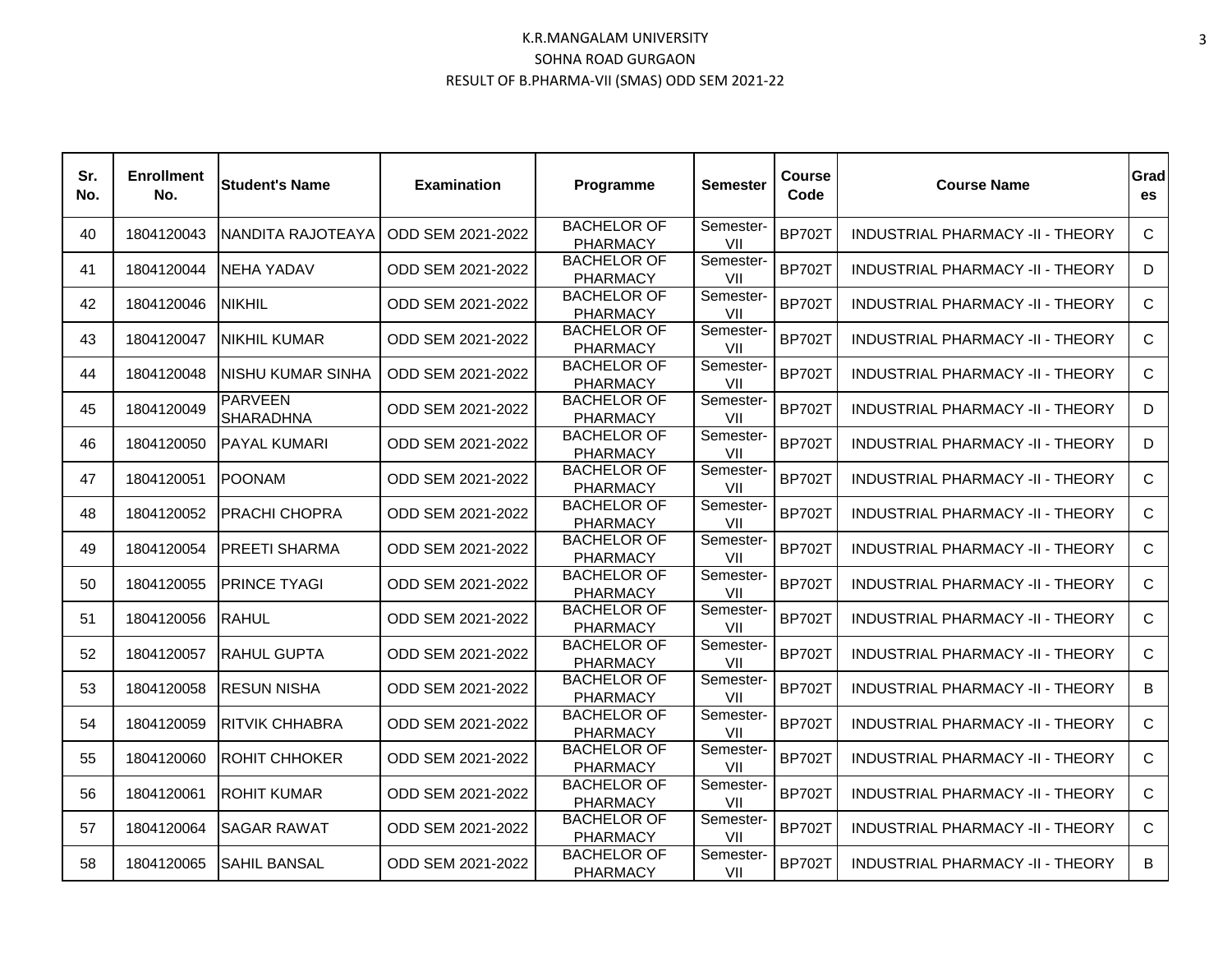| Sr.<br>No. | <b>Enrollment</b><br>No. | <b>Student's Name</b>                   | <b>Examination</b> | Programme                             | <b>Semester</b>  | Course<br>Code | <b>Course Name</b>                      | Grad<br>es   |
|------------|--------------------------|-----------------------------------------|--------------------|---------------------------------------|------------------|----------------|-----------------------------------------|--------------|
| 59         | 1804120066               | <b>SANJAY SINGH</b><br><b>CHHAUNKAR</b> | ODD SEM 2021-2022  | <b>BACHELOR OF</b><br><b>PHARMACY</b> | Semester-<br>VII | <b>BP702T</b>  | INDUSTRIAL PHARMACY -II - THEORY        | D            |
| 60         | 1804120067               | <b>SHIVAM</b>                           | ODD SEM 2021-2022  | <b>BACHELOR OF</b><br><b>PHARMACY</b> | Semester-<br>VII | <b>BP702T</b>  | <b>INDUSTRIAL PHARMACY -II - THEORY</b> | D            |
| 61         | 1804120068               | <b>SIDDHANT KASHYAP</b>                 | ODD SEM 2021-2022  | <b>BACHELOR OF</b><br><b>PHARMACY</b> | Semester-<br>VII | <b>BP702T</b>  | INDUSTRIAL PHARMACY -II - THEORY        | $\mathsf{C}$ |
| 62         | 1804120070               | <b>SIMRA KHAN</b>                       | ODD SEM 2021-2022  | <b>BACHELOR OF</b><br><b>PHARMACY</b> | Semester-<br>VII | <b>BP702T</b>  | INDUSTRIAL PHARMACY -II - THEORY        | $\mathsf{C}$ |
| 63         | 1804120072               | <b>SOURAV SAXENA</b>                    | ODD SEM 2021-2022  | <b>BACHELOR OF</b><br><b>PHARMACY</b> | Semester-<br>VII | <b>BP702T</b>  | INDUSTRIAL PHARMACY -II - THEORY        | $\mathsf{C}$ |
| 64         | 1804120073               | SOURYANSHU<br><b>KUMAR</b>              | ODD SEM 2021-2022  | <b>BACHELOR OF</b><br><b>PHARMACY</b> | Semester-<br>VII | <b>BP702T</b>  | INDUSTRIAL PHARMACY -II - THEORY        | $\mathsf{C}$ |
| 65         | 1804120074               | <b>SUDHANSHU</b><br><b>SACHDEVA</b>     | ODD SEM 2021-2022  | <b>BACHELOR OF</b><br><b>PHARMACY</b> | Semester-<br>VII | <b>BP702T</b>  | INDUSTRIAL PHARMACY -II - THEORY        | $\mathsf{C}$ |
| 66         | 1804120075               | <b>SUNNY SINGH</b>                      | ODD SEM 2021-2022  | <b>BACHELOR OF</b><br><b>PHARMACY</b> | Semester-<br>VII | <b>BP702T</b>  | INDUSTRIAL PHARMACY -II - THEORY        | $\mathsf{C}$ |
| 67         | 1804120076               | SURAJ KUMAR                             | ODD SEM 2021-2022  | <b>BACHELOR OF</b><br><b>PHARMACY</b> | Semester-<br>VII | <b>BP702T</b>  | INDUSTRIAL PHARMACY -II - THEORY        | F.           |
| 68         | 1804120077               | <b>TUSHAR DUDEJA</b>                    | ODD SEM 2021-2022  | <b>BACHELOR OF</b><br><b>PHARMACY</b> | Semester-<br>VII | <b>BP702T</b>  | INDUSTRIAL PHARMACY -II - THEORY        | $\mathsf{C}$ |
| 69         | 1804120078               | VAIBHAV RISHI                           | ODD SEM 2021-2022  | <b>BACHELOR OF</b><br><b>PHARMACY</b> | Semester-<br>VII | <b>BP702T</b>  | INDUSTRIAL PHARMACY -II - THEORY        | D            |
| 70         | 1804120079               | VAIBHAV SHARMA                          | ODD SEM 2021-2022  | <b>BACHELOR OF</b><br><b>PHARMACY</b> | Semester-<br>VII | <b>BP702T</b>  | INDUSTRIAL PHARMACY -II - THEORY        | $\mathsf{C}$ |
| 71         | 1804120080               | VAIBHAW RAJ<br><b>MISHRA</b>            | ODD SEM 2021-2022  | <b>BACHELOR OF</b><br><b>PHARMACY</b> | Semester-<br>VII | <b>BP702T</b>  | <b>INDUSTRIAL PHARMACY -II - THEORY</b> | $\mathsf{C}$ |
| 72         | 1804120081               | <b>VINAY KUMAR</b>                      | ODD SEM 2021-2022  | <b>BACHELOR OF</b><br><b>PHARMACY</b> | Semester-<br>VII | <b>BP702T</b>  | <b>INDUSTRIAL PHARMACY -II - THEORY</b> | $\mathsf{C}$ |
| 73         | 1804120082               | YAGYA DADHICH                           | ODD SEM 2021-2022  | <b>BACHELOR OF</b><br><b>PHARMACY</b> | Semester-<br>VII | <b>BP702T</b>  | <b>INDUSTRIAL PHARMACY -II - THEORY</b> | D            |
| 74         | 1804120083               | YASH                                    | ODD SEM 2021-2022  | <b>BACHELOR OF</b><br><b>PHARMACY</b> | Semester-<br>VII | <b>BP702T</b>  | <b>INDUSTRIAL PHARMACY -II - THEORY</b> | $\mathsf{C}$ |
| 75         | 1804120084               | <b>ZOHRA FATIMAH</b>                    | ODD SEM 2021-2022  | <b>BACHELOR OF</b><br><b>PHARMACY</b> | Semester-<br>VII | <b>BP702T</b>  | INDUSTRIAL PHARMACY -II - THEORY        | $\mathsf{C}$ |
| 76         | 1804120086               | <b>ABHISHEK PAL</b>                     | ODD SEM 2021-2022  | <b>BACHELOR OF</b><br><b>PHARMACY</b> | Semester-<br>VII | <b>BP702T</b>  | INDUSTRIAL PHARMACY -II - THEORY        | $\mathsf{C}$ |
| 77         | 1804120087               | PRAVEEN KUMAR<br><b>SINGH</b>           | ODD SEM 2021-2022  | <b>BACHELOR OF</b><br><b>PHARMACY</b> | Semester-<br>VII | <b>BP702T</b>  | INDUSTRIAL PHARMACY -II - THEORY        | D            |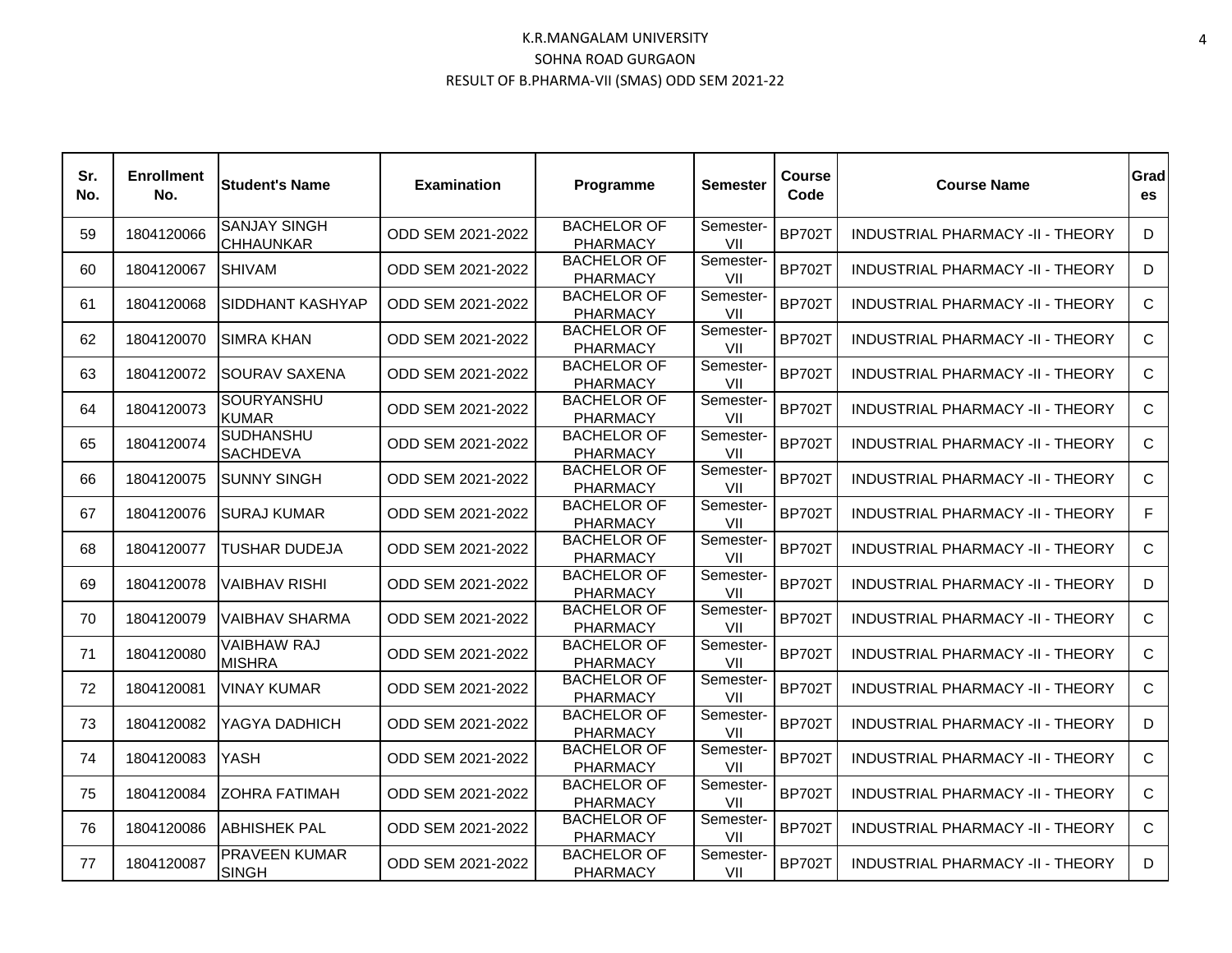| Sr.<br>No. | <b>Enrollment</b><br>No. | <b>Student's Name</b>         | <b>Examination</b> | Programme                             | <b>Semester</b>  | Course<br>Code | <b>Course Name</b>                      | Grad<br>es   |
|------------|--------------------------|-------------------------------|--------------------|---------------------------------------|------------------|----------------|-----------------------------------------|--------------|
| 78         | 1804120088               | <b>ISAJAL GUPTA</b>           | ODD SEM 2021-2022  | <b>BACHELOR OF</b><br><b>PHARMACY</b> | Semester-<br>VII | <b>BP702T</b>  | <b>INDUSTRIAL PHARMACY -II - THEORY</b> | D            |
| 79         | 1804120089               | <b>IBHARAT PATRA</b>          | ODD SEM 2021-2022  | <b>BACHELOR OF</b><br><b>PHARMACY</b> | Semester-<br>VII | <b>BP702T</b>  | <b>INDUSTRIAL PHARMACY -II - THEORY</b> | $\mathsf{C}$ |
| 80         | 1804120090               | ADITYA KUMAR                  | ODD SEM 2021-2022  | <b>BACHELOR OF</b><br><b>PHARMACY</b> | Semester-<br>VII | <b>BP702T</b>  | <b>INDUSTRIAL PHARMACY -II - THEORY</b> | C            |
| 81         | 1804120091               | ABHINAV KUMAR<br><b>SINGH</b> | ODD SEM 2021-2022  | <b>BACHELOR OF</b><br><b>PHARMACY</b> | Semester-<br>VII | <b>BP702T</b>  | <b>INDUSTRIAL PHARMACY -II - THEORY</b> | $\mathsf{C}$ |
| 82         | 1804120094               | AASHISH DABAS                 | ODD SEM 2021-2022  | <b>BACHELOR OF</b><br><b>PHARMACY</b> | Semester-<br>VII | <b>BP702T</b>  | <b>INDUSTRIAL PHARMACY -II - THEORY</b> | D            |
| 83         | 1804120095               | <b>AKASH</b>                  | ODD SEM 2021-2022  | <b>BACHELOR OF</b><br><b>PHARMACY</b> | Semester-<br>VII | <b>BP702T</b>  | <b>INDUSTRIAL PHARMACY -II - THEORY</b> | D            |
| 84         | 1804120096               | JATIN SACHDEVA                | ODD SEM 2021-2022  | <b>BACHELOR OF</b><br><b>PHARMACY</b> | Semester-<br>VII | <b>BP702T</b>  | <b>INDUSTRIAL PHARMACY -II - THEORY</b> | C            |
| 85         | 1804120097               | INISHIKA AMANKAR              | ODD SEM 2021-2022  | <b>BACHELOR OF</b><br><b>PHARMACY</b> | Semester-<br>VII | <b>BP702T</b>  | <b>INDUSTRIAL PHARMACY -II - THEORY</b> | $\mathsf{C}$ |
| 86         | 1804120098               | <b>IMAYANK YADAV</b>          | ODD SEM 2021-2022  | <b>BACHELOR OF</b><br><b>PHARMACY</b> | Semester-<br>VII | <b>BP702T</b>  | <b>INDUSTRIAL PHARMACY -II - THEORY</b> | $\mathsf{C}$ |
| 87         | 1804120099               | <b>SURAJ KUMAR SINGH</b>      | ODD SEM 2021-2022  | <b>BACHELOR OF</b><br><b>PHARMACY</b> | Semester-<br>VII | <b>BP702T</b>  | INDUSTRIAL PHARMACY -II - THEORY        | D            |
| 88         | 1804120101               | IAKSHAY KHATANA               | ODD SEM 2021-2022  | <b>BACHELOR OF</b><br><b>PHARMACY</b> | Semester-<br>VII | <b>BP702T</b>  | INDUSTRIAL PHARMACY -II - THEORY        | D            |
| 89         | 1904121102               | IGAURAV KAUSHIK               | ODD SEM 2021-2022  | <b>BACHELOR OF</b><br><b>PHARMACY</b> | Semester-<br>VII | <b>BP702T</b>  | <b>INDUSTRIAL PHARMACY -II - THEORY</b> | C            |
| 90         | 1904121103               | <b>ROHIT ROY</b>              | ODD SEM 2021-2022  | <b>BACHELOR OF</b><br><b>PHARMACY</b> | Semester-<br>VII | <b>BP702T</b>  | <b>INDUSTRIAL PHARMACY -II - THEORY</b> | $\mathsf{C}$ |
| 91         | 1904121104               | <b>ABHISHEK</b>               | ODD SEM 2021-2022  | <b>BACHELOR OF</b><br><b>PHARMACY</b> | Semester-<br>VII | <b>BP702T</b>  | INDUSTRIAL PHARMACY -II - THEORY        | $\mathsf{C}$ |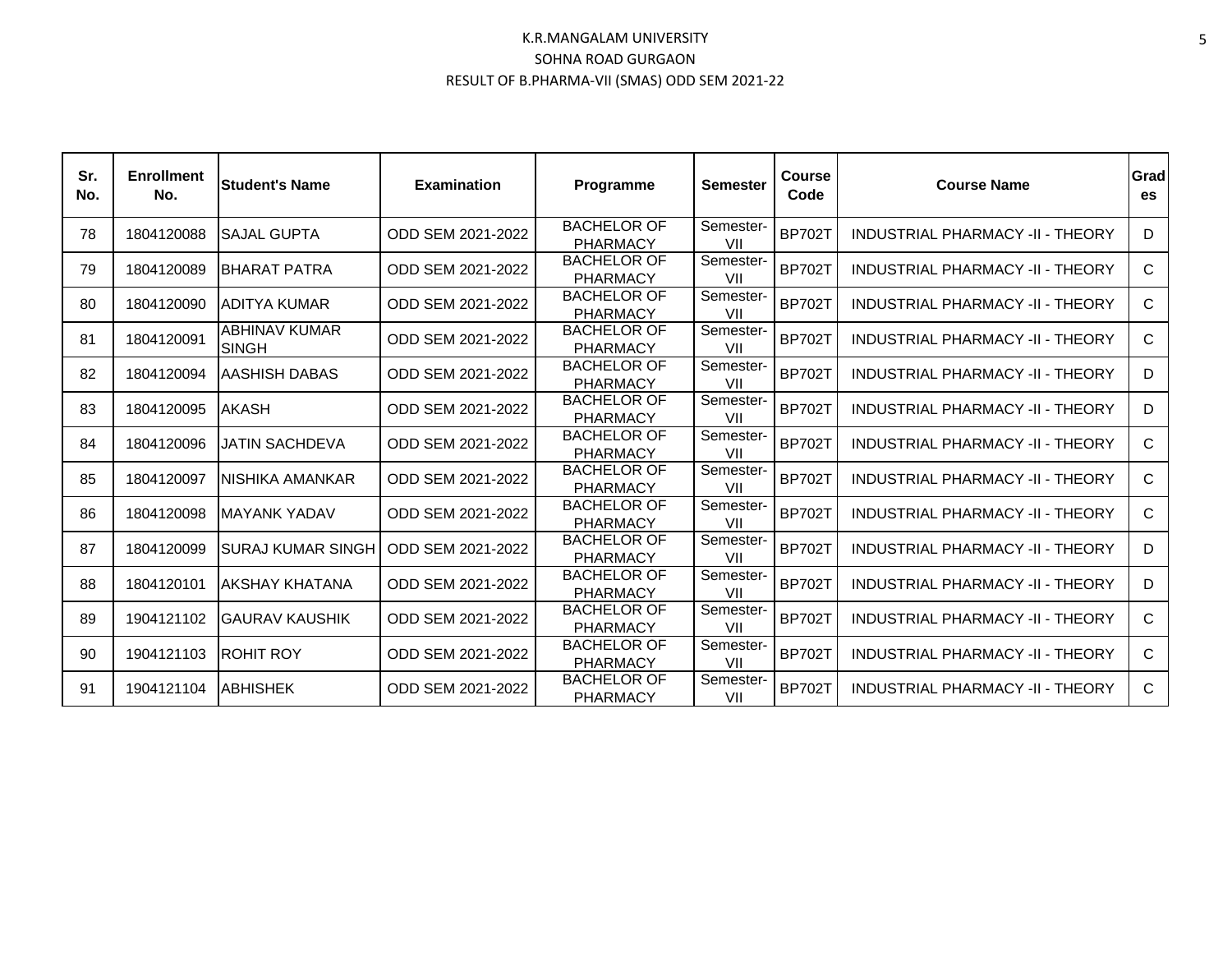| Sr.<br>No.     | <b>Enrollment</b><br>No. | <b>Student's Name</b>              | <b>Examination</b> | Programme                             | <b>Semester</b>  | Course<br>Code | <b>Course Name</b>                                            | Grad<br>es  |
|----------------|--------------------------|------------------------------------|--------------------|---------------------------------------|------------------|----------------|---------------------------------------------------------------|-------------|
| $\mathbf{1}$   | 1804120001               | <b>AAKASH SHARMA</b>               | ODD SEM 2021-2022  | <b>BACHELOR OF</b><br><b>PHARMACY</b> | Semester-<br>VII | <b>BP705P</b>  | INSTRUMENTAL METHODS OF ANALYSIS -<br><b>PRACTICAL</b>        | B           |
| $\mathcal{P}$  | 1804120002               | AAKIL AHMED                        | ODD SEM 2021-2022  | <b>BACHELOR OF</b><br><b>PHARMACY</b> | Semester-<br>VII | <b>BP705P</b>  | INSTRUMENTAL METHODS OF ANALYSIS -<br><b>PRACTICAL</b>        | $\mathbf C$ |
| 3              | 1804120003               | <b>AJAY KUMAR</b><br><b>PHOGAT</b> | ODD SEM 2021-2022  | <b>BACHELOR OF</b><br><b>PHARMACY</b> | Semester-<br>VII | <b>BP705P</b>  | INSTRUMENTAL METHODS OF ANALYSIS -<br><b>PRACTICAL</b>        | B           |
| 4              | 1804120004               | <b>AKANSHA</b>                     | ODD SEM 2021-2022  | <b>BACHELOR OF</b><br><b>PHARMACY</b> | Semester-<br>VII | <b>BP705P</b>  | INSTRUMENTAL METHODS OF ANALYSIS -<br><b>PRACTICAL</b>        | A           |
| 5              | 1804120005               | IAKSHAY KUMAR                      | ODD SEM 2021-2022  | <b>BACHELOR OF</b><br><b>PHARMACY</b> | Semester-<br>VII | <b>BP705P</b>  | INSTRUMENTAL METHODS OF ANALYSIS -<br><b>PRACTICAL</b>        | B           |
| 6              | 1804120006               | <b>AMAN SINGH</b>                  | ODD SEM 2021-2022  | <b>BACHELOR OF</b><br><b>PHARMACY</b> | Semester-<br>VII | <b>BP705P</b>  | INSTRUMENTAL METHODS OF ANALYSIS -<br><b>PRACTICAL</b>        | B           |
| $\overline{7}$ | 1804120007               | IANISH YADAV                       | ODD SEM 2021-2022  | <b>BACHELOR OF</b><br><b>PHARMACY</b> | Semester-<br>VII | <b>BP705P</b>  | INSTRUMENTAL METHODS OF ANALYSIS -<br><b>PRACTICAL</b>        | B           |
| 8              | 1804120009               | <b>ARJUN GUPTA</b>                 | ODD SEM 2021-2022  | <b>BACHELOR OF</b><br><b>PHARMACY</b> | Semester-<br>VII | <b>BP705P</b>  | INSTRUMENTAL METHODS OF ANALYSIS -<br><b>PRACTICAL</b>        | A           |
| 9              | 1804120010               | ASHISH SEHRAWAT                    | ODD SEM 2021-2022  | <b>BACHELOR OF</b><br><b>PHARMACY</b> | Semester-<br>VII | <b>BP705P</b>  | INSTRUMENTAL METHODS OF ANALYSIS -<br><b>PRACTICAL</b>        | B           |
| 10             | 1804120011               | <b>ASHISH YADAV</b>                | ODD SEM 2021-2022  | <b>BACHELOR OF</b><br>PHARMACY        | Semester-<br>VII | <b>BP705P</b>  | INSTRUMENTAL METHODS OF ANALYSIS -<br><b>PRACTICAL</b>        | B           |
| 11             | 1804120012               | <b>ASHWAJEET KUMAR</b>             | ODD SEM 2021-2022  | <b>BACHELOR OF</b><br><b>PHARMACY</b> | Semester-<br>VII | <b>BP705P</b>  | INSTRUMENTAL METHODS OF ANALYSIS -<br><b>PRACTICAL</b>        | B           |
| 12             | 1804120013               | <b>BHAWNA</b>                      | ODD SEM 2021-2022  | <b>BACHELOR OF</b><br><b>PHARMACY</b> | Semester-<br>VII | <b>BP705P</b>  | INSTRUMENTAL METHODS OF ANALYSIS -<br><b>PRACTICAL</b>        | A           |
| 13             | 1804120014               | <b>DEEPAK AGGARWAL</b>             | ODD SEM 2021-2022  | <b>BACHELOR OF</b><br><b>PHARMACY</b> | Semester-<br>VII | <b>BP705P</b>  | <b>INSTRUMENTAL METHODS OF ANALYSIS -</b><br><b>PRACTICAL</b> | B           |
| 14             | 1804120015               | <b>DEEPALI YADAV</b>               | ODD SEM 2021-2022  | <b>BACHELOR OF</b><br><b>PHARMACY</b> | Semester-<br>VII | <b>BP705P</b>  | <b>INSTRUMENTAL METHODS OF ANALYSIS -</b><br><b>PRACTICAL</b> | A           |
| 15             | 1804120016               | <b>DIPAK KUMAR</b>                 | ODD SEM 2021-2022  | <b>BACHELOR OF</b><br><b>PHARMACY</b> | Semester-<br>VII | <b>BP705P</b>  | INSTRUMENTAL METHODS OF ANALYSIS -<br><b>PRACTICAL</b>        | B           |
| 16             | 1804120017               | <b>IEKATA</b>                      | ODD SEM 2021-2022  | <b>BACHELOR OF</b><br><b>PHARMACY</b> | Semester-<br>VII | <b>BP705P</b>  | INSTRUMENTAL METHODS OF ANALYSIS -<br><b>PRACTICAL</b>        | B           |
| 17             | 1804120018               | <b>ENOCH PETER</b>                 | ODD SEM 2021-2022  | <b>BACHELOR OF</b><br>PHARMACY        | Semester-<br>VII | <b>BP705P</b>  | INSTRUMENTAL METHODS OF ANALYSIS -<br><b>PRACTICAL</b>        | B           |
| 18             | 1804120019               | <b>GARIMA GOYAL</b>                | ODD SEM 2021-2022  | <b>BACHELOR OF</b><br><b>PHARMACY</b> | Semester-<br>VII | <b>BP705P</b>  | INSTRUMENTAL METHODS OF ANALYSIS -<br><b>PRACTICAL</b>        | $\Omega$    |
| 19             | 1804120020               | <b>GAURAV CHETIWAL</b>             | ODD SEM 2021-2022  | <b>BACHELOR OF</b><br><b>PHARMACY</b> | Semester-<br>VII | <b>BP705P</b>  | <b>INSTRUMENTAL METHODS OF ANALYSIS -</b><br><b>PRACTICAL</b> | B           |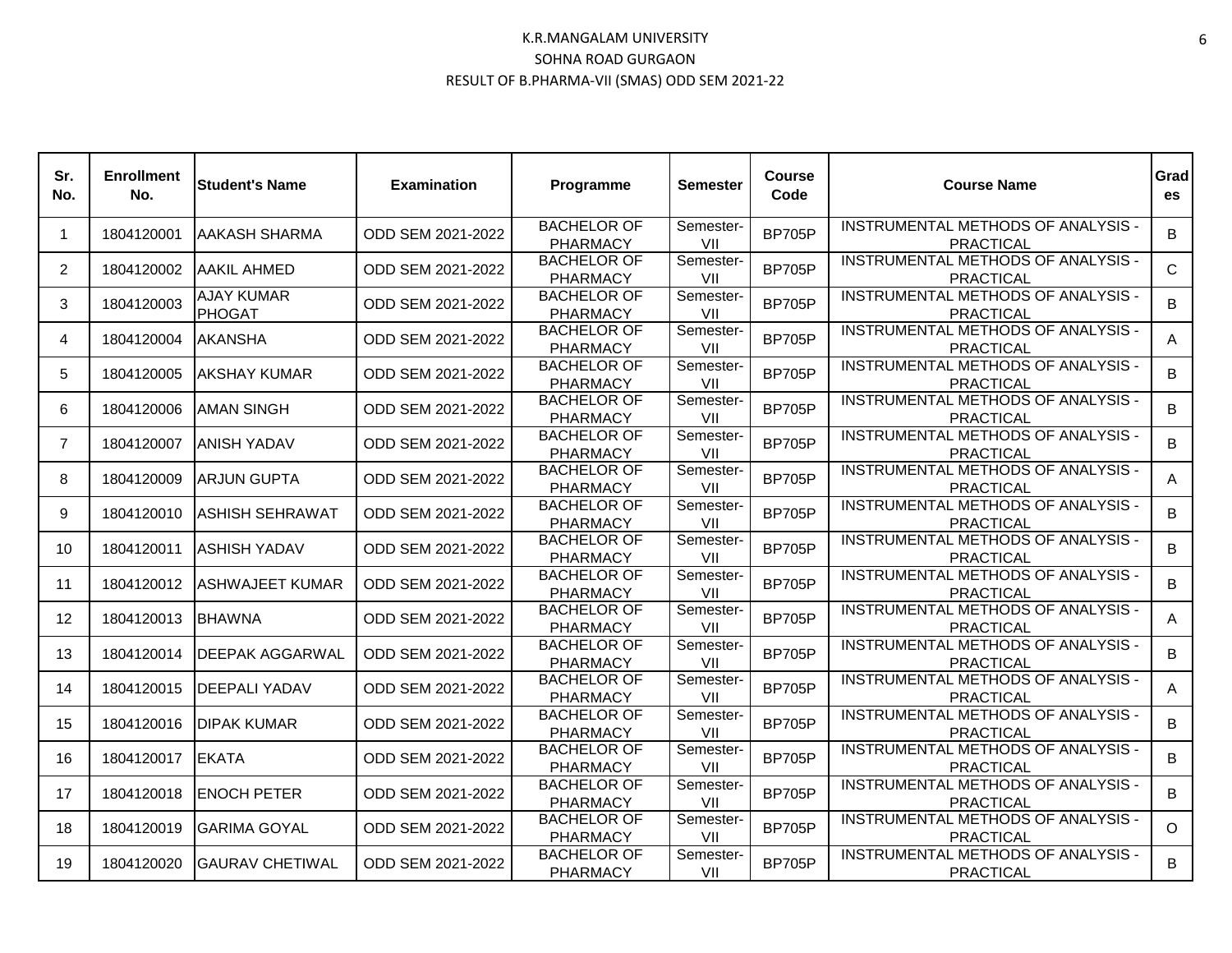| Sr.<br>No. | <b>Enrollment</b><br>No. | <b>Student's Name</b>                | <b>Examination</b> | Programme                             | <b>Semester</b>  | Course<br>Code | <b>Course Name</b>                                     | Grad<br>es   |
|------------|--------------------------|--------------------------------------|--------------------|---------------------------------------|------------------|----------------|--------------------------------------------------------|--------------|
| 20         | 1804120021               | <b>GOURAV</b>                        | ODD SEM 2021-2022  | <b>BACHELOR OF</b><br><b>PHARMACY</b> | Semester-<br>VII | <b>BP705P</b>  | INSTRUMENTAL METHODS OF ANALYSIS -<br><b>PRACTICAL</b> | B.           |
| 21         | 1804120022               | HIMANSHU GOYAL                       | ODD SEM 2021-2022  | <b>BACHELOR OF</b><br><b>PHARMACY</b> | Semester-<br>VII | <b>BP705P</b>  | INSTRUMENTAL METHODS OF ANALYSIS -<br><b>PRACTICAL</b> | $\mathsf{C}$ |
| 22         | 1804120023               | IHRITHIK NARANG                      | ODD SEM 2021-2022  | <b>BACHELOR OF</b><br><b>PHARMACY</b> | Semester-<br>VII | <b>BP705P</b>  | INSTRUMENTAL METHODS OF ANALYSIS -<br><b>PRACTICAL</b> | Α            |
| 23         | 1804120024               | IISHA SEHRAWAT                       | ODD SEM 2021-2022  | <b>BACHELOR OF</b><br><b>PHARMACY</b> | Semester-<br>VII | <b>BP705P</b>  | INSTRUMENTAL METHODS OF ANALYSIS -<br><b>PRACTICAL</b> | A            |
| 24         | 1804120025               | IISHIKA JAIN                         | ODD SEM 2021-2022  | <b>BACHELOR OF</b><br><b>PHARMACY</b> | Semester-<br>VII | <b>BP705P</b>  | INSTRUMENTAL METHODS OF ANALYSIS -<br><b>PRACTICAL</b> | B            |
| 25         | 1804120026               | JATIN THAKRAN                        | ODD SEM 2021-2022  | <b>BACHELOR OF</b><br><b>PHARMACY</b> | Semester-<br>VII | <b>BP705P</b>  | INSTRUMENTAL METHODS OF ANALYSIS -<br><b>PRACTICAL</b> | В            |
| 26         | 1804120027               | <b>JYOTI RAI</b>                     | ODD SEM 2021-2022  | <b>BACHELOR OF</b><br><b>PHARMACY</b> | Semester-<br>VII | <b>BP705P</b>  | INSTRUMENTAL METHODS OF ANALYSIS -<br><b>PRACTICAL</b> | A            |
| 27         | 1804120028               | IKARAN BAKSHI                        | ODD SEM 2021-2022  | <b>BACHELOR OF</b><br><b>PHARMACY</b> | Semester-<br>VII | <b>BP705P</b>  | INSTRUMENTAL METHODS OF ANALYSIS -<br><b>PRACTICAL</b> | B            |
| 28         | 1804120029               | IKAUSHAL KUMAR                       | ODD SEM 2021-2022  | <b>BACHELOR OF</b><br><b>PHARMACY</b> | Semester-<br>VII | <b>BP705P</b>  | INSTRUMENTAL METHODS OF ANALYSIS -<br><b>PRACTICAL</b> | D            |
| 29         | 1804120030               | IKESHAV ARORA                        | ODD SEM 2021-2022  | <b>BACHELOR OF</b><br><b>PHARMACY</b> | Semester-<br>VII | <b>BP705P</b>  | INSTRUMENTAL METHODS OF ANALYSIS -<br><b>PRACTICAL</b> | B            |
| 30         | 1804120031               | <b>KHUSHBOO</b>                      | ODD SEM 2021-2022  | <b>BACHELOR OF</b><br><b>PHARMACY</b> | Semester-<br>VII | <b>BP705P</b>  | INSTRUMENTAL METHODS OF ANALYSIS -<br><b>PRACTICAL</b> | Α            |
| 31         | 1804120032               | <b>KHUSHI SINGH</b>                  | ODD SEM 2021-2022  | <b>BACHELOR OF</b><br><b>PHARMACY</b> | Semester-<br>VII | <b>BP705P</b>  | INSTRUMENTAL METHODS OF ANALYSIS -<br><b>PRACTICAL</b> | A            |
| 32         | 1804120033               | KSHETRIMAYUM<br><b>CAROLINA DEVI</b> | ODD SEM 2021-2022  | <b>BACHELOR OF</b><br><b>PHARMACY</b> | Semester-<br>VII | <b>BP705P</b>  | INSTRUMENTAL METHODS OF ANALYSIS -<br><b>PRACTICAL</b> | B            |
| 33         | 1804120034               | KUNAL DHAWAN                         | ODD SEM 2021-2022  | <b>BACHELOR OF</b><br><b>PHARMACY</b> | Semester-<br>VII | <b>BP705P</b>  | INSTRUMENTAL METHODS OF ANALYSIS -<br><b>PRACTICAL</b> | $\mathsf{C}$ |
| 34         | 1804120035               | <b>LOKESH RAGHAV</b>                 | ODD SEM 2021-2022  | <b>BACHELOR OF</b><br><b>PHARMACY</b> | Semester-<br>VII | <b>BP705P</b>  | INSTRUMENTAL METHODS OF ANALYSIS -<br><b>PRACTICAL</b> | B            |
| 35         | 1804120036               | <b>MAZID ALI</b>                     | ODD SEM 2021-2022  | <b>BACHELOR OF</b><br><b>PHARMACY</b> | Semester-<br>VII | <b>BP705P</b>  | INSTRUMENTAL METHODS OF ANALYSIS -<br><b>PRACTICAL</b> | B            |
| 37         | 1804120040               | <b>MUSKAN SHARMA</b>                 | ODD SEM 2021-2022  | <b>BACHELOR OF</b><br><b>PHARMACY</b> | Semester-<br>VII | <b>BP705P</b>  | INSTRUMENTAL METHODS OF ANALYSIS -<br><b>PRACTICAL</b> | B            |
| 38         | 1804120041               | <b>MUSRRAF</b>                       | ODD SEM 2021-2022  | <b>BACHELOR OF</b><br><b>PHARMACY</b> | Semester-<br>VII | <b>BP705P</b>  | INSTRUMENTAL METHODS OF ANALYSIS -<br><b>PRACTICAL</b> | B            |
| 39         | 1804120042               | <b>MUSTAKEEM AHMED</b>               | ODD SEM 2021-2022  | <b>BACHELOR OF</b><br><b>PHARMACY</b> | Semester-<br>VII | <b>BP705P</b>  | INSTRUMENTAL METHODS OF ANALYSIS -<br><b>PRACTICAL</b> | B            |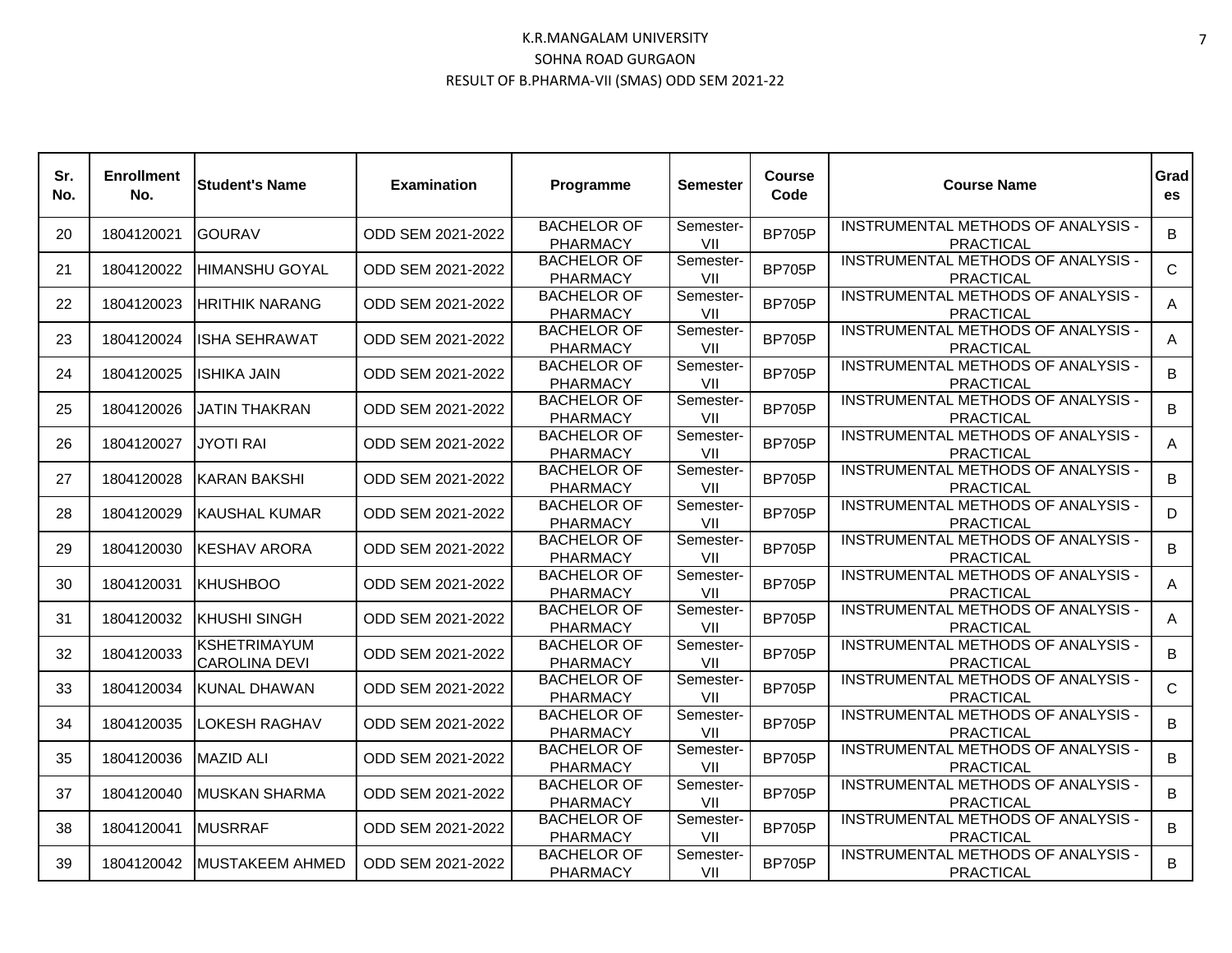| Sr.<br>No. | <b>Enrollment</b><br>No. | <b>Student's Name</b>              | <b>Examination</b> | Programme                             | <b>Semester</b>  | Course<br>Code | <b>Course Name</b>                                     | Grad<br>es  |
|------------|--------------------------|------------------------------------|--------------------|---------------------------------------|------------------|----------------|--------------------------------------------------------|-------------|
| 40         | 1804120043               | <b>NANDITA RAJOTEAYA</b>           | ODD SEM 2021-2022  | <b>BACHELOR OF</b><br><b>PHARMACY</b> | Semester-<br>VII | <b>BP705P</b>  | INSTRUMENTAL METHODS OF ANALYSIS -<br><b>PRACTICAL</b> | A           |
| 41         | 1804120044               | INEHA YADAV                        | ODD SEM 2021-2022  | <b>BACHELOR OF</b><br><b>PHARMACY</b> | Semester-<br>VII | <b>BP705P</b>  | INSTRUMENTAL METHODS OF ANALYSIS -<br><b>PRACTICAL</b> | B           |
| 42         | 1804120046               | <b>NIKHIL</b>                      | ODD SEM 2021-2022  | <b>BACHELOR OF</b><br><b>PHARMACY</b> | Semester-<br>VII | <b>BP705P</b>  | INSTRUMENTAL METHODS OF ANALYSIS -<br><b>PRACTICAL</b> | B           |
| 43         | 1804120047               | INIKHIL KUMAR                      | ODD SEM 2021-2022  | <b>BACHELOR OF</b><br><b>PHARMACY</b> | Semester-<br>VII | <b>BP705P</b>  | INSTRUMENTAL METHODS OF ANALYSIS -<br><b>PRACTICAL</b> | B           |
| 44         | 1804120048               | INISHU KUMAR SINHA                 | ODD SEM 2021-2022  | <b>BACHELOR OF</b><br><b>PHARMACY</b> | Semester-<br>VII | <b>BP705P</b>  | INSTRUMENTAL METHODS OF ANALYSIS -<br><b>PRACTICAL</b> | B           |
| 45         | 1804120049               | <b>PARVEEN</b><br><b>SHARADHNA</b> | ODD SEM 2021-2022  | <b>BACHELOR OF</b><br><b>PHARMACY</b> | Semester-<br>VII | <b>BP705P</b>  | INSTRUMENTAL METHODS OF ANALYSIS -<br><b>PRACTICAL</b> | $\mathbf C$ |
| 46         | 1804120050               | <b>PAYAL KUMARI</b>                | ODD SEM 2021-2022  | <b>BACHELOR OF</b><br><b>PHARMACY</b> | Semester-<br>VII | <b>BP705P</b>  | INSTRUMENTAL METHODS OF ANALYSIS -<br><b>PRACTICAL</b> | B           |
| 47         | 1804120051               | <b>POONAM</b>                      | ODD SEM 2021-2022  | <b>BACHELOR OF</b><br><b>PHARMACY</b> | Semester-<br>VII | <b>BP705P</b>  | INSTRUMENTAL METHODS OF ANALYSIS -<br><b>PRACTICAL</b> | B           |
| 48         | 1804120052               | IPRACHI CHOPRA                     | ODD SEM 2021-2022  | <b>BACHELOR OF</b><br><b>PHARMACY</b> | Semester-<br>VII | <b>BP705P</b>  | INSTRUMENTAL METHODS OF ANALYSIS -<br><b>PRACTICAL</b> | B           |
| 49         | 1804120054               | <b>PREETI SHARMA</b>               | ODD SEM 2021-2022  | <b>BACHELOR OF</b><br>PHARMACY        | Semester-<br>VII | <b>BP705P</b>  | INSTRUMENTAL METHODS OF ANALYSIS -<br><b>PRACTICAL</b> | F           |
| 50         | 1804120055               | <b>PRINCE TYAGI</b>                | ODD SEM 2021-2022  | <b>BACHELOR OF</b><br><b>PHARMACY</b> | Semester-<br>VII | <b>BP705P</b>  | INSTRUMENTAL METHODS OF ANALYSIS -<br><b>PRACTICAL</b> | C           |
| 51         | 1804120056               | <b>RAHUL</b>                       | ODD SEM 2021-2022  | <b>BACHELOR OF</b><br><b>PHARMACY</b> | Semester-<br>VII | <b>BP705P</b>  | INSTRUMENTAL METHODS OF ANALYSIS -<br><b>PRACTICAL</b> | B           |
| 52         | 1804120057               | <b>RAHUL GUPTA</b>                 | ODD SEM 2021-2022  | <b>BACHELOR OF</b><br><b>PHARMACY</b> | Semester-<br>VII | <b>BP705P</b>  | INSTRUMENTAL METHODS OF ANALYSIS -<br><b>PRACTICAL</b> | B           |
| 53         | 1804120058               | <b>IRESUN NISHA</b>                | ODD SEM 2021-2022  | <b>BACHELOR OF</b><br><b>PHARMACY</b> | Semester-<br>VII | <b>BP705P</b>  | INSTRUMENTAL METHODS OF ANALYSIS -<br><b>PRACTICAL</b> | A           |
| 54         | 1804120059               | <b>RITVIK CHHABRA</b>              | ODD SEM 2021-2022  | <b>BACHELOR OF</b><br><b>PHARMACY</b> | Semester-<br>VII | <b>BP705P</b>  | INSTRUMENTAL METHODS OF ANALYSIS -<br><b>PRACTICAL</b> | A           |
| 55         | 1804120060               | <b>ROHIT CHHOKER</b>               | ODD SEM 2021-2022  | <b>BACHELOR OF</b><br><b>PHARMACY</b> | Semester-<br>VII | <b>BP705P</b>  | INSTRUMENTAL METHODS OF ANALYSIS -<br><b>PRACTICAL</b> | $\mathbf C$ |
| 56         | 1804120061               | <b>ROHIT KUMAR</b>                 | ODD SEM 2021-2022  | <b>BACHELOR OF</b><br><b>PHARMACY</b> | Semester-<br>VII | <b>BP705P</b>  | INSTRUMENTAL METHODS OF ANALYSIS -<br><b>PRACTICAL</b> | B           |
| 57         | 1804120064               | ISAGAR RAWAT                       | ODD SEM 2021-2022  | <b>BACHELOR OF</b><br><b>PHARMACY</b> | Semester-<br>VII | <b>BP705P</b>  | INSTRUMENTAL METHODS OF ANALYSIS -<br><b>PRACTICAL</b> | B           |
| 58         | 1804120065               | <b>SAHIL BANSAL</b>                | ODD SEM 2021-2022  | <b>BACHELOR OF</b><br><b>PHARMACY</b> | Semester-<br>VII | <b>BP705P</b>  | INSTRUMENTAL METHODS OF ANALYSIS -<br><b>PRACTICAL</b> | A           |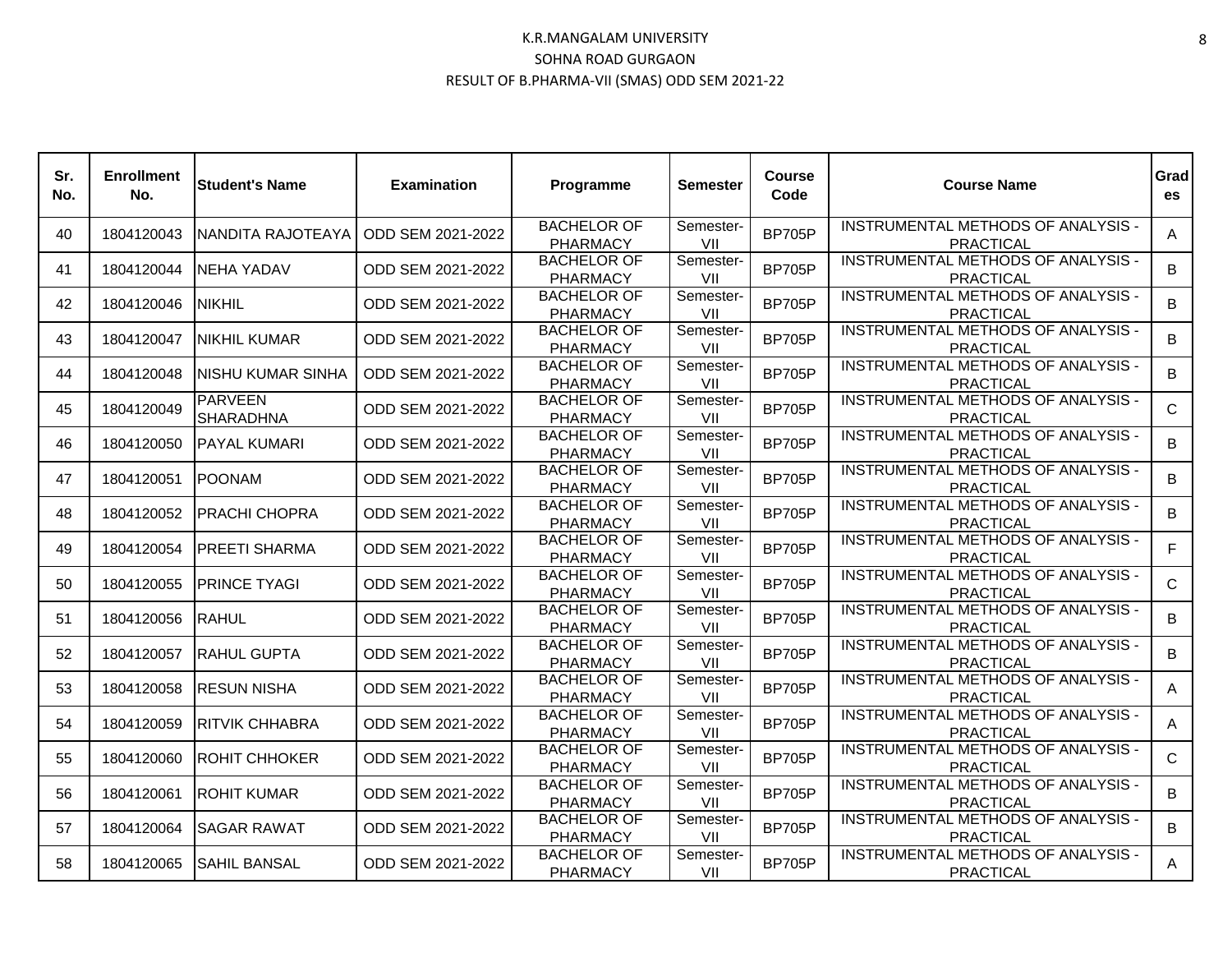| Sr.<br>No. | <b>Enrollment</b><br>No. | <b>Student's Name</b>                   | <b>Examination</b> | Programme                             | <b>Semester</b>  | <b>Course</b><br>Code | <b>Course Name</b>                                            | Grad<br>es |
|------------|--------------------------|-----------------------------------------|--------------------|---------------------------------------|------------------|-----------------------|---------------------------------------------------------------|------------|
| 59         | 1804120066               | <b>SANJAY SINGH</b><br><b>CHHAUNKAR</b> | ODD SEM 2021-2022  | <b>BACHELOR OF</b><br><b>PHARMACY</b> | Semester-<br>VII | <b>BP705P</b>         | INSTRUMENTAL METHODS OF ANALYSIS -<br><b>PRACTICAL</b>        | B          |
| 60         | 1804120067               | <b>SHIVAM</b>                           | ODD SEM 2021-2022  | <b>BACHELOR OF</b><br>PHARMACY        | Semester-<br>VII | <b>BP705P</b>         | INSTRUMENTAL METHODS OF ANALYSIS -<br><b>PRACTICAL</b>        | B          |
| 61         | 1804120068               | <b>SIDDHANT KASHYAP</b>                 | ODD SEM 2021-2022  | <b>BACHELOR OF</b><br>PHARMACY        | Semester-<br>VII | <b>BP705P</b>         | INSTRUMENTAL METHODS OF ANALYSIS -<br><b>PRACTICAL</b>        | B          |
| 62         | 1804120070               | ISIMRA KHAN                             | ODD SEM 2021-2022  | <b>BACHELOR OF</b><br>PHARMACY        | Semester-<br>VII | <b>BP705P</b>         | <b>INSTRUMENTAL METHODS OF ANALYSIS -</b><br><b>PRACTICAL</b> | A          |
| 63         | 1804120072               | <b>SOURAV SAXENA</b>                    | ODD SEM 2021-2022  | <b>BACHELOR OF</b><br><b>PHARMACY</b> | Semester-<br>VII | <b>BP705P</b>         | INSTRUMENTAL METHODS OF ANALYSIS -<br><b>PRACTICAL</b>        | B          |
| 64         | 1804120073               | SOURYANSHU<br><b>KUMAR</b>              | ODD SEM 2021-2022  | <b>BACHELOR OF</b><br><b>PHARMACY</b> | Semester-<br>VII | <b>BP705P</b>         | INSTRUMENTAL METHODS OF ANALYSIS -<br><b>PRACTICAL</b>        | B          |
| 65         | 1804120074               | <b>SUDHANSHU</b><br><b>SACHDEVA</b>     | ODD SEM 2021-2022  | <b>BACHELOR OF</b><br>PHARMACY        | Semester-<br>VII | <b>BP705P</b>         | INSTRUMENTAL METHODS OF ANALYSIS -<br><b>PRACTICAL</b>        | B          |
| 66         | 1804120075               | ISUNNY SINGH                            | ODD SEM 2021-2022  | <b>BACHELOR OF</b><br><b>PHARMACY</b> | Semester-<br>VII | <b>BP705P</b>         | INSTRUMENTAL METHODS OF ANALYSIS -<br><b>PRACTICAL</b>        | B          |
| 67         | 1804120076               | ISURAJ KUMAR                            | ODD SEM 2021-2022  | <b>BACHELOR OF</b><br><b>PHARMACY</b> | Semester-<br>VII | <b>BP705P</b>         | INSTRUMENTAL METHODS OF ANALYSIS -<br><b>PRACTICAL</b>        | B          |
| 68         | 1804120077               | TUSHAR DUDEJA                           | ODD SEM 2021-2022  | <b>BACHELOR OF</b><br><b>PHARMACY</b> | Semester-<br>VII | <b>BP705P</b>         | <b>INSTRUMENTAL METHODS OF ANALYSIS -</b><br><b>PRACTICAL</b> | B.         |
| 69         | 1804120078               | <b>VAIBHAV RISHI</b>                    | ODD SEM 2021-2022  | <b>BACHELOR OF</b><br><b>PHARMACY</b> | Semester-<br>VII | <b>BP705P</b>         | INSTRUMENTAL METHODS OF ANALYSIS -<br><b>PRACTICAL</b>        | B          |
| 70         | 1804120079               | <b>VAIBHAV SHARMA</b>                   | ODD SEM 2021-2022  | <b>BACHELOR OF</b><br><b>PHARMACY</b> | Semester-<br>VII | <b>BP705P</b>         | INSTRUMENTAL METHODS OF ANALYSIS -<br><b>PRACTICAL</b>        | B          |
| 71         | 1804120080               | <b>VAIBHAW RAJ</b><br><b>MISHRA</b>     | ODD SEM 2021-2022  | <b>BACHELOR OF</b><br><b>PHARMACY</b> | Semester-<br>VII | <b>BP705P</b>         | INSTRUMENTAL METHODS OF ANALYSIS -<br><b>PRACTICAL</b>        | B          |
| 72         | 1804120081               | IVINAY KUMAR                            | ODD SEM 2021-2022  | <b>BACHELOR OF</b><br><b>PHARMACY</b> | Semester-<br>VII | <b>BP705P</b>         | INSTRUMENTAL METHODS OF ANALYSIS -<br><b>PRACTICAL</b>        | B.         |
| 73         | 1804120082               | YAGYA DADHICH                           | ODD SEM 2021-2022  | <b>BACHELOR OF</b><br><b>PHARMACY</b> | Semester-<br>VII | <b>BP705P</b>         | INSTRUMENTAL METHODS OF ANALYSIS -<br><b>PRACTICAL</b>        | A          |
| 74         | 1804120083               | <b>YASH</b>                             | ODD SEM 2021-2022  | <b>BACHELOR OF</b><br>PHARMACY        | Semester-<br>VII | <b>BP705P</b>         | INSTRUMENTAL METHODS OF ANALYSIS -<br><b>PRACTICAL</b>        | B          |
| 75         | 1804120084               | <b>ZOHRA FATIMAH</b>                    | ODD SEM 2021-2022  | <b>BACHELOR OF</b><br><b>PHARMACY</b> | Semester-<br>VII | <b>BP705P</b>         | INSTRUMENTAL METHODS OF ANALYSIS -<br><b>PRACTICAL</b>        | B          |
| 76         | 1804120086               | <b>ABHISHEK PAL</b>                     | ODD SEM 2021-2022  | <b>BACHELOR OF</b><br>PHARMACY        | Semester-<br>VII | <b>BP705P</b>         | INSTRUMENTAL METHODS OF ANALYSIS -<br><b>PRACTICAL</b>        | B.         |
| 77         | 1804120087               | <b>PRAVEEN KUMAR</b><br><b>SINGH</b>    | ODD SEM 2021-2022  | <b>BACHELOR OF</b><br><b>PHARMACY</b> | Semester-<br>VII | <b>BP705P</b>         | <b>INSTRUMENTAL METHODS OF ANALYSIS -</b><br><b>PRACTICAL</b> | B          |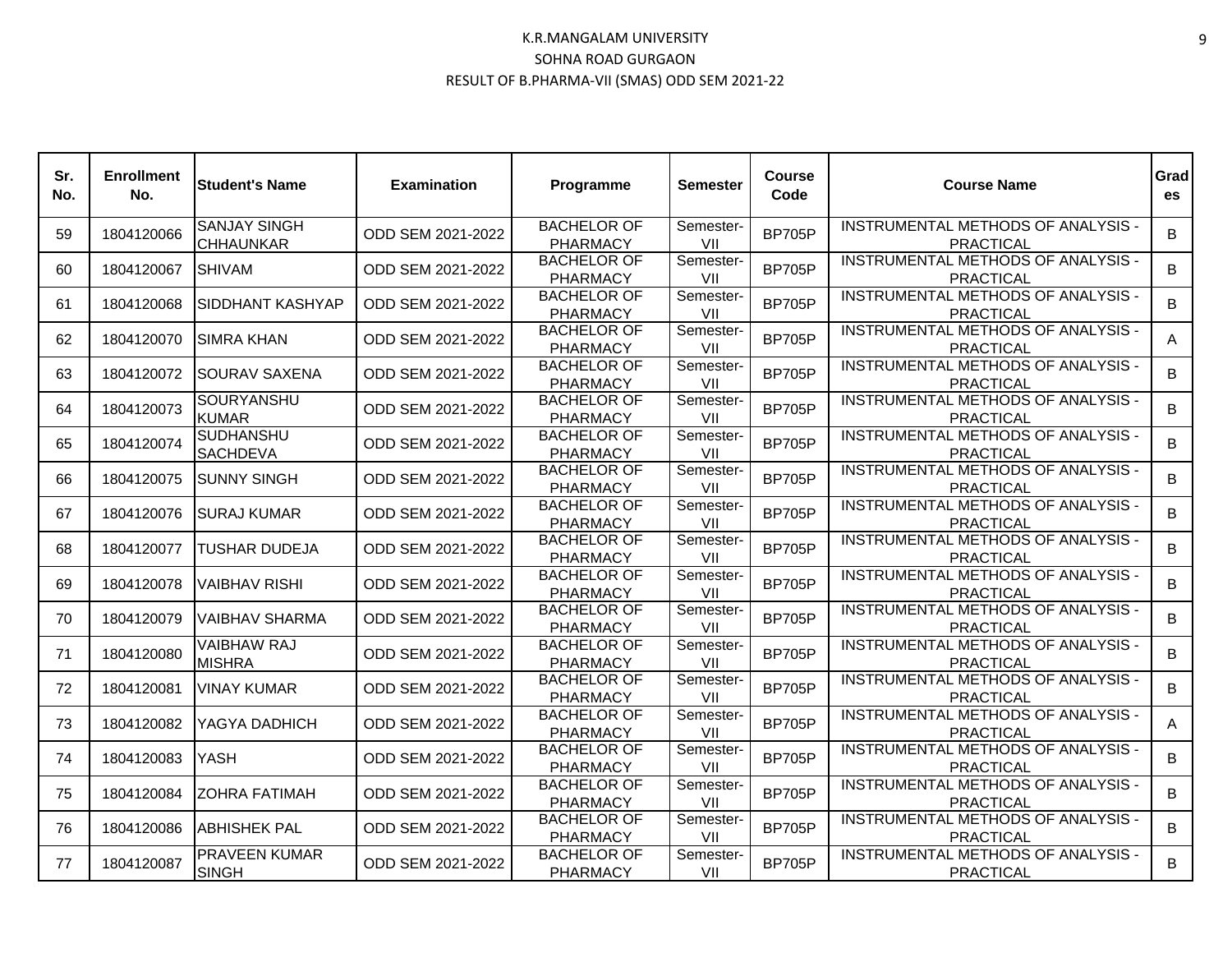| Sr.<br>No. | <b>Enrollment</b><br>No. | lStudent's Name                       | <b>Examination</b> | Programme                             | <b>Semester</b>  | <b>Course</b><br>Code | <b>Course Name</b>                                     | Grad<br>es   |
|------------|--------------------------|---------------------------------------|--------------------|---------------------------------------|------------------|-----------------------|--------------------------------------------------------|--------------|
| 78         | 1804120088               | <b>ISAJAL GUPTA</b>                   | ODD SEM 2021-2022  | <b>BACHELOR OF</b><br>PHARMACY        | Semester-<br>VII | <b>BP705P</b>         | INSTRUMENTAL METHODS OF ANALYSIS -<br><b>PRACTICAL</b> | B            |
| 79         | 1804120089               | <b>IBHARAT PATRA</b>                  | ODD SEM 2021-2022  | <b>BACHELOR OF</b><br><b>PHARMACY</b> | Semester-<br>VII | <b>BP705P</b>         | INSTRUMENTAL METHODS OF ANALYSIS -<br><b>PRACTICAL</b> | B            |
| 80         | 1804120090               | <b>JADITYA KUMAR</b>                  | ODD SEM 2021-2022  | <b>BACHELOR OF</b><br><b>PHARMACY</b> | Semester-<br>VII | <b>BP705P</b>         | INSTRUMENTAL METHODS OF ANALYSIS -<br><b>PRACTICAL</b> | B            |
| 81         | 1804120091               | <b>ABHINAV KUMAR</b><br><b>ISINGH</b> | ODD SEM 2021-2022  | <b>BACHELOR OF</b><br><b>PHARMACY</b> | Semester-<br>VII | <b>BP705P</b>         | INSTRUMENTAL METHODS OF ANALYSIS -<br>PRACTICAL        | $\mathsf{C}$ |
| 82         | 1804120094               | <b>JAASHISH DABAS</b>                 | ODD SEM 2021-2022  | <b>BACHELOR OF</b><br>PHARMACY        | Semester-<br>VII | <b>BP705P</b>         | INSTRUMENTAL METHODS OF ANALYSIS -<br><b>PRACTICAL</b> | A            |
| 83         | 1804120095               | <b>IAKASH</b>                         | ODD SEM 2021-2022  | <b>BACHELOR OF</b><br>PHARMACY        | Semester-<br>VII | <b>BP705P</b>         | INSTRUMENTAL METHODS OF ANALYSIS -<br><b>PRACTICAL</b> | B            |
| 84         | 1804120096               | IJATIN SACHDEVA                       | ODD SEM 2021-2022  | <b>BACHELOR OF</b><br><b>PHARMACY</b> | Semester-<br>VII | <b>BP705P</b>         | INSTRUMENTAL METHODS OF ANALYSIS -<br><b>PRACTICAL</b> | B            |
| 85         | 1804120097               | NISHIKA AMANKAR                       | ODD SEM 2021-2022  | <b>BACHELOR OF</b><br><b>PHARMACY</b> | Semester-<br>VII | <b>BP705P</b>         | INSTRUMENTAL METHODS OF ANALYSIS -<br><b>PRACTICAL</b> | B            |
| 86         | 1804120098               | <b>IMAYANK YADAV</b>                  | ODD SEM 2021-2022  | <b>BACHELOR OF</b><br>PHARMACY        | Semester-<br>VII | <b>BP705P</b>         | INSTRUMENTAL METHODS OF ANALYSIS -<br><b>PRACTICAL</b> | B            |
| 87         | 1804120099               | ISURAJ KUMAR SINGH                    | ODD SEM 2021-2022  | <b>BACHELOR OF</b><br><b>PHARMACY</b> | Semester-<br>VII | <b>BP705P</b>         | INSTRUMENTAL METHODS OF ANALYSIS -<br><b>PRACTICAL</b> | $\mathsf{C}$ |
| 88         | 1804120101               | IAKSHAY KHATANA                       | ODD SEM 2021-2022  | <b>BACHELOR OF</b><br><b>PHARMACY</b> | Semester-<br>VII | <b>BP705P</b>         | INSTRUMENTAL METHODS OF ANALYSIS -<br><b>PRACTICAL</b> | $\mathsf{C}$ |
| 89         | 1904121102               | <b>IGAURAV KAUSHIK</b>                | ODD SEM 2021-2022  | <b>BACHELOR OF</b><br>PHARMACY        | Semester-<br>VII | <b>BP705P</b>         | INSTRUMENTAL METHODS OF ANALYSIS -<br>PRACTICAL        | B            |
| 90         | 1904121103               | <b>IROHIT ROY</b>                     | ODD SEM 2021-2022  | <b>BACHELOR OF</b><br>PHARMACY        | Semester-<br>VII | <b>BP705P</b>         | INSTRUMENTAL METHODS OF ANALYSIS -<br><b>PRACTICAL</b> | $\mathsf{C}$ |
| 91         | 1904121104               | <b>ABHISHEK</b>                       | ODD SEM 2021-2022  | <b>BACHELOR OF</b><br>PHARMACY        | Semester-<br>VII | <b>BP705P</b>         | INSTRUMENTAL METHODS OF ANALYSIS -<br>PRACTICAL        | B            |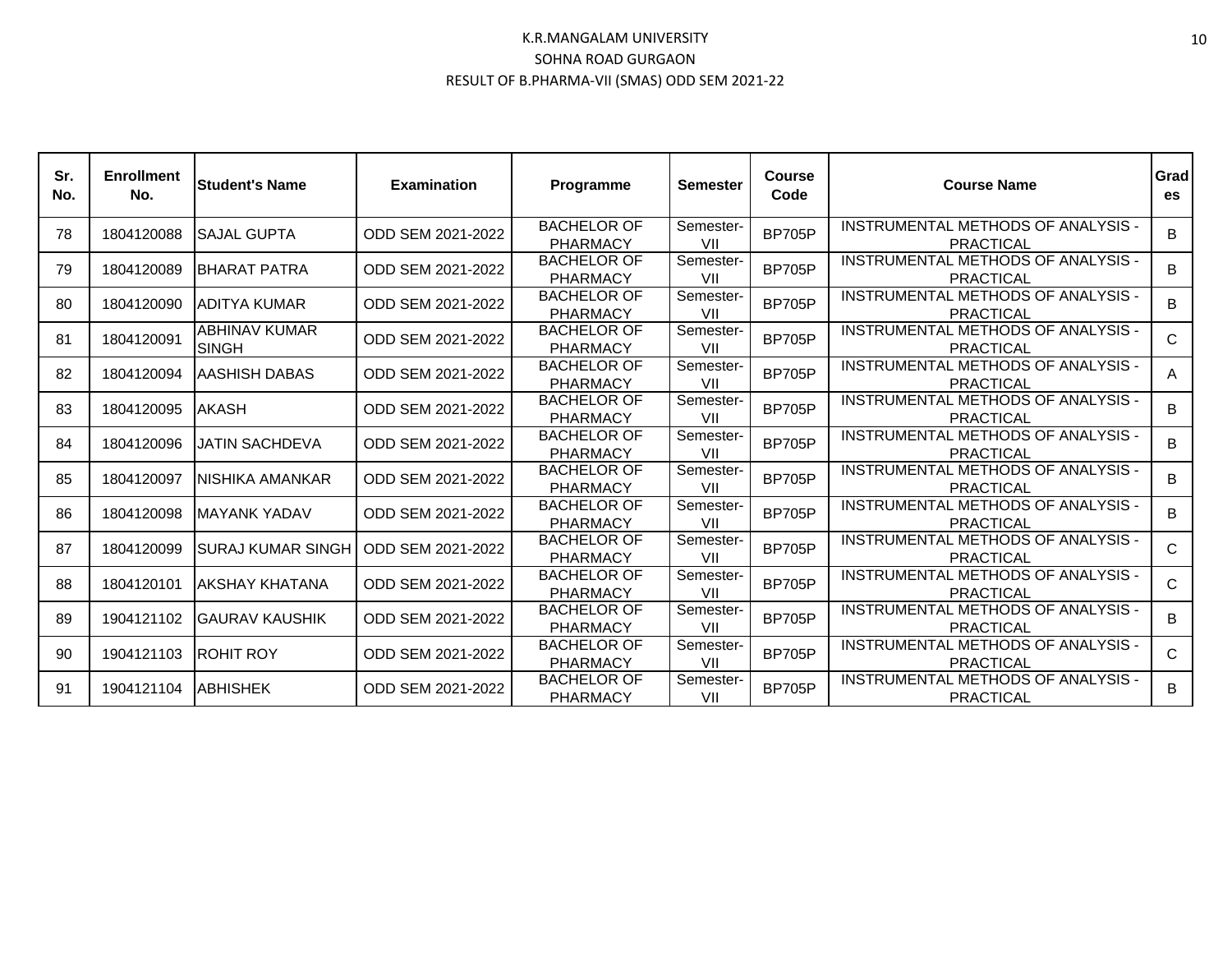| Sr.<br>No.     | <b>Enrollment</b><br>No. | <b>Student's Name</b>              | <b>Examination</b> | Programme                             | <b>Semester</b>  | <b>Course</b><br>Code | <b>Course Name</b>                                         | Grad<br><b>es</b> |
|----------------|--------------------------|------------------------------------|--------------------|---------------------------------------|------------------|-----------------------|------------------------------------------------------------|-------------------|
| $\overline{1}$ | 1804120001               | AAKASH SHARMA                      | ODD SEM 2021-2022  | <b>BACHELOR OF</b><br><b>PHARMACY</b> | Semester-<br>VII | <b>BP701T</b>         | INSTRUMENTAL METHODS OF ANALYSIS -<br><b>THEORY</b>        | A                 |
| 2              | 1804120002               | AAKIL AHMED                        | ODD SEM 2021-2022  | <b>BACHELOR OF</b><br><b>PHARMACY</b> | Semester-<br>VII | <b>BP701T</b>         | INSTRUMENTAL METHODS OF ANALYSIS -<br><b>THEORY</b>        | $\mathsf{C}$      |
| 3              | 1804120003               | <b>AJAY KUMAR</b><br><b>PHOGAT</b> | ODD SEM 2021-2022  | <b>BACHELOR OF</b><br><b>PHARMACY</b> | Semester-<br>VII | <b>BP701T</b>         | INSTRUMENTAL METHODS OF ANALYSIS -<br><b>THEORY</b>        | B                 |
| 4              | 1804120004               | <b>AKANSHA</b>                     | ODD SEM 2021-2022  | <b>BACHELOR OF</b><br>PHARMACY        | Semester-<br>VII | <b>BP701T</b>         | INSTRUMENTAL METHODS OF ANALYSIS -<br><b>THEORY</b>        | A                 |
| 5              | 1804120005               | AKSHAY KUMAR                       | ODD SEM 2021-2022  | <b>BACHELOR OF</b><br><b>PHARMACY</b> | Semester-<br>VII | <b>BP701T</b>         | INSTRUMENTAL METHODS OF ANALYSIS -<br><b>THEORY</b>        | B                 |
| 6              | 1804120006               | <b>AMAN SINGH</b>                  | ODD SEM 2021-2022  | <b>BACHELOR OF</b><br><b>PHARMACY</b> | Semester-<br>VII | <b>BP701T</b>         | INSTRUMENTAL METHODS OF ANALYSIS -<br><b>THEORY</b>        | A                 |
| $\overline{7}$ | 1804120007               | <b>ANISH YADAV</b>                 | ODD SEM 2021-2022  | <b>BACHELOR OF</b><br><b>PHARMACY</b> | Semester-<br>VII | <b>BP701T</b>         | INSTRUMENTAL METHODS OF ANALYSIS -<br><b>THEORY</b>        | $\mathsf{C}$      |
| 8              | 1804120009               | <b>ARJUN GUPTA</b>                 | ODD SEM 2021-2022  | <b>BACHELOR OF</b><br><b>PHARMACY</b> | Semester-<br>VII | <b>BP701T</b>         | <b>INSTRUMENTAL METHODS OF ANALYSIS -</b><br><b>THEORY</b> | B                 |
| 9              | 1804120010               | <b>ASHISH SEHRAWAT</b>             | ODD SEM 2021-2022  | <b>BACHELOR OF</b><br><b>PHARMACY</b> | Semester-<br>VII | <b>BP701T</b>         | INSTRUMENTAL METHODS OF ANALYSIS -<br><b>THEORY</b>        | B                 |
| 10             | 1804120011               | <b>ASHISH YADAV</b>                | ODD SEM 2021-2022  | <b>BACHELOR OF</b><br><b>PHARMACY</b> | Semester-<br>VII | <b>BP701T</b>         | INSTRUMENTAL METHODS OF ANALYSIS -<br><b>THEORY</b>        | B                 |
| 11             | 1804120012               | <b>ASHWAJEET KUMAR</b>             | ODD SEM 2021-2022  | <b>BACHELOR OF</b><br><b>PHARMACY</b> | Semester-<br>VII | <b>BP701T</b>         | INSTRUMENTAL METHODS OF ANALYSIS -<br><b>THEORY</b>        | B                 |
| 12             | 1804120013               | <b>BHAWNA</b>                      | ODD SEM 2021-2022  | <b>BACHELOR OF</b><br><b>PHARMACY</b> | Semester-<br>VII | <b>BP701T</b>         | INSTRUMENTAL METHODS OF ANALYSIS -<br><b>THEORY</b>        | B                 |
| 13             | 1804120014               | <b>DEEPAK AGGARWAL</b>             | ODD SEM 2021-2022  | <b>BACHELOR OF</b><br><b>PHARMACY</b> | Semester-<br>VII | <b>BP701T</b>         | INSTRUMENTAL METHODS OF ANALYSIS -<br><b>THEORY</b>        | A                 |
| 14             | 1804120015               | <b>DEEPALI YADAV</b>               | ODD SEM 2021-2022  | <b>BACHELOR OF</b><br><b>PHARMACY</b> | Semester-<br>VII | <b>BP701T</b>         | INSTRUMENTAL METHODS OF ANALYSIS -<br><b>THEORY</b>        | A                 |
| 15             | 1804120016               | DIPAK KUMAR                        | ODD SEM 2021-2022  | <b>BACHELOR OF</b><br><b>PHARMACY</b> | Semester-<br>VII | <b>BP701T</b>         | INSTRUMENTAL METHODS OF ANALYSIS -<br><b>THEORY</b>        | A                 |
| 16             | 1804120017               | <b>EKATA</b>                       | ODD SEM 2021-2022  | <b>BACHELOR OF</b><br><b>PHARMACY</b> | Semester-<br>VII | <b>BP701T</b>         | INSTRUMENTAL METHODS OF ANALYSIS -<br><b>THEORY</b>        | A                 |
| 17             | 1804120018               | <b>ENOCH PETER</b>                 | ODD SEM 2021-2022  | <b>BACHELOR OF</b><br><b>PHARMACY</b> | Semester-<br>VII | <b>BP701T</b>         | INSTRUMENTAL METHODS OF ANALYSIS -<br><b>THEORY</b>        | A                 |
| 18             | 1804120019               | <b>GARIMA GOYAL</b>                | ODD SEM 2021-2022  | <b>BACHELOR OF</b><br><b>PHARMACY</b> | Semester-<br>VII | <b>BP701T</b>         | INSTRUMENTAL METHODS OF ANALYSIS -<br><b>THEORY</b>        | $\Omega$          |
| 19             | 1804120020               | <b>GAURAV CHETIWAL</b>             | ODD SEM 2021-2022  | <b>BACHELOR OF</b><br><b>PHARMACY</b> | Semester-<br>VII | <b>BP701T</b>         | INSTRUMENTAL METHODS OF ANALYSIS -<br><b>THEORY</b>        | B                 |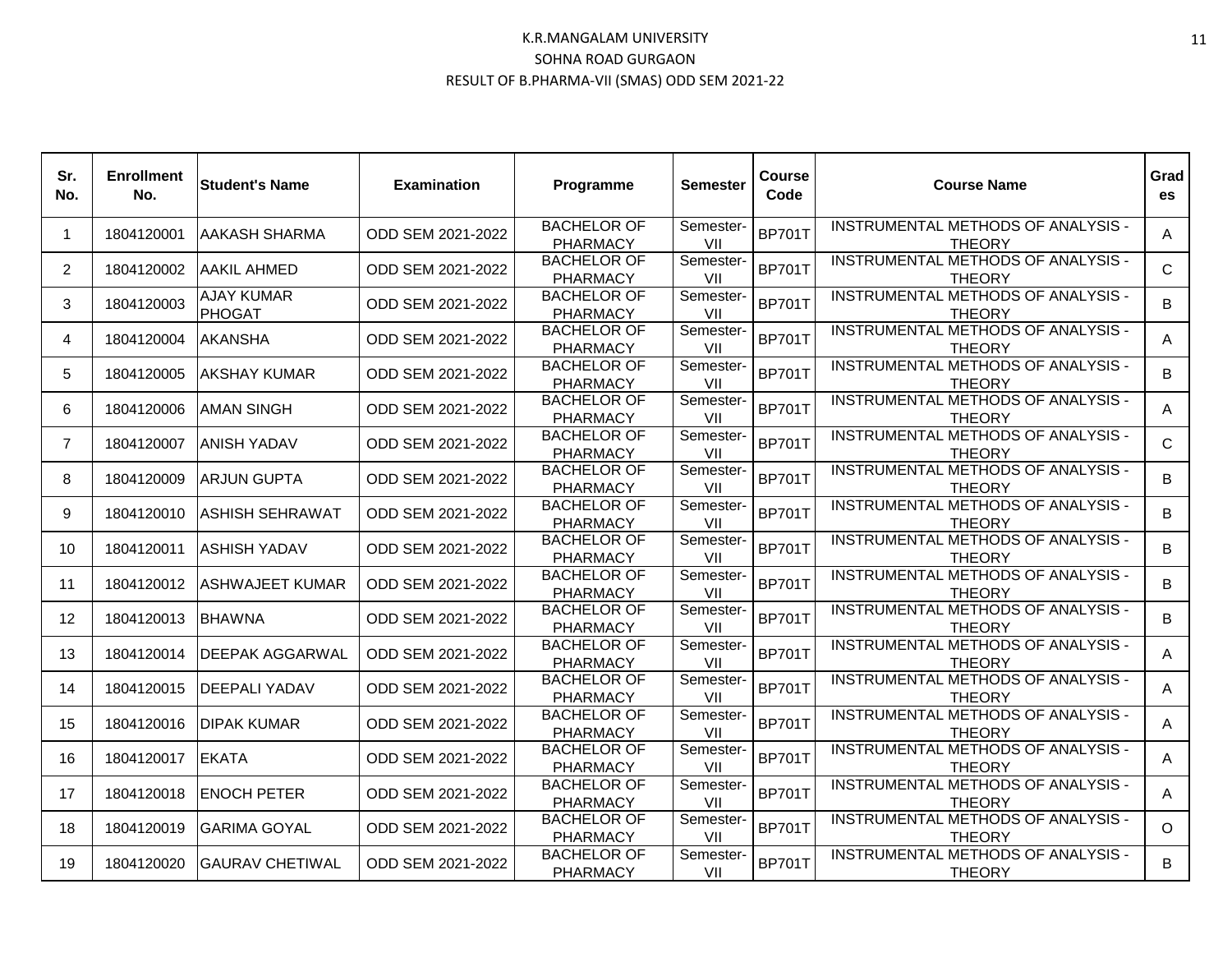| Sr.<br>No. | <b>Enrollment</b><br>No. | <b>Student's Name</b>                       | <b>Examination</b> | Programme                             | <b>Semester</b>  | Course<br>Code | <b>Course Name</b>                                         | Grad<br>es   |
|------------|--------------------------|---------------------------------------------|--------------------|---------------------------------------|------------------|----------------|------------------------------------------------------------|--------------|
| 20         | 1804120021               | <b>GOURAV</b>                               | ODD SEM 2021-2022  | <b>BACHELOR OF</b><br><b>PHARMACY</b> | Semester-<br>VII | <b>BP701T</b>  | INSTRUMENTAL METHODS OF ANALYSIS -<br><b>THEORY</b>        | B            |
| 21         | 1804120022               | HIMANSHU GOYAL                              | ODD SEM 2021-2022  | <b>BACHELOR OF</b><br><b>PHARMACY</b> | Semester-<br>VII | <b>BP701T</b>  | INSTRUMENTAL METHODS OF ANALYSIS -<br><b>THEORY</b>        | A            |
| 22         | 1804120023               | <b>HRITHIK NARANG</b>                       | ODD SEM 2021-2022  | <b>BACHELOR OF</b><br><b>PHARMACY</b> | Semester-<br>VII | <b>BP701T</b>  | INSTRUMENTAL METHODS OF ANALYSIS -<br><b>THEORY</b>        | $\Omega$     |
| 23         | 1804120024               | <b>ISHA SEHRAWAT</b>                        | ODD SEM 2021-2022  | <b>BACHELOR OF</b><br><b>PHARMACY</b> | Semester-<br>VII | <b>BP701T</b>  | INSTRUMENTAL METHODS OF ANALYSIS -<br><b>THEORY</b>        | A            |
| 24         | 1804120025               | <b>ISHIKA JAIN</b>                          | ODD SEM 2021-2022  | <b>BACHELOR OF</b><br><b>PHARMACY</b> | Semester-<br>VII | <b>BP701T</b>  | INSTRUMENTAL METHODS OF ANALYSIS -<br><b>THEORY</b>        | $\mathsf{A}$ |
| 25         | 1804120026               | <b>JATIN THAKRAN</b>                        | ODD SEM 2021-2022  | <b>BACHELOR OF</b><br><b>PHARMACY</b> | Semester-<br>VII | <b>BP701T</b>  | INSTRUMENTAL METHODS OF ANALYSIS -<br><b>THEORY</b>        | A            |
| 26         | 1804120027               | <b>JYOTI RAI</b>                            | ODD SEM 2021-2022  | <b>BACHELOR OF</b><br><b>PHARMACY</b> | Semester-<br>VII | <b>BP701T</b>  | INSTRUMENTAL METHODS OF ANALYSIS -<br><b>THEORY</b>        | A            |
| 27         | 1804120028               | <b>KARAN BAKSHI</b>                         | ODD SEM 2021-2022  | <b>BACHELOR OF</b><br><b>PHARMACY</b> | Semester-<br>VII | <b>BP701T</b>  | INSTRUMENTAL METHODS OF ANALYSIS -<br><b>THEORY</b>        | B            |
| 28         | 1804120029               | <b>KAUSHAL KUMAR</b>                        | ODD SEM 2021-2022  | <b>BACHELOR OF</b><br><b>PHARMACY</b> | Semester-<br>VII | <b>BP701T</b>  | <b>INSTRUMENTAL METHODS OF ANALYSIS -</b><br><b>THEORY</b> | $\mathsf{C}$ |
| 29         | 1804120030               | <b>KESHAV ARORA</b>                         | ODD SEM 2021-2022  | <b>BACHELOR OF</b><br><b>PHARMACY</b> | Semester-<br>VII | <b>BP701T</b>  | INSTRUMENTAL METHODS OF ANALYSIS -<br><b>THEORY</b>        | A            |
| 30         | 1804120031               | <b>KHUSHBOO</b>                             | ODD SEM 2021-2022  | <b>BACHELOR OF</b><br><b>PHARMACY</b> | Semester-<br>VII | <b>BP701T</b>  | INSTRUMENTAL METHODS OF ANALYSIS -<br><b>THEORY</b>        | A            |
| 31         | 1804120032               | <b>KHUSHI SINGH</b>                         | ODD SEM 2021-2022  | <b>BACHELOR OF</b><br><b>PHARMACY</b> | Semester-<br>VII | <b>BP701T</b>  | INSTRUMENTAL METHODS OF ANALYSIS -<br><b>THEORY</b>        | B            |
| 32         | 1804120033               | <b>KSHETRIMAYUM</b><br><b>CAROLINA DEVI</b> | ODD SEM 2021-2022  | <b>BACHELOR OF</b><br><b>PHARMACY</b> | Semester-<br>VII | <b>BP701T</b>  | <b>INSTRUMENTAL METHODS OF ANALYSIS -</b><br><b>THEORY</b> | $\mathsf{C}$ |
| 33         | 1804120034               | <b>KUNAL DHAWAN</b>                         | ODD SEM 2021-2022  | <b>BACHELOR OF</b><br><b>PHARMACY</b> | Semester-<br>VII | <b>BP701T</b>  | INSTRUMENTAL METHODS OF ANALYSIS -<br><b>THEORY</b>        | $\mathsf{C}$ |
| 34         | 1804120035               | LOKESH RAGHAV                               | ODD SEM 2021-2022  | <b>BACHELOR OF</b><br><b>PHARMACY</b> | Semester-<br>VII | <b>BP701T</b>  | INSTRUMENTAL METHODS OF ANALYSIS -<br><b>THEORY</b>        | $\mathsf{C}$ |
| 35         | 1804120036               | <b>MAZID ALI</b>                            | ODD SEM 2021-2022  | <b>BACHELOR OF</b><br><b>PHARMACY</b> | Semester-<br>VII | <b>BP701T</b>  | INSTRUMENTAL METHODS OF ANALYSIS -<br><b>THEORY</b>        | B            |
| 37         | 1804120040               | <b>MUSKAN SHARMA</b>                        | ODD SEM 2021-2022  | <b>BACHELOR OF</b><br><b>PHARMACY</b> | Semester-<br>VII | <b>BP701T</b>  | INSTRUMENTAL METHODS OF ANALYSIS -<br><b>THEORY</b>        | A            |
| 38         | 1804120041               | <b>MUSRRAF</b>                              | ODD SEM 2021-2022  | <b>BACHELOR OF</b><br><b>PHARMACY</b> | Semester-<br>VII | <b>BP701T</b>  | INSTRUMENTAL METHODS OF ANALYSIS -<br><b>THEORY</b>        | B.           |
| 39         | 1804120042               | <b>MUSTAKEEM AHMED</b>                      | ODD SEM 2021-2022  | <b>BACHELOR OF</b><br><b>PHARMACY</b> | Semester-<br>VII | <b>BP701T</b>  | INSTRUMENTAL METHODS OF ANALYSIS -<br><b>THEORY</b>        | B            |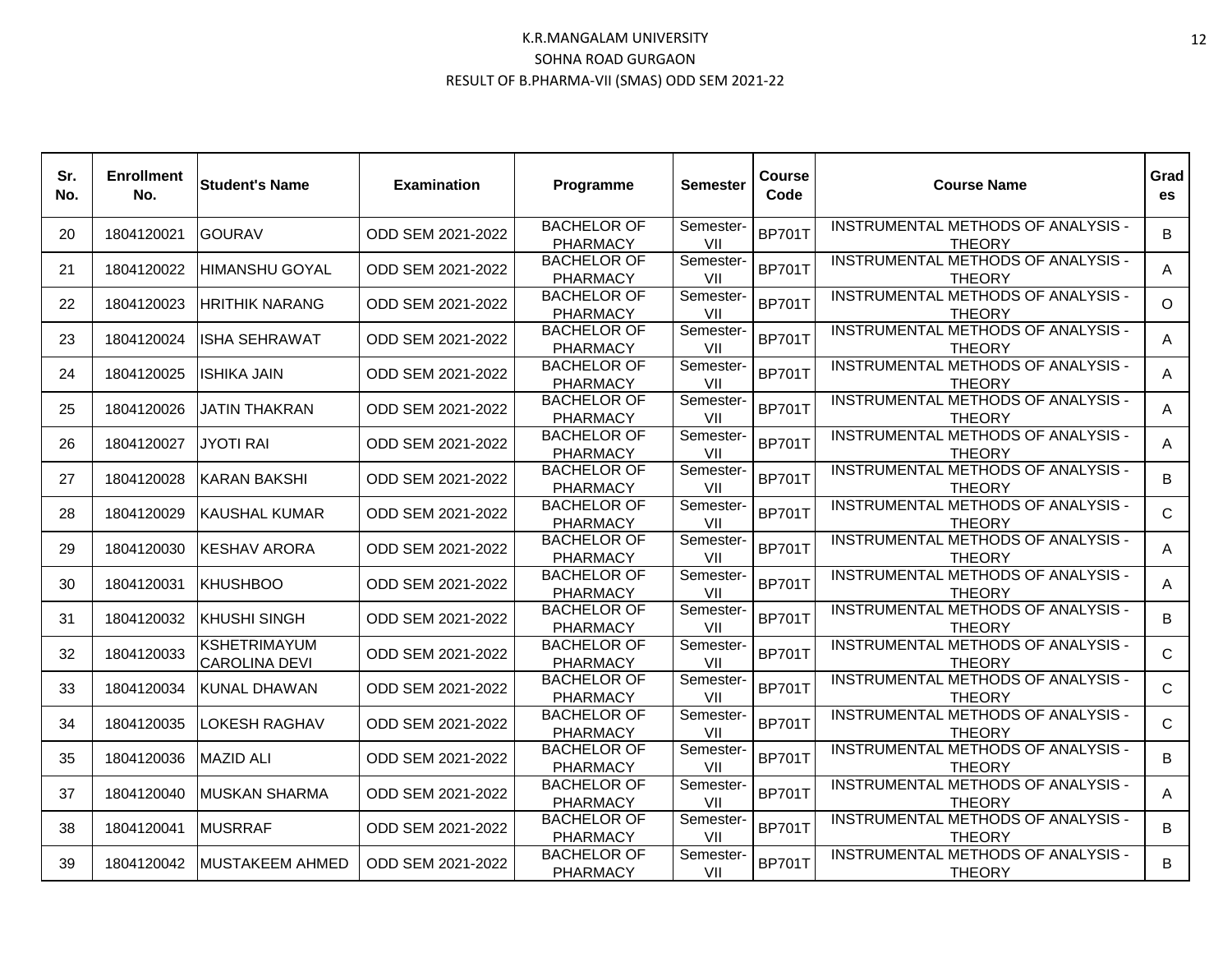| Sr.<br>No. | <b>Enrollment</b><br>No. | <b>Student's Name</b>              | <b>Examination</b> | Programme                             | <b>Semester</b>  | Course<br>Code | <b>Course Name</b>                                  | Grad<br><b>es</b> |
|------------|--------------------------|------------------------------------|--------------------|---------------------------------------|------------------|----------------|-----------------------------------------------------|-------------------|
| 40         | 1804120043               | NANDITA RAJOTEAYA                  | ODD SEM 2021-2022  | <b>BACHELOR OF</b><br><b>PHARMACY</b> | Semester-<br>VII | <b>BP701T</b>  | INSTRUMENTAL METHODS OF ANALYSIS -<br><b>THEORY</b> | $\circ$           |
| 41         | 1804120044               | NEHA YADAV                         | ODD SEM 2021-2022  | <b>BACHELOR OF</b><br><b>PHARMACY</b> | Semester-<br>VII | <b>BP701T</b>  | INSTRUMENTAL METHODS OF ANALYSIS -<br><b>THEORY</b> | B                 |
| 42         | 1804120046               | <b>NIKHIL</b>                      | ODD SEM 2021-2022  | <b>BACHELOR OF</b><br><b>PHARMACY</b> | Semester-<br>VII | <b>BP701T</b>  | INSTRUMENTAL METHODS OF ANALYSIS -<br><b>THEORY</b> | B                 |
| 43         | 1804120047               | <b>NIKHIL KUMAR</b>                | ODD SEM 2021-2022  | <b>BACHELOR OF</b><br><b>PHARMACY</b> | Semester-<br>VII | <b>BP701T</b>  | INSTRUMENTAL METHODS OF ANALYSIS -<br><b>THEORY</b> | B                 |
| 44         | 1804120048               | <b>NISHU KUMAR SINHA</b>           | ODD SEM 2021-2022  | <b>BACHELOR OF</b><br><b>PHARMACY</b> | Semester-<br>VII | <b>BP701T</b>  | INSTRUMENTAL METHODS OF ANALYSIS -<br><b>THEORY</b> | A                 |
| 45         | 1804120049               | <b>PARVEEN</b><br><b>SHARADHNA</b> | ODD SEM 2021-2022  | <b>BACHELOR OF</b><br><b>PHARMACY</b> | Semester-<br>VII | <b>BP701T</b>  | INSTRUMENTAL METHODS OF ANALYSIS -<br><b>THEORY</b> | $\mathsf{C}$      |
| 46         | 1804120050               | PAYAL KUMARI                       | ODD SEM 2021-2022  | <b>BACHELOR OF</b><br><b>PHARMACY</b> | Semester-<br>VII | <b>BP701T</b>  | INSTRUMENTAL METHODS OF ANALYSIS -<br><b>THEORY</b> | A                 |
| 47         | 1804120051               | <b>POONAM</b>                      | ODD SEM 2021-2022  | <b>BACHELOR OF</b><br><b>PHARMACY</b> | Semester-<br>VII | <b>BP701T</b>  | INSTRUMENTAL METHODS OF ANALYSIS -<br><b>THEORY</b> | B                 |
| 48         | 1804120052               | <b>PRACHI CHOPRA</b>               | ODD SEM 2021-2022  | <b>BACHELOR OF</b><br><b>PHARMACY</b> | Semester-<br>VII | <b>BP701T</b>  | INSTRUMENTAL METHODS OF ANALYSIS -<br><b>THEORY</b> | A                 |
| 49         | 1804120054               | <b>PREETI SHARMA</b>               | ODD SEM 2021-2022  | <b>BACHELOR OF</b><br><b>PHARMACY</b> | Semester-<br>VII | <b>BP701T</b>  | INSTRUMENTAL METHODS OF ANALYSIS -<br><b>THEORY</b> | B                 |
| 50         | 1804120055               | <b>PRINCE TYAGI</b>                | ODD SEM 2021-2022  | <b>BACHELOR OF</b><br><b>PHARMACY</b> | Semester-<br>VII | <b>BP701T</b>  | INSTRUMENTAL METHODS OF ANALYSIS -<br><b>THEORY</b> | B                 |
| 51         | 1804120056               | <b>RAHUL</b>                       | ODD SEM 2021-2022  | <b>BACHELOR OF</b><br><b>PHARMACY</b> | Semester-<br>VII | <b>BP701T</b>  | INSTRUMENTAL METHODS OF ANALYSIS -<br><b>THEORY</b> | B                 |
| 52         | 1804120057               | <b>RAHUL GUPTA</b>                 | ODD SEM 2021-2022  | <b>BACHELOR OF</b><br><b>PHARMACY</b> | Semester-<br>VII | <b>BP701T</b>  | INSTRUMENTAL METHODS OF ANALYSIS -<br><b>THEORY</b> | A                 |
| 53         | 1804120058               | <b>RESUN NISHA</b>                 | ODD SEM 2021-2022  | <b>BACHELOR OF</b><br><b>PHARMACY</b> | Semester-<br>VII | <b>BP701T</b>  | INSTRUMENTAL METHODS OF ANALYSIS -<br><b>THEORY</b> | $\Omega$          |
| 54         | 1804120059               | <b>RITVIK CHHABRA</b>              | ODD SEM 2021-2022  | <b>BACHELOR OF</b><br><b>PHARMACY</b> | Semester-<br>VII | <b>BP701T</b>  | INSTRUMENTAL METHODS OF ANALYSIS -<br><b>THEORY</b> | B                 |
| 55         | 1804120060               | <b>ROHIT CHHOKER</b>               | ODD SEM 2021-2022  | <b>BACHELOR OF</b><br><b>PHARMACY</b> | Semester-<br>VII | <b>BP701T</b>  | INSTRUMENTAL METHODS OF ANALYSIS -<br><b>THEORY</b> | $\mathsf{C}$      |
| 56         | 1804120061               | <b>ROHIT KUMAR</b>                 | ODD SEM 2021-2022  | <b>BACHELOR OF</b><br><b>PHARMACY</b> | Semester-<br>VII | <b>BP701T</b>  | INSTRUMENTAL METHODS OF ANALYSIS -<br><b>THEORY</b> | B                 |
| 57         | 1804120064               | <b>SAGAR RAWAT</b>                 | ODD SEM 2021-2022  | <b>BACHELOR OF</b><br><b>PHARMACY</b> | Semester-<br>VII | <b>BP701T</b>  | INSTRUMENTAL METHODS OF ANALYSIS -<br><b>THEORY</b> | A                 |
| 58         | 1804120065               | <b>SAHIL BANSAL</b>                | ODD SEM 2021-2022  | <b>BACHELOR OF</b><br><b>PHARMACY</b> | Semester-<br>VII | <b>BP701T</b>  | INSTRUMENTAL METHODS OF ANALYSIS -<br><b>THEORY</b> | $\circ$           |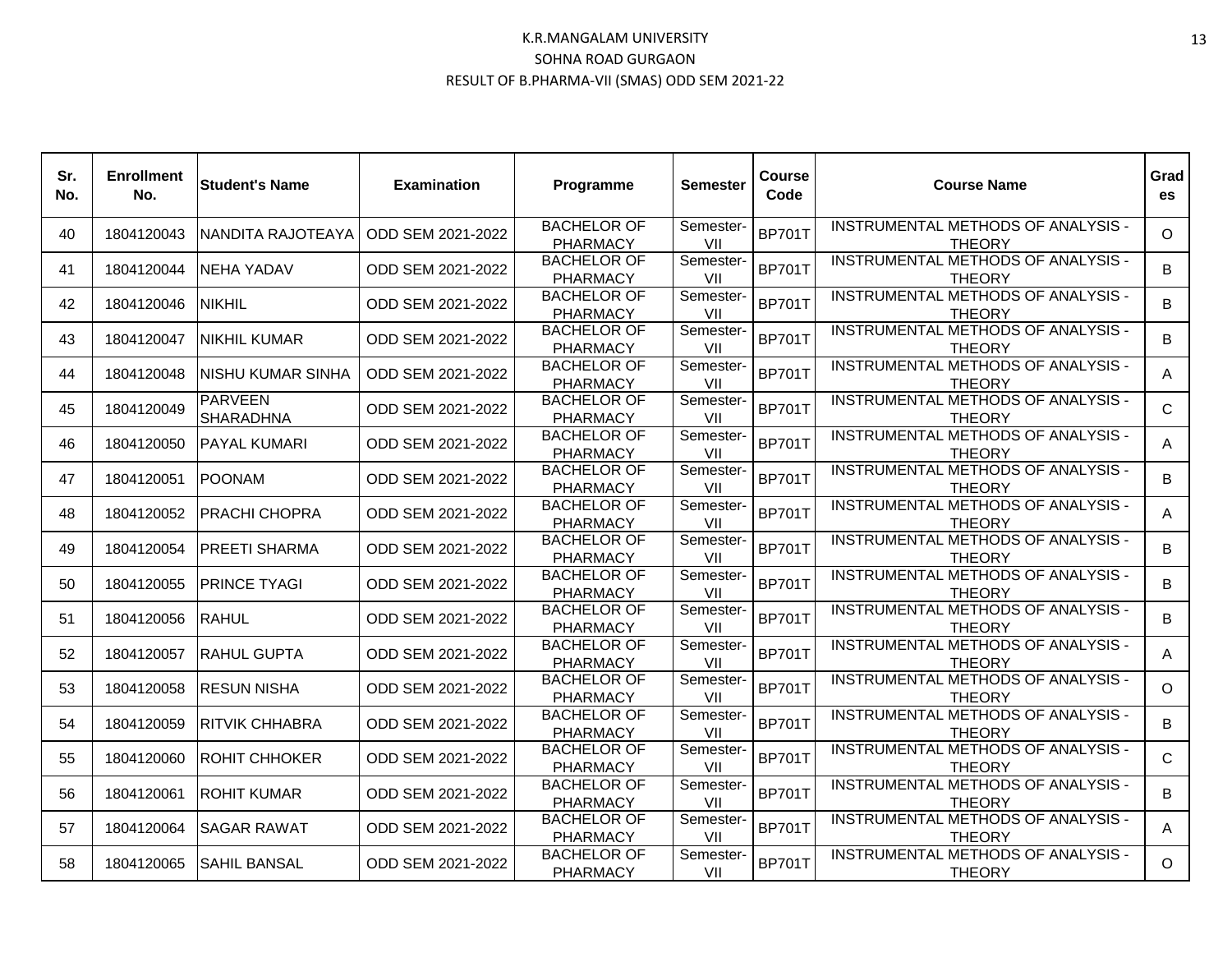| Sr.<br>No. | <b>Enrollment</b><br>No. | <b>Student's Name</b>                   | <b>Examination</b> | Programme                             | <b>Semester</b>  | Course<br>Code | <b>Course Name</b>                                         | Grad<br>es   |
|------------|--------------------------|-----------------------------------------|--------------------|---------------------------------------|------------------|----------------|------------------------------------------------------------|--------------|
| 59         | 1804120066               | <b>SANJAY SINGH</b><br><b>CHHAUNKAR</b> | ODD SEM 2021-2022  | <b>BACHELOR OF</b><br><b>PHARMACY</b> | Semester-<br>VII | <b>BP701T</b>  | INSTRUMENTAL METHODS OF ANALYSIS -<br><b>THEORY</b>        | $\mathsf{C}$ |
| 60         | 1804120067               | <b>SHIVAM</b>                           | ODD SEM 2021-2022  | <b>BACHELOR OF</b><br><b>PHARMACY</b> | Semester-<br>VII | <b>BP701T</b>  | INSTRUMENTAL METHODS OF ANALYSIS -<br><b>THEORY</b>        | B            |
| 61         | 1804120068               | SIDDHANT KASHYAP                        | ODD SEM 2021-2022  | <b>BACHELOR OF</b><br><b>PHARMACY</b> | Semester-<br>VII | <b>BP701T</b>  | INSTRUMENTAL METHODS OF ANALYSIS -<br><b>THEORY</b>        | A            |
| 62         | 1804120070               | <b>SIMRA KHAN</b>                       | ODD SEM 2021-2022  | <b>BACHELOR OF</b><br><b>PHARMACY</b> | Semester-<br>VII | <b>BP701T</b>  | INSTRUMENTAL METHODS OF ANALYSIS -<br><b>THEORY</b>        | A            |
| 63         | 1804120072               | <b>SOURAV SAXENA</b>                    | ODD SEM 2021-2022  | <b>BACHELOR OF</b><br><b>PHARMACY</b> | Semester-<br>VII | <b>BP701T</b>  | INSTRUMENTAL METHODS OF ANALYSIS -<br><b>THEORY</b>        | B            |
| 64         | 1804120073               | <b>SOURYANSHU</b><br><b>KUMAR</b>       | ODD SEM 2021-2022  | <b>BACHELOR OF</b><br><b>PHARMACY</b> | Semester-<br>VII | <b>BP701T</b>  | INSTRUMENTAL METHODS OF ANALYSIS -<br><b>THEORY</b>        | A            |
| 65         | 1804120074               | <b>SUDHANSHU</b><br><b>SACHDEVA</b>     | ODD SEM 2021-2022  | <b>BACHELOR OF</b><br><b>PHARMACY</b> | Semester-<br>VII | <b>BP701T</b>  | INSTRUMENTAL METHODS OF ANALYSIS -<br><b>THEORY</b>        | A            |
| 66         | 1804120075               | <b>SUNNY SINGH</b>                      | ODD SEM 2021-2022  | <b>BACHELOR OF</b><br><b>PHARMACY</b> | Semester-<br>VII | <b>BP701T</b>  | INSTRUMENTAL METHODS OF ANALYSIS -<br><b>THEORY</b>        | A            |
| 67         | 1804120076               | <b>SURAJ KUMAR</b>                      | ODD SEM 2021-2022  | <b>BACHELOR OF</b><br><b>PHARMACY</b> | Semester-<br>VII | <b>BP701T</b>  | INSTRUMENTAL METHODS OF ANALYSIS -<br><b>THEORY</b>        | B            |
| 68         | 1804120077               | TUSHAR DUDEJA                           | ODD SEM 2021-2022  | <b>BACHELOR OF</b><br><b>PHARMACY</b> | Semester-<br>VII | <b>BP701T</b>  | INSTRUMENTAL METHODS OF ANALYSIS -<br><b>THEORY</b>        | B.           |
| 69         | 1804120078               | <b>VAIBHAV RISHI</b>                    | ODD SEM 2021-2022  | <b>BACHELOR OF</b><br><b>PHARMACY</b> | Semester-<br>VII | <b>BP701T</b>  | INSTRUMENTAL METHODS OF ANALYSIS -<br><b>THEORY</b>        | B            |
| 70         | 1804120079               | <b>VAIBHAV SHARMA</b>                   | ODD SEM 2021-2022  | <b>BACHELOR OF</b><br><b>PHARMACY</b> | Semester-<br>VII | <b>BP701T</b>  | INSTRUMENTAL METHODS OF ANALYSIS -<br><b>THEORY</b>        | A            |
| 71         | 1804120080               | <b>VAIBHAW RAJ</b><br><b>MISHRA</b>     | ODD SEM 2021-2022  | <b>BACHELOR OF</b><br><b>PHARMACY</b> | Semester-<br>VII | <b>BP701T</b>  | <b>INSTRUMENTAL METHODS OF ANALYSIS -</b><br><b>THEORY</b> | B            |
| 72         | 1804120081               | <b>VINAY KUMAR</b>                      | ODD SEM 2021-2022  | <b>BACHELOR OF</b><br><b>PHARMACY</b> | Semester-<br>VII | <b>BP701T</b>  | INSTRUMENTAL METHODS OF ANALYSIS -<br><b>THEORY</b>        | A            |
| 73         | 1804120082               | YAGYA DADHICH                           | ODD SEM 2021-2022  | <b>BACHELOR OF</b><br><b>PHARMACY</b> | Semester-<br>VII | <b>BP701T</b>  | INSTRUMENTAL METHODS OF ANALYSIS -<br><b>THEORY</b>        | A            |
| 74         | 1804120083               | <b>YASH</b>                             | ODD SEM 2021-2022  | <b>BACHELOR OF</b><br><b>PHARMACY</b> | Semester-<br>VII | <b>BP701T</b>  | INSTRUMENTAL METHODS OF ANALYSIS -<br><b>THEORY</b>        | B            |
| 75         | 1804120084               | <b>ZOHRA FATIMAH</b>                    | ODD SEM 2021-2022  | <b>BACHELOR OF</b><br><b>PHARMACY</b> | Semester-<br>VII | <b>BP701T</b>  | INSTRUMENTAL METHODS OF ANALYSIS -<br><b>THEORY</b>        | B            |
| 76         | 1804120086               | <b>ABHISHEK PAL</b>                     | ODD SEM 2021-2022  | <b>BACHELOR OF</b><br><b>PHARMACY</b> | Semester-<br>VII | <b>BP701T</b>  | INSTRUMENTAL METHODS OF ANALYSIS -<br><b>THEORY</b>        | $\mathsf{C}$ |
| 77         | 1804120087               | <b>PRAVEEN KUMAR</b><br><b>SINGH</b>    | ODD SEM 2021-2022  | <b>BACHELOR OF</b><br><b>PHARMACY</b> | Semester-<br>VII | <b>BP701T</b>  | INSTRUMENTAL METHODS OF ANALYSIS -<br><b>THEORY</b>        | B            |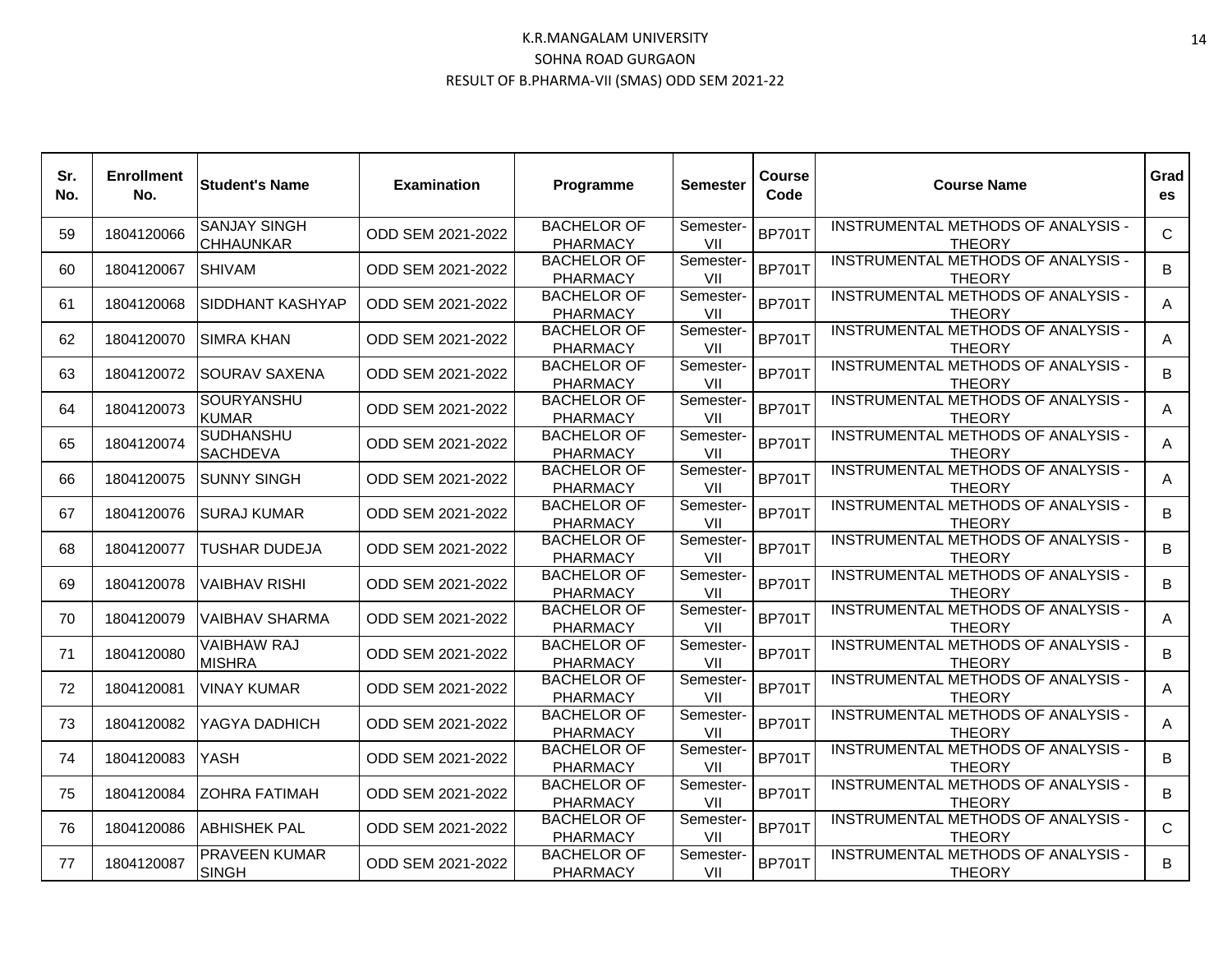| Sr.<br>No. | <b>Enrollment</b><br>No. | <b>Student's Name</b>                | <b>Examination</b> | Programme                             | <b>Semester</b>  | <b>Course</b><br>Code | <b>Course Name</b>                                  | Grad<br>es   |
|------------|--------------------------|--------------------------------------|--------------------|---------------------------------------|------------------|-----------------------|-----------------------------------------------------|--------------|
| 78         | 1804120088               | <b>SAJAL GUPTA</b>                   | ODD SEM 2021-2022  | <b>BACHELOR OF</b><br><b>PHARMACY</b> | Semester-<br>VII | <b>BP701T</b>         | INSTRUMENTAL METHODS OF ANALYSIS -<br><b>THEORY</b> | $\mathsf{C}$ |
| 79         | 1804120089               | <b>IBHARAT PATRA</b>                 | ODD SEM 2021-2022  | <b>BACHELOR OF</b><br><b>PHARMACY</b> | Semester-<br>VII | <b>BP701T</b>         | INSTRUMENTAL METHODS OF ANALYSIS -<br><b>THEORY</b> | $\mathsf{C}$ |
| 80         | 1804120090               | ADITYA KUMAR                         | ODD SEM 2021-2022  | <b>BACHELOR OF</b><br><b>PHARMACY</b> | Semester-<br>VII | <b>BP701T</b>         | INSTRUMENTAL METHODS OF ANALYSIS -<br><b>THEORY</b> | B            |
| 81         | 1804120091               | <b>ABHINAV KUMAR</b><br><b>SINGH</b> | ODD SEM 2021-2022  | <b>BACHELOR OF</b><br><b>PHARMACY</b> | Semester-<br>VII | <b>BP701T</b>         | INSTRUMENTAL METHODS OF ANALYSIS -<br><b>THEORY</b> | B            |
| 82         | 1804120094               | <b>AASHISH DABAS</b>                 | ODD SEM 2021-2022  | <b>BACHELOR OF</b><br><b>PHARMACY</b> | Semester-<br>VII | <b>BP701T</b>         | INSTRUMENTAL METHODS OF ANALYSIS -<br><b>THEORY</b> | A            |
| 83         | 1804120095               | <b>AKASH</b>                         | ODD SEM 2021-2022  | <b>BACHELOR OF</b><br><b>PHARMACY</b> | Semester-<br>VII | <b>BP701T</b>         | INSTRUMENTAL METHODS OF ANALYSIS -<br><b>THEORY</b> | B            |
| 84         | 1804120096               | JATIN SACHDEVA                       | ODD SEM 2021-2022  | <b>BACHELOR OF</b><br><b>PHARMACY</b> | Semester-<br>VII | <b>BP701T</b>         | INSTRUMENTAL METHODS OF ANALYSIS -<br><b>THEORY</b> | B            |
| 85         | 1804120097               | NISHIKA AMANKAR                      | ODD SEM 2021-2022  | <b>BACHELOR OF</b><br><b>PHARMACY</b> | Semester-<br>VII | <b>BP701T</b>         | INSTRUMENTAL METHODS OF ANALYSIS -<br><b>THEORY</b> | B            |
| 86         | 1804120098               | IMAYANK YADAV                        | ODD SEM 2021-2022  | <b>BACHELOR OF</b><br><b>PHARMACY</b> | Semester-<br>VII | <b>BP701T</b>         | INSTRUMENTAL METHODS OF ANALYSIS -<br><b>THEORY</b> | B            |
| 87         | 1804120099               | ISURAJ KUMAR SINGH                   | ODD SEM 2021-2022  | <b>BACHELOR OF</b><br><b>PHARMACY</b> | Semester-<br>VII | <b>BP701T</b>         | INSTRUMENTAL METHODS OF ANALYSIS -<br><b>THEORY</b> | $\mathsf{C}$ |
| 88         | 1804120101               | <b>AKSHAY KHATANA</b>                | ODD SEM 2021-2022  | <b>BACHELOR OF</b><br><b>PHARMACY</b> | Semester-<br>VII | <b>BP701T</b>         | INSTRUMENTAL METHODS OF ANALYSIS -<br><b>THEORY</b> | $\mathsf{C}$ |
| 89         | 1904121102               | IGAURAV KAUSHIK                      | ODD SEM 2021-2022  | <b>BACHELOR OF</b><br><b>PHARMACY</b> | Semester-<br>VII | <b>BP701T</b>         | INSTRUMENTAL METHODS OF ANALYSIS -<br><b>THEORY</b> | A            |
| 90         | 1904121103               | <b>ROHIT ROY</b>                     | ODD SEM 2021-2022  | <b>BACHELOR OF</b><br><b>PHARMACY</b> | Semester-<br>VII | <b>BP701T</b>         | INSTRUMENTAL METHODS OF ANALYSIS -<br><b>THEORY</b> | $\mathsf{C}$ |
| 91         | 1904121104               | <b>ABHISHEK</b>                      | ODD SEM 2021-2022  | <b>BACHELOR OF</b><br><b>PHARMACY</b> | Semester-<br>VII | <b>BP701T</b>         | INSTRUMENTAL METHODS OF ANALYSIS -<br><b>THEORY</b> | A            |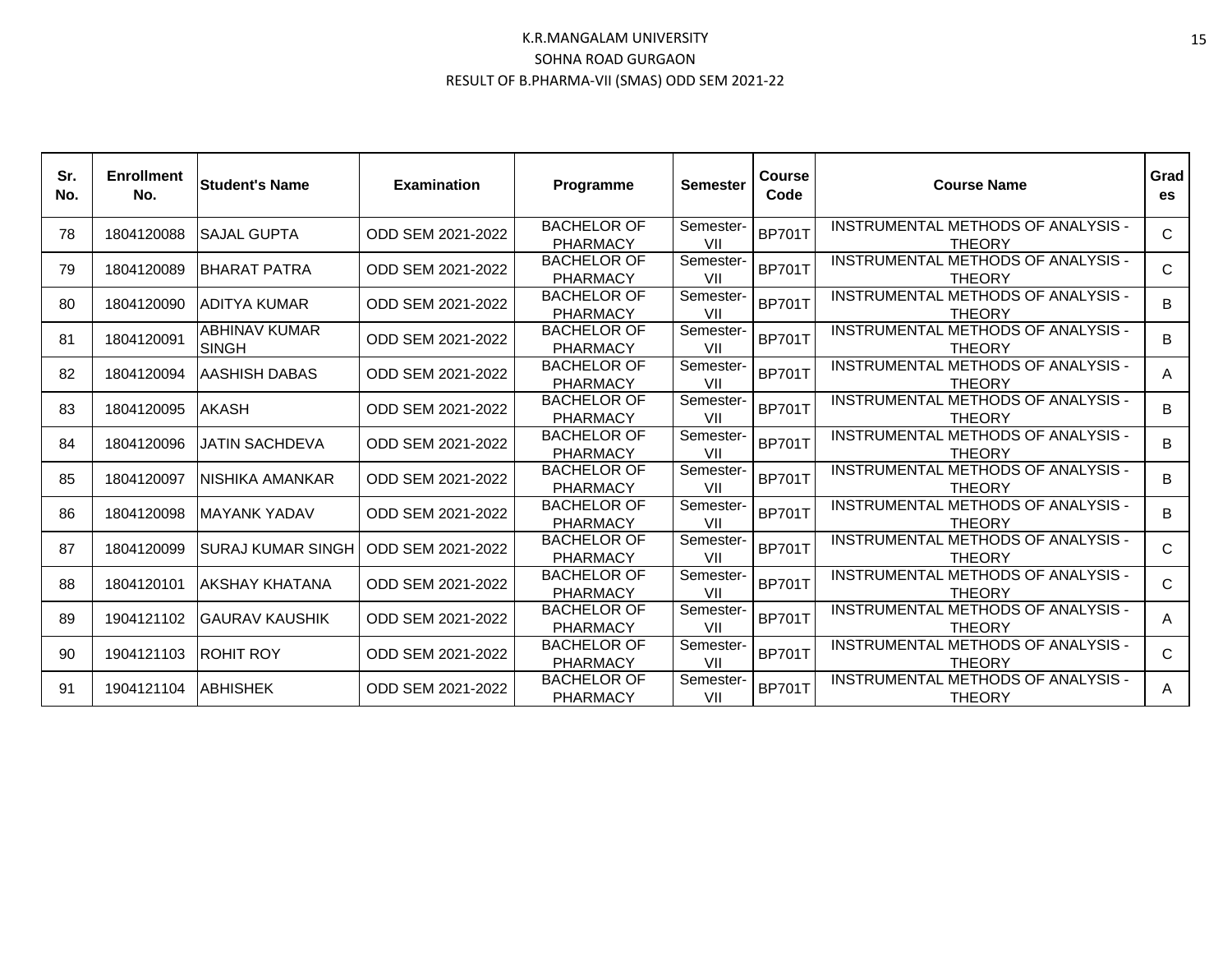| Sr.<br>No.     | <b>Enrollment</b><br>No. | <b>Student's Name</b>       | <b>Examination</b> | Programme                             | <b>Semester</b>  | <b>Course</b><br>Code | <b>Course Name</b>                  | Grad<br>es   |
|----------------|--------------------------|-----------------------------|--------------------|---------------------------------------|------------------|-----------------------|-------------------------------------|--------------|
| $\mathbf 1$    | 1804120001               | <b>AAKASH SHARMA</b>        | ODD SEM 2021-2022  | <b>BACHELOR OF</b><br><b>PHARMACY</b> | Semester-<br>VII | <b>BP704T</b>         | NOVEL DRUG DELIVERY SYSTEM - THEORY | C            |
| 2              | 1804120002               | IAAKIL AHMED                | ODD SEM 2021-2022  | <b>BACHELOR OF</b><br><b>PHARMACY</b> | Semester-<br>VII | <b>BP704T</b>         | NOVEL DRUG DELIVERY SYSTEM - THEORY | B            |
| 3              | 1804120003               | AJAY KUMAR<br><b>PHOGAT</b> | ODD SEM 2021-2022  | <b>BACHELOR OF</b><br><b>PHARMACY</b> | Semester-<br>VII | <b>BP704T</b>         | NOVEL DRUG DELIVERY SYSTEM - THEORY | C            |
| 4              | 1804120004               | <b>AKANSHA</b>              | ODD SEM 2021-2022  | <b>BACHELOR OF</b><br><b>PHARMACY</b> | Semester-<br>VII | <b>BP704T</b>         | NOVEL DRUG DELIVERY SYSTEM - THEORY | B            |
| 5              | 1804120005               | IAKSHAY KUMAR               | ODD SEM 2021-2022  | <b>BACHELOR OF</b><br><b>PHARMACY</b> | Semester-<br>VII | <b>BP704T</b>         | NOVEL DRUG DELIVERY SYSTEM - THEORY | $\mathsf{C}$ |
| 6              | 1804120006               | <b>AMAN SINGH</b>           | ODD SEM 2021-2022  | <b>BACHELOR OF</b><br><b>PHARMACY</b> | Semester-<br>VII | <b>BP704T</b>         | NOVEL DRUG DELIVERY SYSTEM - THEORY | B            |
| $\overline{7}$ | 1804120007               | IANISH YADAV                | ODD SEM 2021-2022  | <b>BACHELOR OF</b><br><b>PHARMACY</b> | Semester-<br>VII | <b>BP704T</b>         | NOVEL DRUG DELIVERY SYSTEM - THEORY | B            |
| 8              | 1804120009               | IARJUN GUPTA                | ODD SEM 2021-2022  | <b>BACHELOR OF</b><br><b>PHARMACY</b> | Semester-<br>VII | <b>BP704T</b>         | NOVEL DRUG DELIVERY SYSTEM - THEORY | B            |
| 9              | 1804120010               | <b>ASHISH SEHRAWAT</b>      | ODD SEM 2021-2022  | <b>BACHELOR OF</b><br>PHARMACY        | Semester-<br>VII | <b>BP704T</b>         | NOVEL DRUG DELIVERY SYSTEM - THEORY | C            |
| 10             | 1804120011               | <b>ASHISH YADAV</b>         | ODD SEM 2021-2022  | <b>BACHELOR OF</b><br><b>PHARMACY</b> | Semester-<br>VII | <b>BP704T</b>         | NOVEL DRUG DELIVERY SYSTEM - THEORY | B            |
| 11             | 1804120012               | <b>ASHWAJEET KUMAR</b>      | ODD SEM 2021-2022  | <b>BACHELOR OF</b><br><b>PHARMACY</b> | Semester-<br>VII | <b>BP704T</b>         | NOVEL DRUG DELIVERY SYSTEM - THEORY | C            |
| 12             | 1804120013               | <b>BHAWNA</b>               | ODD SEM 2021-2022  | <b>BACHELOR OF</b><br>PHARMACY        | Semester-<br>VII | <b>BP704T</b>         | NOVEL DRUG DELIVERY SYSTEM - THEORY | C            |
| 13             | 1804120014               | <b>IDEEPAK AGGARWAL</b>     | ODD SEM 2021-2022  | <b>BACHELOR OF</b><br><b>PHARMACY</b> | Semester-<br>VII | <b>BP704T</b>         | NOVEL DRUG DELIVERY SYSTEM - THEORY | B            |
| 14             | 1804120015               | <b>IDEEPALI YADAV</b>       | ODD SEM 2021-2022  | <b>BACHELOR OF</b><br><b>PHARMACY</b> | Semester-<br>VII | <b>BP704T</b>         | NOVEL DRUG DELIVERY SYSTEM - THEORY | $\mathsf{C}$ |
| 15             | 1804120016               | <b>IDIPAK KUMAR</b>         | ODD SEM 2021-2022  | <b>BACHELOR OF</b><br><b>PHARMACY</b> | Semester-<br>VII | <b>BP704T</b>         | NOVEL DRUG DELIVERY SYSTEM - THEORY | $\mathsf{C}$ |
| 16             | 1804120017               | IEKATA                      | ODD SEM 2021-2022  | <b>BACHELOR OF</b><br>PHARMACY        | Semester-<br>VII | <b>BP704T</b>         | NOVEL DRUG DELIVERY SYSTEM - THEORY | C            |
| 17             | 1804120018               | <b>ENOCH PETER</b>          | ODD SEM 2021-2022  | <b>BACHELOR OF</b><br><b>PHARMACY</b> | Semester-<br>VII | <b>BP704T</b>         | NOVEL DRUG DELIVERY SYSTEM - THEORY | C            |
| 18             | 1804120019               | IGARIMA GOYAL               | ODD SEM 2021-2022  | <b>BACHELOR OF</b><br><b>PHARMACY</b> | Semester-<br>VII | <b>BP704T</b>         | NOVEL DRUG DELIVERY SYSTEM - THEORY | C            |
| 19             | 1804120020               | <b>GAURAV CHETIWAL</b>      | ODD SEM 2021-2022  | <b>BACHELOR OF</b><br><b>PHARMACY</b> | Semester-<br>VII | <b>BP704T</b>         | NOVEL DRUG DELIVERY SYSTEM - THEORY | $\mathsf{C}$ |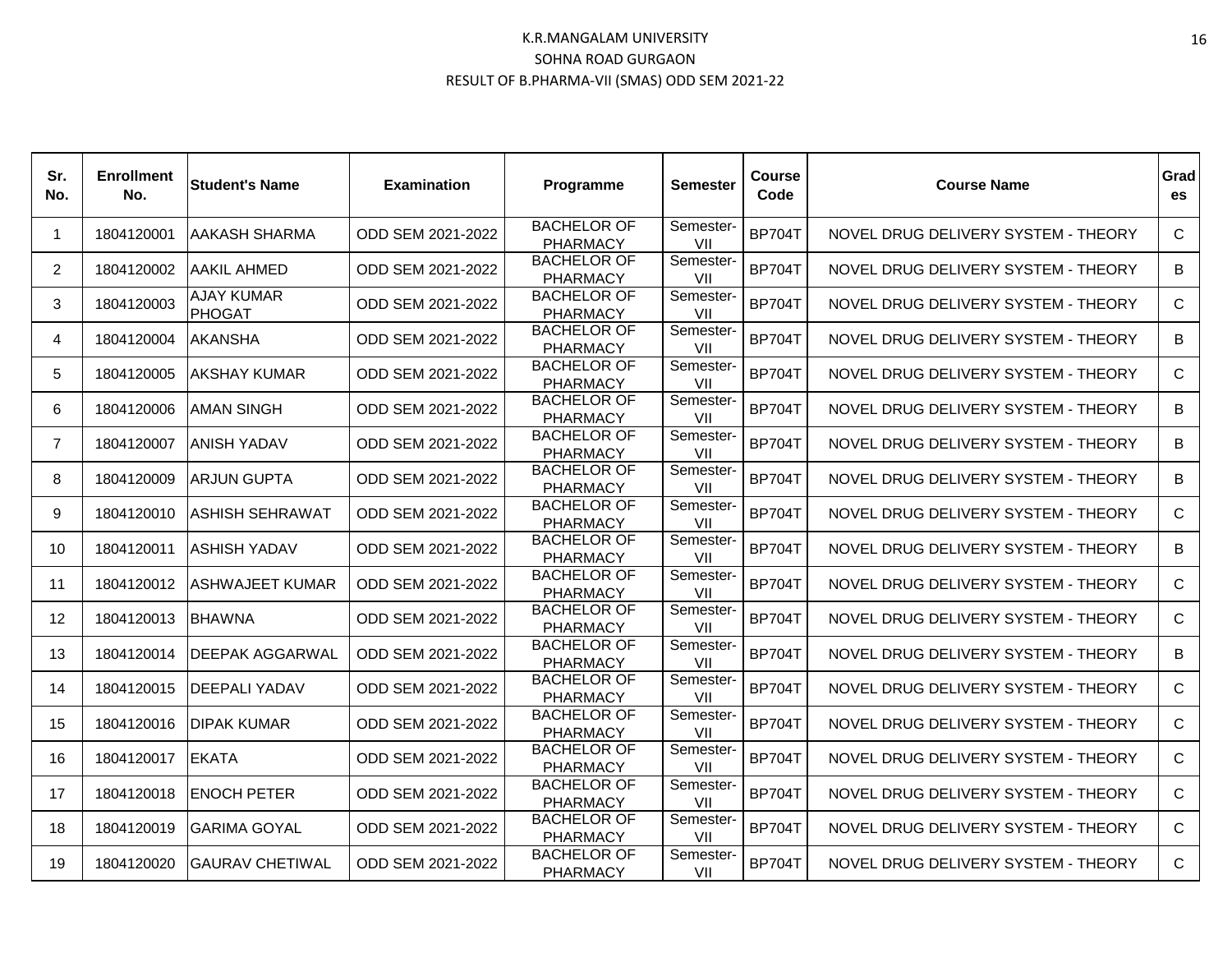| Sr.<br>No. | <b>Enrollment</b><br>No. | <b>Student's Name</b>                       | <b>Examination</b> | Programme                             | <b>Semester</b>  | <b>Course</b><br>Code | <b>Course Name</b>                  | Grad<br>es   |
|------------|--------------------------|---------------------------------------------|--------------------|---------------------------------------|------------------|-----------------------|-------------------------------------|--------------|
| 20         | 1804120021               | <b>GOURAV</b>                               | ODD SEM 2021-2022  | <b>BACHELOR OF</b><br><b>PHARMACY</b> | Semester-<br>VII | <b>BP704T</b>         | NOVEL DRUG DELIVERY SYSTEM - THEORY | C            |
| 21         | 1804120022               | <b>HIMANSHU GOYAL</b>                       | ODD SEM 2021-2022  | <b>BACHELOR OF</b><br><b>PHARMACY</b> | Semester-<br>VII | <b>BP704T</b>         | NOVEL DRUG DELIVERY SYSTEM - THEORY | B            |
| 22         | 1804120023               | <b>IHRITHIK NARANG</b>                      | ODD SEM 2021-2022  | <b>BACHELOR OF</b><br><b>PHARMACY</b> | Semester-<br>VII | <b>BP704T</b>         | NOVEL DRUG DELIVERY SYSTEM - THEORY | C            |
| 23         | 1804120024               | <b>ISHA SEHRAWAT</b>                        | ODD SEM 2021-2022  | <b>BACHELOR OF</b><br><b>PHARMACY</b> | Semester-<br>VII | <b>BP704T</b>         | NOVEL DRUG DELIVERY SYSTEM - THEORY | C            |
| 24         | 1804120025               | <b>ISHIKA JAIN</b>                          | ODD SEM 2021-2022  | <b>BACHELOR OF</b><br><b>PHARMACY</b> | Semester-<br>VII | <b>BP704T</b>         | NOVEL DRUG DELIVERY SYSTEM - THEORY | B            |
| 25         | 1804120026               | <b>JATIN THAKRAN</b>                        | ODD SEM 2021-2022  | <b>BACHELOR OF</b><br><b>PHARMACY</b> | Semester-<br>VII | <b>BP704T</b>         | NOVEL DRUG DELIVERY SYSTEM - THEORY | B            |
| 26         | 1804120027               | <b>JYOTI RAI</b>                            | ODD SEM 2021-2022  | <b>BACHELOR OF</b><br><b>PHARMACY</b> | Semester-<br>VII | <b>BP704T</b>         | NOVEL DRUG DELIVERY SYSTEM - THEORY | B            |
| 27         | 1804120028               | <b>IKARAN BAKSHI</b>                        | ODD SEM 2021-2022  | <b>BACHELOR OF</b><br><b>PHARMACY</b> | Semester-<br>VII | <b>BP704T</b>         | NOVEL DRUG DELIVERY SYSTEM - THEORY | C.           |
| 28         | 1804120029               | <b>KAUSHAL KUMAR</b>                        | ODD SEM 2021-2022  | <b>BACHELOR OF</b><br>PHARMACY        | Semester-<br>VII | <b>BP704T</b>         | NOVEL DRUG DELIVERY SYSTEM - THEORY | C            |
| 29         | 1804120030               | <b>IKESHAV ARORA</b>                        | ODD SEM 2021-2022  | <b>BACHELOR OF</b><br><b>PHARMACY</b> | Semester-<br>VII | <b>BP704T</b>         | NOVEL DRUG DELIVERY SYSTEM - THEORY | C            |
| 30         | 1804120031               | <b>KHUSHBOO</b>                             | ODD SEM 2021-2022  | <b>BACHELOR OF</b><br><b>PHARMACY</b> | Semester-<br>VII | <b>BP704T</b>         | NOVEL DRUG DELIVERY SYSTEM - THEORY | B            |
| 31         | 1804120032               | <b>KHUSHI SINGH</b>                         | ODD SEM 2021-2022  | <b>BACHELOR OF</b><br><b>PHARMACY</b> | Semester-<br>VII | <b>BP704T</b>         | NOVEL DRUG DELIVERY SYSTEM - THEORY | C            |
| 32         | 1804120033               | <b>KSHETRIMAYUM</b><br><b>CAROLINA DEVI</b> | ODD SEM 2021-2022  | <b>BACHELOR OF</b><br><b>PHARMACY</b> | Semester-<br>VII | <b>BP704T</b>         | NOVEL DRUG DELIVERY SYSTEM - THEORY | C            |
| 33         | 1804120034               | KUNAL DHAWAN                                | ODD SEM 2021-2022  | <b>BACHELOR OF</b><br><b>PHARMACY</b> | Semester-<br>VII | <b>BP704T</b>         | NOVEL DRUG DELIVERY SYSTEM - THEORY | $\mathsf{C}$ |
| 34         | 1804120035               | <b>LOKESH RAGHAV</b>                        | ODD SEM 2021-2022  | <b>BACHELOR OF</b><br><b>PHARMACY</b> | Semester-<br>VII | <b>BP704T</b>         | NOVEL DRUG DELIVERY SYSTEM - THEORY | C            |
| 35         | 1804120036               | IMAZID ALI                                  | ODD SEM 2021-2022  | <b>BACHELOR OF</b><br>PHARMACY        | Semester-<br>VII | <b>BP704T</b>         | NOVEL DRUG DELIVERY SYSTEM - THEORY | B            |
| 37         | 1804120040               | <b>MUSKAN SHARMA</b>                        | ODD SEM 2021-2022  | <b>BACHELOR OF</b><br><b>PHARMACY</b> | Semester-<br>VII | <b>BP704T</b>         | NOVEL DRUG DELIVERY SYSTEM - THEORY | C            |
| 38         | 1804120041               | <b>MUSRRAF</b>                              | ODD SEM 2021-2022  | <b>BACHELOR OF</b><br><b>PHARMACY</b> | Semester-<br>VII | <b>BP704T</b>         | NOVEL DRUG DELIVERY SYSTEM - THEORY | C            |
| 39         | 1804120042               | <b>MUSTAKEEM AHMED</b>                      | ODD SEM 2021-2022  | <b>BACHELOR OF</b><br><b>PHARMACY</b> | Semester-<br>VII | <b>BP704T</b>         | NOVEL DRUG DELIVERY SYSTEM - THEORY | $\mathsf{C}$ |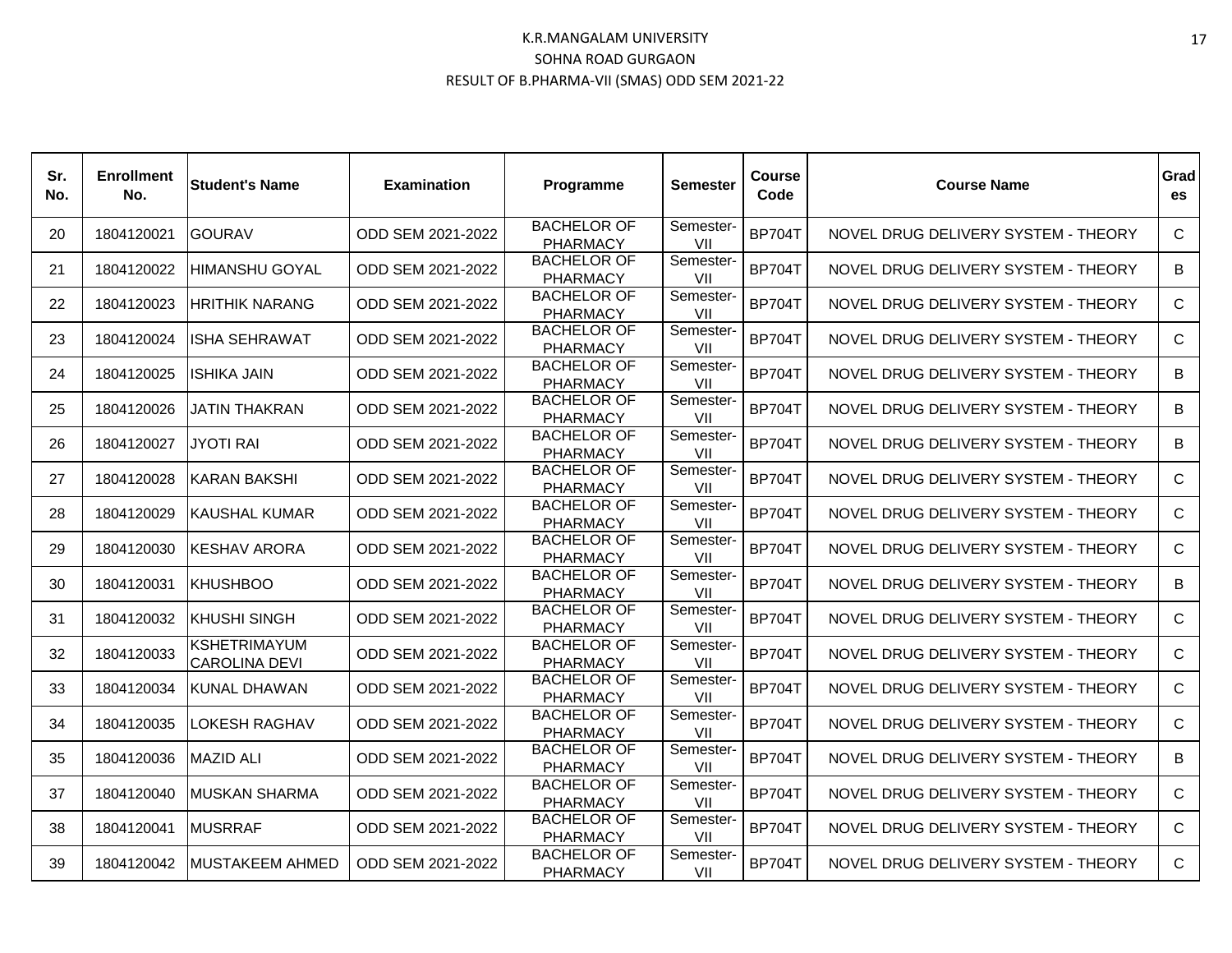| Sr.<br>No. | <b>Enrollment</b><br>No. | <b>Student's Name</b>              | <b>Examination</b> | Programme                             | <b>Semester</b>  | <b>Course</b><br>Code | <b>Course Name</b>                  | Grad<br>es   |
|------------|--------------------------|------------------------------------|--------------------|---------------------------------------|------------------|-----------------------|-------------------------------------|--------------|
| 40         | 1804120043               | NANDITA RAJOTEAYA                  | ODD SEM 2021-2022  | <b>BACHELOR OF</b><br><b>PHARMACY</b> | Semester-<br>VII | <b>BP704T</b>         | NOVEL DRUG DELIVERY SYSTEM - THEORY | B            |
| 41         | 1804120044               | INEHA YADAV                        | ODD SEM 2021-2022  | <b>BACHELOR OF</b><br><b>PHARMACY</b> | Semester-<br>VII | <b>BP704T</b>         | NOVEL DRUG DELIVERY SYSTEM - THEORY | B            |
| 42         | 1804120046               | <b>NIKHIL</b>                      | ODD SEM 2021-2022  | <b>BACHELOR OF</b><br><b>PHARMACY</b> | Semester-<br>VII | <b>BP704T</b>         | NOVEL DRUG DELIVERY SYSTEM - THEORY | C            |
| 43         | 1804120047               | <b>INIKHIL KUMAR</b>               | ODD SEM 2021-2022  | <b>BACHELOR OF</b><br><b>PHARMACY</b> | Semester-<br>VII | <b>BP704T</b>         | NOVEL DRUG DELIVERY SYSTEM - THEORY | C            |
| 44         | 1804120048               | INISHU KUMAR SINHA                 | ODD SEM 2021-2022  | <b>BACHELOR OF</b><br><b>PHARMACY</b> | Semester-<br>VII | <b>BP704T</b>         | NOVEL DRUG DELIVERY SYSTEM - THEORY | $\mathsf{C}$ |
| 45         | 1804120049               | <b>PARVEEN</b><br><b>SHARADHNA</b> | ODD SEM 2021-2022  | <b>BACHELOR OF</b><br><b>PHARMACY</b> | Semester-<br>VII | <b>BP704T</b>         | NOVEL DRUG DELIVERY SYSTEM - THEORY | D            |
| 46         | 1804120050               | <b>PAYAL KUMARI</b>                | ODD SEM 2021-2022  | <b>BACHELOR OF</b><br><b>PHARMACY</b> | Semester-<br>VII | <b>BP704T</b>         | NOVEL DRUG DELIVERY SYSTEM - THEORY | B            |
| 47         | 1804120051               | <b>IPOONAM</b>                     | ODD SEM 2021-2022  | <b>BACHELOR OF</b><br><b>PHARMACY</b> | Semester-<br>VII | <b>BP704T</b>         | NOVEL DRUG DELIVERY SYSTEM - THEORY | D.           |
| 48         | 1804120052               | <b>PRACHI CHOPRA</b>               | ODD SEM 2021-2022  | <b>BACHELOR OF</b><br><b>PHARMACY</b> | Semester-<br>VII | <b>BP704T</b>         | NOVEL DRUG DELIVERY SYSTEM - THEORY | C            |
| 49         | 1804120054               | <b>PREETI SHARMA</b>               | ODD SEM 2021-2022  | <b>BACHELOR OF</b><br><b>PHARMACY</b> | Semester-<br>VII | <b>BP704T</b>         | NOVEL DRUG DELIVERY SYSTEM - THEORY | B            |
| 50         | 1804120055               | <b>IPRINCE TYAGI</b>               | ODD SEM 2021-2022  | <b>BACHELOR OF</b><br><b>PHARMACY</b> | Semester-<br>VII | <b>BP704T</b>         | NOVEL DRUG DELIVERY SYSTEM - THEORY | C            |
| 51         | 1804120056               | RAHUL                              | ODD SEM 2021-2022  | <b>BACHELOR OF</b><br><b>PHARMACY</b> | Semester-<br>VII | <b>BP704T</b>         | NOVEL DRUG DELIVERY SYSTEM - THEORY | C            |
| 52         | 1804120057               | <b>IRAHUL GUPTA</b>                | ODD SEM 2021-2022  | <b>BACHELOR OF</b><br><b>PHARMACY</b> | Semester-<br>VII | <b>BP704T</b>         | NOVEL DRUG DELIVERY SYSTEM - THEORY | C            |
| 53         | 1804120058               | <b>IRESUN NISHA</b>                | ODD SEM 2021-2022  | <b>BACHELOR OF</b><br><b>PHARMACY</b> | Semester-<br>VII | <b>BP704T</b>         | NOVEL DRUG DELIVERY SYSTEM - THEORY | B            |
| 54         | 1804120059               | IRITVIK CHHABRA                    | ODD SEM 2021-2022  | <b>BACHELOR OF</b><br><b>PHARMACY</b> | Semester-<br>VII | <b>BP704T</b>         | NOVEL DRUG DELIVERY SYSTEM - THEORY | C            |
| 55         | 1804120060               | IROHIT CHHOKER                     | ODD SEM 2021-2022  | <b>BACHELOR OF</b><br>PHARMACY        | Semester-<br>VII | <b>BP704T</b>         | NOVEL DRUG DELIVERY SYSTEM - THEORY | D            |
| 56         | 1804120061               | <b>ROHIT KUMAR</b>                 | ODD SEM 2021-2022  | <b>BACHELOR OF</b><br><b>PHARMACY</b> | Semester-<br>VII | <b>BP704T</b>         | NOVEL DRUG DELIVERY SYSTEM - THEORY | D            |
| 57         | 1804120064               | ISAGAR RAWAT                       | ODD SEM 2021-2022  | <b>BACHELOR OF</b><br><b>PHARMACY</b> | Semester-<br>VII | <b>BP704T</b>         | NOVEL DRUG DELIVERY SYSTEM - THEORY | C.           |
| 58         | 1804120065               | <b>ISAHIL BANSAL</b>               | ODD SEM 2021-2022  | <b>BACHELOR OF</b><br><b>PHARMACY</b> | Semester-<br>VII | <b>BP704T</b>         | NOVEL DRUG DELIVERY SYSTEM - THEORY | B            |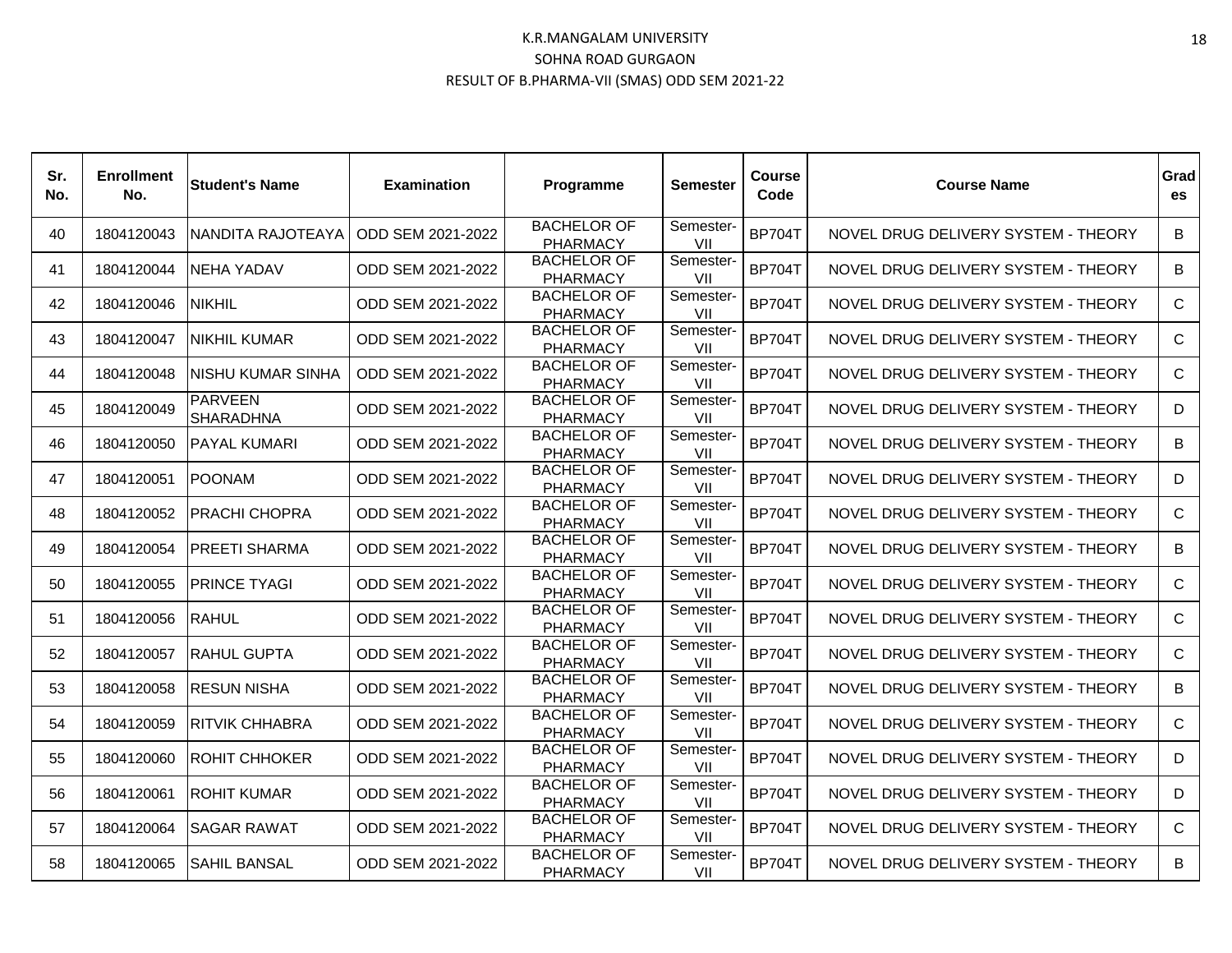| Sr.<br>No. | <b>Enrollment</b><br>No. | lStudent's Name                         | <b>Examination</b> | <b>Programme</b>                      | Semester         | <b>Course</b><br>Code | <b>Course Name</b>                  | Grad<br>es   |
|------------|--------------------------|-----------------------------------------|--------------------|---------------------------------------|------------------|-----------------------|-------------------------------------|--------------|
| 59         | 1804120066               | <b>SANJAY SINGH</b><br><b>CHHAUNKAR</b> | ODD SEM 2021-2022  | <b>BACHELOR OF</b><br><b>PHARMACY</b> | Semester-<br>VII | <b>BP704T</b>         | NOVEL DRUG DELIVERY SYSTEM - THEORY | C            |
| 60         | 1804120067               | ISHIVAM                                 | ODD SEM 2021-2022  | <b>BACHELOR OF</b><br><b>PHARMACY</b> | Semester-<br>VII | <b>BP704T</b>         | NOVEL DRUG DELIVERY SYSTEM - THEORY | C            |
| 61         | 1804120068               | <b>SIDDHANT KASHYAP</b>                 | ODD SEM 2021-2022  | <b>BACHELOR OF</b><br><b>PHARMACY</b> | Semester-<br>VII | <b>BP704T</b>         | NOVEL DRUG DELIVERY SYSTEM - THEORY | C            |
| 62         | 1804120070               | ISIMRA KHAN                             | ODD SEM 2021-2022  | <b>BACHELOR OF</b><br><b>PHARMACY</b> | Semester-<br>VII | <b>BP704T</b>         | NOVEL DRUG DELIVERY SYSTEM - THEORY | C.           |
| 63         | 1804120072               | <b>SOURAV SAXENA</b>                    | ODD SEM 2021-2022  | <b>BACHELOR OF</b><br><b>PHARMACY</b> | Semester-<br>VII | <b>BP704T</b>         | NOVEL DRUG DELIVERY SYSTEM - THEORY | $\mathsf{C}$ |
| 64         | 1804120073               | <b>SOURYANSHU</b><br><b>KUMAR</b>       | ODD SEM 2021-2022  | <b>BACHELOR OF</b><br><b>PHARMACY</b> | Semester-<br>VII | <b>BP704T</b>         | NOVEL DRUG DELIVERY SYSTEM - THEORY | $\mathsf{C}$ |
| 65         | 1804120074               | <b>SUDHANSHU</b><br><b>SACHDEVA</b>     | ODD SEM 2021-2022  | <b>BACHELOR OF</b><br><b>PHARMACY</b> | Semester-<br>VII | <b>BP704T</b>         | NOVEL DRUG DELIVERY SYSTEM - THEORY | B            |
| 66         | 1804120075               | <b>SUNNY SINGH</b>                      | ODD SEM 2021-2022  | <b>BACHELOR OF</b><br><b>PHARMACY</b> | Semester-<br>VII | <b>BP704T</b>         | NOVEL DRUG DELIVERY SYSTEM - THEORY | C            |
| 67         | 1804120076               | <b>SURAJ KUMAR</b>                      | ODD SEM 2021-2022  | <b>BACHELOR OF</b><br><b>PHARMACY</b> | Semester-<br>VII | <b>BP704T</b>         | NOVEL DRUG DELIVERY SYSTEM - THEORY | C            |
| 68         | 1804120077               | TUSHAR DUDEJA                           | ODD SEM 2021-2022  | <b>BACHELOR OF</b><br><b>PHARMACY</b> | Semester-<br>VII | <b>BP704T</b>         | NOVEL DRUG DELIVERY SYSTEM - THEORY | C            |
| 69         | 1804120078               | IVAIBHAV RISHI                          | ODD SEM 2021-2022  | <b>BACHELOR OF</b><br><b>PHARMACY</b> | Semester-<br>VII | <b>BP704T</b>         | NOVEL DRUG DELIVERY SYSTEM - THEORY | C            |
| 70         | 1804120079               | IVAIBHAV SHARMA                         | ODD SEM 2021-2022  | <b>BACHELOR OF</b><br><b>PHARMACY</b> | Semester-<br>VII | <b>BP704T</b>         | NOVEL DRUG DELIVERY SYSTEM - THEORY | $\mathsf{C}$ |
| 71         | 1804120080               | <b>VAIBHAW RAJ</b><br><b>MISHRA</b>     | ODD SEM 2021-2022  | <b>BACHELOR OF</b><br><b>PHARMACY</b> | Semester-<br>VII | <b>BP704T</b>         | NOVEL DRUG DELIVERY SYSTEM - THEORY | B            |
| 72         | 1804120081               | IVINAY KUMAR                            | ODD SEM 2021-2022  | <b>BACHELOR OF</b><br><b>PHARMACY</b> | Semester-<br>VII | <b>BP704T</b>         | NOVEL DRUG DELIVERY SYSTEM - THEORY | B            |
| 73         | 1804120082               | YAGYA DADHICH                           | ODD SEM 2021-2022  | <b>BACHELOR OF</b><br><b>PHARMACY</b> | Semester-<br>VII | <b>BP704T</b>         | NOVEL DRUG DELIVERY SYSTEM - THEORY | $\mathsf{C}$ |
| 74         | 1804120083               | YASH                                    | ODD SEM 2021-2022  | <b>BACHELOR OF</b><br><b>PHARMACY</b> | Semester-<br>VII | <b>BP704T</b>         | NOVEL DRUG DELIVERY SYSTEM - THEORY | $\mathsf{C}$ |
| 75         | 1804120084               | <b>ZOHRA FATIMAH</b>                    | ODD SEM 2021-2022  | <b>BACHELOR OF</b><br><b>PHARMACY</b> | Semester-<br>VII | <b>BP704T</b>         | NOVEL DRUG DELIVERY SYSTEM - THEORY | C.           |
| 76         | 1804120086               | <b>ABHISHEK PAL</b>                     | ODD SEM 2021-2022  | <b>BACHELOR OF</b><br><b>PHARMACY</b> | Semester-<br>VII | <b>BP704T</b>         | NOVEL DRUG DELIVERY SYSTEM - THEORY | C.           |
| 77         | 1804120087               | <b>PRAVEEN KUMAR</b><br><b>SINGH</b>    | ODD SEM 2021-2022  | <b>BACHELOR OF</b><br><b>PHARMACY</b> | Semester-<br>VII | <b>BP704T</b>         | NOVEL DRUG DELIVERY SYSTEM - THEORY | $\mathsf{C}$ |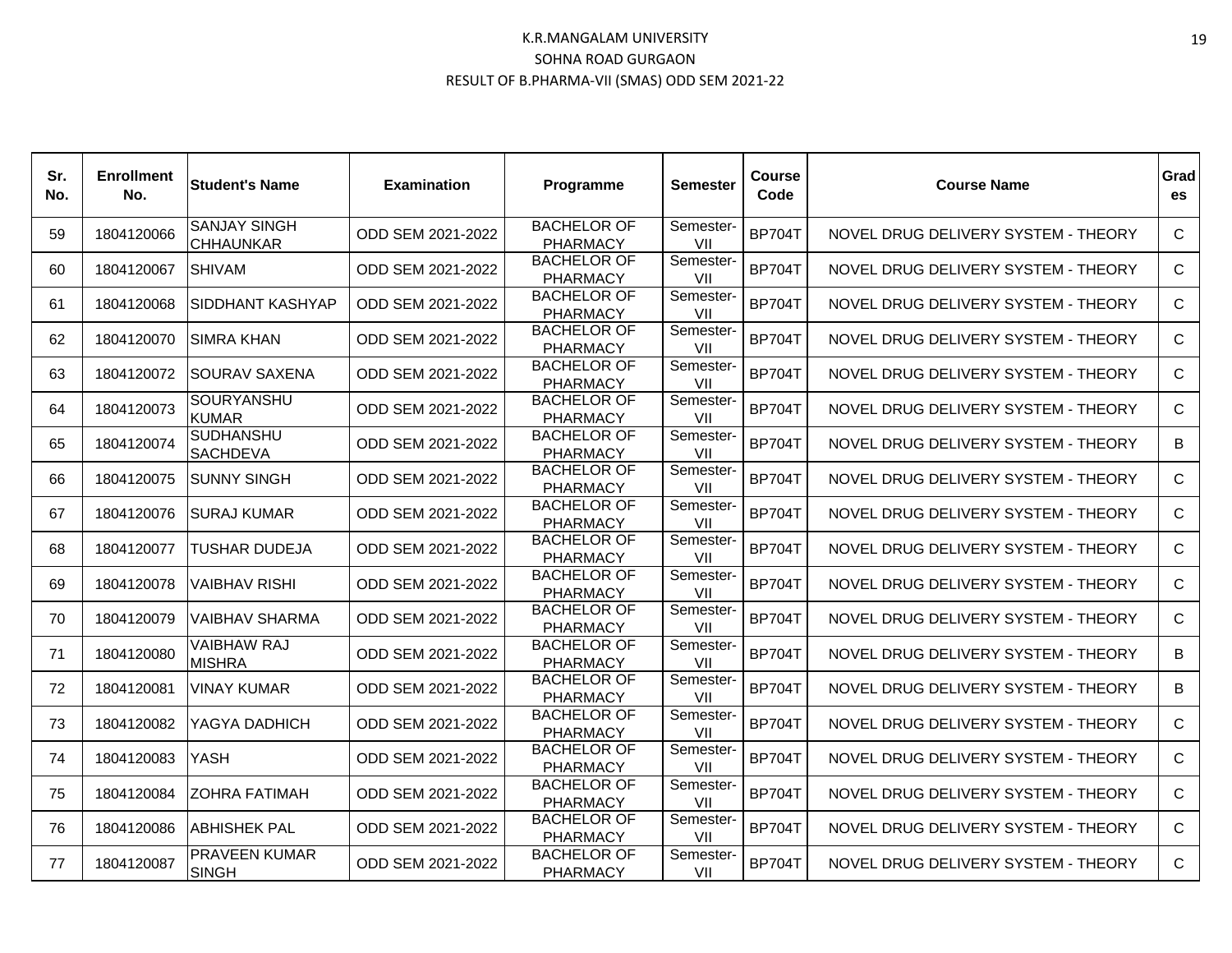| Sr.<br>No. | <b>Enrollment</b><br>No. | lStudent's Name                      | <b>Examination</b> | Programme                             | <b>Semester</b>  | Course<br>Code | <b>Course Name</b>                  | Grad<br>es   |
|------------|--------------------------|--------------------------------------|--------------------|---------------------------------------|------------------|----------------|-------------------------------------|--------------|
| 78         | 1804120088               | <b>ISAJAL GUPTA</b>                  | ODD SEM 2021-2022  | <b>BACHELOR OF</b><br><b>PHARMACY</b> | Semester-<br>VII | <b>BP704T</b>  | NOVEL DRUG DELIVERY SYSTEM - THEORY | $\mathsf{C}$ |
| 79         | 1804120089               | <b>IBHARAT PATRA</b>                 | ODD SEM 2021-2022  | <b>BACHELOR OF</b><br><b>PHARMACY</b> | Semester-<br>VII | <b>BP704T</b>  | NOVEL DRUG DELIVERY SYSTEM - THEORY | B            |
| 80         | 1804120090               | <b>JADITYA KUMAR</b>                 | ODD SEM 2021-2022  | <b>BACHELOR OF</b><br><b>PHARMACY</b> | Semester-<br>VII | <b>BP704T</b>  | NOVEL DRUG DELIVERY SYSTEM - THEORY | C            |
| 81         | 1804120091               | <b>ABHINAV KUMAR</b><br><b>SINGH</b> | ODD SEM 2021-2022  | <b>BACHELOR OF</b><br><b>PHARMACY</b> | Semester-<br>VII | <b>BP704T</b>  | NOVEL DRUG DELIVERY SYSTEM - THEORY | C            |
| 82         | 1804120094               | <b>JAASHISH DABAS</b>                | ODD SEM 2021-2022  | <b>BACHELOR OF</b><br><b>PHARMACY</b> | Semester-<br>VII | <b>BP704T</b>  | NOVEL DRUG DELIVERY SYSTEM - THEORY | C            |
| 83         | 1804120095               | <b>AKASH</b>                         | ODD SEM 2021-2022  | <b>BACHELOR OF</b><br><b>PHARMACY</b> | Semester-<br>VII | <b>BP704T</b>  | NOVEL DRUG DELIVERY SYSTEM - THEORY | B            |
| 84         | 1804120096               | IJATIN SACHDEVA                      | ODD SEM 2021-2022  | <b>BACHELOR OF</b><br><b>PHARMACY</b> | Semester-<br>VII | <b>BP704T</b>  | NOVEL DRUG DELIVERY SYSTEM - THEORY | B            |
| 85         | 1804120097               | INISHIKA AMANKAR                     | ODD SEM 2021-2022  | <b>BACHELOR OF</b><br><b>PHARMACY</b> | Semester-<br>VII | <b>BP704T</b>  | NOVEL DRUG DELIVERY SYSTEM - THEORY | B            |
| 86         | 1804120098               | <b>IMAYANK YADAV</b>                 | ODD SEM 2021-2022  | <b>BACHELOR OF</b><br><b>PHARMACY</b> | Semester-<br>VII | <b>BP704T</b>  | NOVEL DRUG DELIVERY SYSTEM - THEORY | C            |
| 87         | 1804120099               | <b>ISURAJ KUMAR SINGH</b>            | ODD SEM 2021-2022  | <b>BACHELOR OF</b><br><b>PHARMACY</b> | Semester-<br>VII | <b>BP704T</b>  | NOVEL DRUG DELIVERY SYSTEM - THEORY | C            |
| 88         | 1804120101               | IAKSHAY KHATANA                      | ODD SEM 2021-2022  | <b>BACHELOR OF</b><br><b>PHARMACY</b> | Semester-<br>VII | <b>BP704T</b>  | NOVEL DRUG DELIVERY SYSTEM - THEORY | C            |
| 89         | 1904121102               | IGAURAV KAUSHIK                      | ODD SEM 2021-2022  | <b>BACHELOR OF</b><br><b>PHARMACY</b> | Semester-<br>VII | <b>BP704T</b>  | NOVEL DRUG DELIVERY SYSTEM - THEORY | B            |
| 90         | 1904121103               | <b>IROHIT ROY</b>                    | ODD SEM 2021-2022  | <b>BACHELOR OF</b><br><b>PHARMACY</b> | Semester-<br>VII | <b>BP704T</b>  | NOVEL DRUG DELIVERY SYSTEM - THEORY | B            |
| 91         | 1904121104               | <b>ABHISHEK</b>                      | ODD SEM 2021-2022  | <b>BACHELOR OF</b><br><b>PHARMACY</b> | Semester-<br>VII | <b>BP704T</b>  | NOVEL DRUG DELIVERY SYSTEM - THEORY | B            |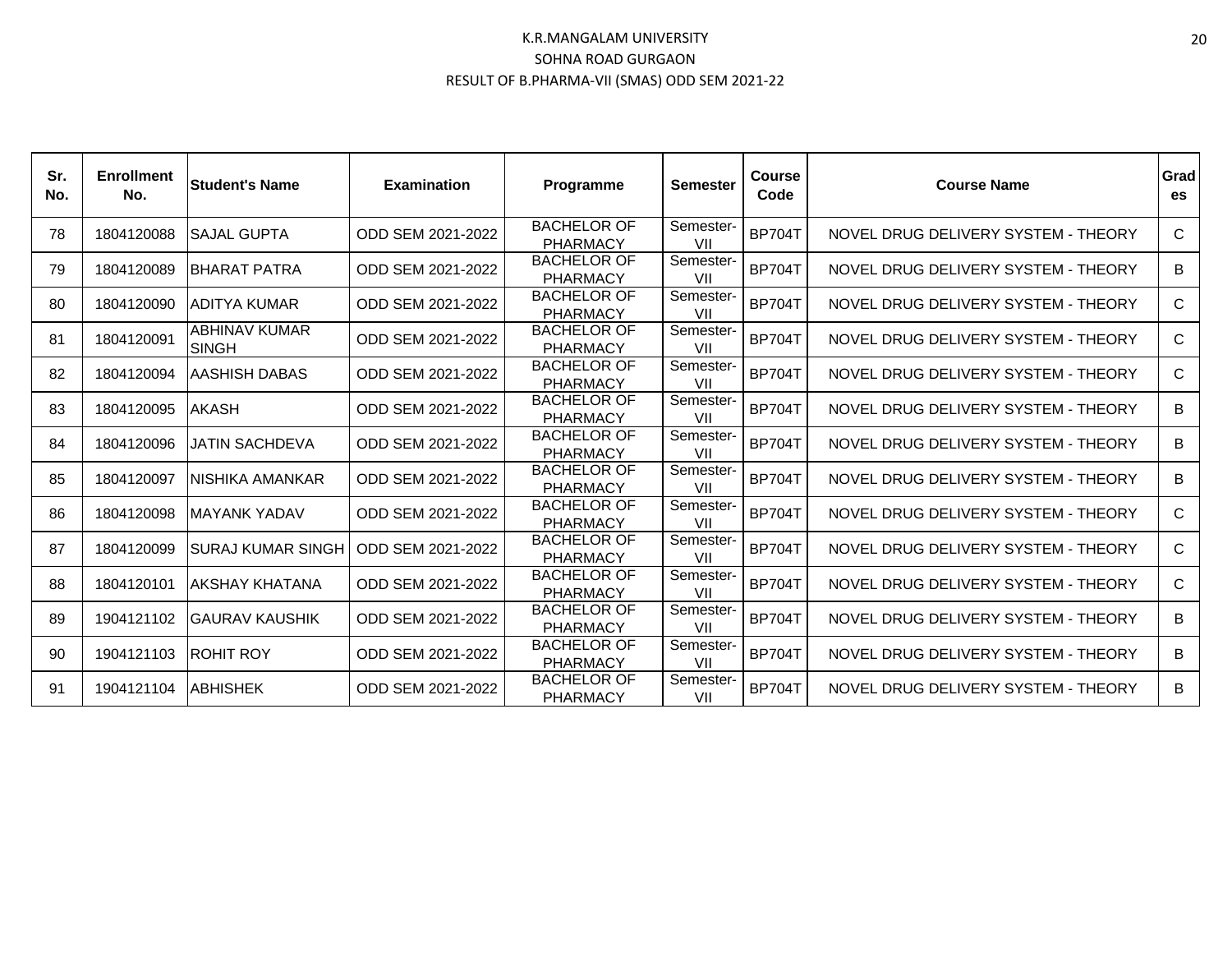| Sr.<br>No.     | <b>Enrollment</b><br>No. | <b>Student's Name</b>       | <b>Examination</b> | Programme                             | Semester         | <b>Course</b><br>Code | <b>Course Name</b>         | Grad<br>es |
|----------------|--------------------------|-----------------------------|--------------------|---------------------------------------|------------------|-----------------------|----------------------------|------------|
| $\mathbf 1$    | 1804120001               | <b>AAKASH SHARMA</b>        | ODD SEM 2021-2022  | <b>BACHELOR OF</b><br><b>PHARMACY</b> | Semester-<br>VII | <b>BP703T</b>         | PHARMACY PRACTICE - THEORY | D          |
| 2              | 1804120002               | AAKIL AHMED                 | ODD SEM 2021-2022  | <b>BACHELOR OF</b><br><b>PHARMACY</b> | Semester-<br>VII | <b>BP703T</b>         | PHARMACY PRACTICE - THEORY | D          |
| 3              | 1804120003               | AJAY KUMAR<br><b>PHOGAT</b> | ODD SEM 2021-2022  | <b>BACHELOR OF</b><br><b>PHARMACY</b> | Semester-<br>VII | <b>BP703T</b>         | PHARMACY PRACTICE - THEORY | D          |
| 4              | 1804120004               | <b>AKANSHA</b>              | ODD SEM 2021-2022  | <b>BACHELOR OF</b><br><b>PHARMACY</b> | Semester-<br>VII | <b>BP703T</b>         | PHARMACY PRACTICE - THEORY | C          |
| 5              | 1804120005               | AKSHAY KUMAR                | ODD SEM 2021-2022  | <b>BACHELOR OF</b><br><b>PHARMACY</b> | Semester-<br>VII | <b>BP703T</b>         | PHARMACY PRACTICE - THEORY | D          |
| 6              | 1804120006               | <b>AMAN SINGH</b>           | ODD SEM 2021-2022  | <b>BACHELOR OF</b><br><b>PHARMACY</b> | Semester-<br>VII | <b>BP703T</b>         | PHARMACY PRACTICE - THEORY | D          |
| $\overline{7}$ | 1804120007               | ANISH YADAV                 | ODD SEM 2021-2022  | <b>BACHELOR OF</b><br><b>PHARMACY</b> | Semester-<br>VII | <b>BP703T</b>         | PHARMACY PRACTICE - THEORY | D          |
| 8              | 1804120009               | <b>ARJUN GUPTA</b>          | ODD SEM 2021-2022  | <b>BACHELOR OF</b><br><b>PHARMACY</b> | Semester-<br>VII | <b>BP703T</b>         | PHARMACY PRACTICE - THEORY | D          |
| 9              | 1804120010               | <b>ASHISH SEHRAWAT</b>      | ODD SEM 2021-2022  | <b>BACHELOR OF</b><br><b>PHARMACY</b> | Semester-<br>VII | <b>BP703T</b>         | PHARMACY PRACTICE - THEORY | D          |
| 10             | 1804120011               | <b>ASHISH YADAV</b>         | ODD SEM 2021-2022  | <b>BACHELOR OF</b><br><b>PHARMACY</b> | Semester-<br>VII | <b>BP703T</b>         | PHARMACY PRACTICE - THEORY | D          |
| 11             | 1804120012               | <b>ASHWAJEET KUMAR</b>      | ODD SEM 2021-2022  | <b>BACHELOR OF</b><br><b>PHARMACY</b> | Semester-<br>VII | <b>BP703T</b>         | PHARMACY PRACTICE - THEORY | D          |
| 12             | 1804120013               | <b>BHAWNA</b>               | ODD SEM 2021-2022  | <b>BACHELOR OF</b><br><b>PHARMACY</b> | Semester-<br>VII | <b>BP703T</b>         | PHARMACY PRACTICE - THEORY | B          |
| 13             | 1804120014               | DEEPAK AGGARWAL             | ODD SEM 2021-2022  | <b>BACHELOR OF</b><br><b>PHARMACY</b> | Semester-<br>VII | <b>BP703T</b>         | PHARMACY PRACTICE - THEORY | C          |
| 14             | 1804120015               | DEEPALI YADAV               | ODD SEM 2021-2022  | <b>BACHELOR OF</b><br><b>PHARMACY</b> | Semester-<br>VII | <b>BP703T</b>         | PHARMACY PRACTICE - THEORY | B          |
| 15             | 1804120016               | <b>DIPAK KUMAR</b>          | ODD SEM 2021-2022  | <b>BACHELOR OF</b><br><b>PHARMACY</b> | Semester-<br>VII | <b>BP703T</b>         | PHARMACY PRACTICE - THEORY | D          |
| 16             | 1804120017               | <b>EKATA</b>                | ODD SEM 2021-2022  | <b>BACHELOR OF</b><br><b>PHARMACY</b> | Semester-<br>VII | <b>BP703T</b>         | PHARMACY PRACTICE - THEORY | D          |
| 17             | 1804120018               | <b>ENOCH PETER</b>          | ODD SEM 2021-2022  | <b>BACHELOR OF</b><br><b>PHARMACY</b> | Semester-<br>VII | <b>BP703T</b>         | PHARMACY PRACTICE - THEORY | D          |
| 18             | 1804120019               | GARIMA GOYAL                | ODD SEM 2021-2022  | <b>BACHELOR OF</b><br><b>PHARMACY</b> | Semester-<br>VII | <b>BP703T</b>         | PHARMACY PRACTICE - THEORY | B          |
| 19             | 1804120020               | <b>GAURAV CHETIWAL</b>      | ODD SEM 2021-2022  | <b>BACHELOR OF</b><br><b>PHARMACY</b> | Semester-<br>VII | <b>BP703T</b>         | PHARMACY PRACTICE - THEORY | D          |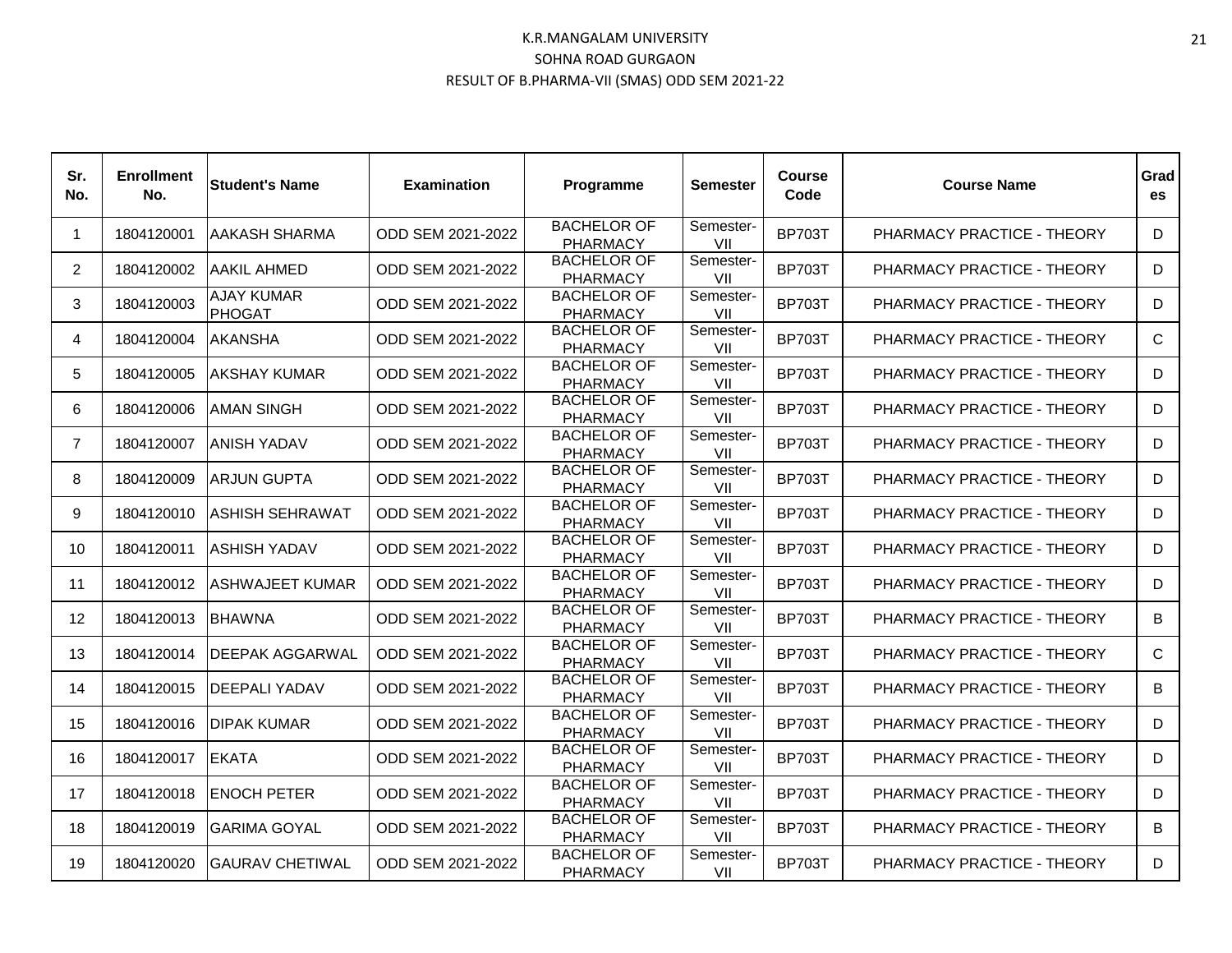| Sr.<br>No. | <b>Enrollment</b><br>No. | <b>Student's Name</b>                       | <b>Examination</b> | Programme                             | Semester         | <b>Course</b><br>Code | <b>Course Name</b>         | Grad<br>es   |
|------------|--------------------------|---------------------------------------------|--------------------|---------------------------------------|------------------|-----------------------|----------------------------|--------------|
| 20         | 1804120021               | <b>GOURAV</b>                               | ODD SEM 2021-2022  | <b>BACHELOR OF</b><br><b>PHARMACY</b> | Semester-<br>VII | <b>BP703T</b>         | PHARMACY PRACTICE - THEORY | D            |
| 21         | 1804120022               | <b>HIMANSHU GOYAL</b>                       | ODD SEM 2021-2022  | <b>BACHELOR OF</b><br><b>PHARMACY</b> | Semester-<br>VII | <b>BP703T</b>         | PHARMACY PRACTICE - THEORY | D            |
| 22         | 1804120023               | <b>HRITHIK NARANG</b>                       | ODD SEM 2021-2022  | <b>BACHELOR OF</b><br><b>PHARMACY</b> | Semester-<br>VII | <b>BP703T</b>         | PHARMACY PRACTICE - THEORY | D            |
| 23         | 1804120024               | <b>ISHA SEHRAWAT</b>                        | ODD SEM 2021-2022  | <b>BACHELOR OF</b><br><b>PHARMACY</b> | Semester-<br>VII | <b>BP703T</b>         | PHARMACY PRACTICE - THEORY | D            |
| 24         | 1804120025               | <b>ISHIKA JAIN</b>                          | ODD SEM 2021-2022  | <b>BACHELOR OF</b><br><b>PHARMACY</b> | Semester-<br>VII | <b>BP703T</b>         | PHARMACY PRACTICE - THEORY | $\mathsf{C}$ |
| 25         | 1804120026               | <b>JATIN THAKRAN</b>                        | ODD SEM 2021-2022  | <b>BACHELOR OF</b><br><b>PHARMACY</b> | Semester-<br>VII | <b>BP703T</b>         | PHARMACY PRACTICE - THEORY | $\mathsf{C}$ |
| 26         | 1804120027               | <b>JYOTI RAI</b>                            | ODD SEM 2021-2022  | <b>BACHELOR OF</b><br><b>PHARMACY</b> | Semester-<br>VII | <b>BP703T</b>         | PHARMACY PRACTICE - THEORY | D            |
| 27         | 1804120028               | KARAN BAKSHI                                | ODD SEM 2021-2022  | <b>BACHELOR OF</b><br><b>PHARMACY</b> | Semester-<br>VII | <b>BP703T</b>         | PHARMACY PRACTICE - THEORY | D            |
| 28         | 1804120029               | <b>KAUSHAL KUMAR</b>                        | ODD SEM 2021-2022  | <b>BACHELOR OF</b><br><b>PHARMACY</b> | Semester-<br>VII | <b>BP703T</b>         | PHARMACY PRACTICE - THEORY | D            |
| 29         | 1804120030               | <b>KESHAV ARORA</b>                         | ODD SEM 2021-2022  | <b>BACHELOR OF</b><br><b>PHARMACY</b> | Semester-<br>VII | <b>BP703T</b>         | PHARMACY PRACTICE - THEORY | D            |
| 30         | 1804120031               | <b>KHUSHBOO</b>                             | ODD SEM 2021-2022  | <b>BACHELOR OF</b><br><b>PHARMACY</b> | Semester-<br>VII | <b>BP703T</b>         | PHARMACY PRACTICE - THEORY | B            |
| 31         | 1804120032               | <b>KHUSHI SINGH</b>                         | ODD SEM 2021-2022  | <b>BACHELOR OF</b><br><b>PHARMACY</b> | Semester-<br>VII | <b>BP703T</b>         | PHARMACY PRACTICE - THEORY | D            |
| 32         | 1804120033               | <b>KSHETRIMAYUM</b><br><b>CAROLINA DEVI</b> | ODD SEM 2021-2022  | <b>BACHELOR OF</b><br><b>PHARMACY</b> | Semester-<br>VII | <b>BP703T</b>         | PHARMACY PRACTICE - THEORY | D            |
| 33         | 1804120034               | KUNAL DHAWAN                                | ODD SEM 2021-2022  | <b>BACHELOR OF</b><br><b>PHARMACY</b> | Semester-<br>VII | <b>BP703T</b>         | PHARMACY PRACTICE - THEORY | F.           |
| 34         | 1804120035               | LOKESH RAGHAV                               | ODD SEM 2021-2022  | <b>BACHELOR OF</b><br><b>PHARMACY</b> | Semester-<br>VII | <b>BP703T</b>         | PHARMACY PRACTICE - THEORY | D            |
| 35         | 1804120036               | <b>MAZID ALI</b>                            | ODD SEM 2021-2022  | <b>BACHELOR OF</b><br><b>PHARMACY</b> | Semester-<br>VII | <b>BP703T</b>         | PHARMACY PRACTICE - THEORY | C            |
| 37         | 1804120040               | <b>MUSKAN SHARMA</b>                        | ODD SEM 2021-2022  | <b>BACHELOR OF</b><br><b>PHARMACY</b> | Semester-<br>VII | <b>BP703T</b>         | PHARMACY PRACTICE - THEORY | D            |
| 38         | 1804120041               | <b>MUSRRAF</b>                              | ODD SEM 2021-2022  | <b>BACHELOR OF</b><br><b>PHARMACY</b> | Semester-<br>VII | <b>BP703T</b>         | PHARMACY PRACTICE - THEORY | D            |
| 39         | 1804120042               | <b>MUSTAKEEM AHMED</b>                      | ODD SEM 2021-2022  | <b>BACHELOR OF</b><br><b>PHARMACY</b> | Semester-<br>VII | <b>BP703T</b>         | PHARMACY PRACTICE - THEORY | D            |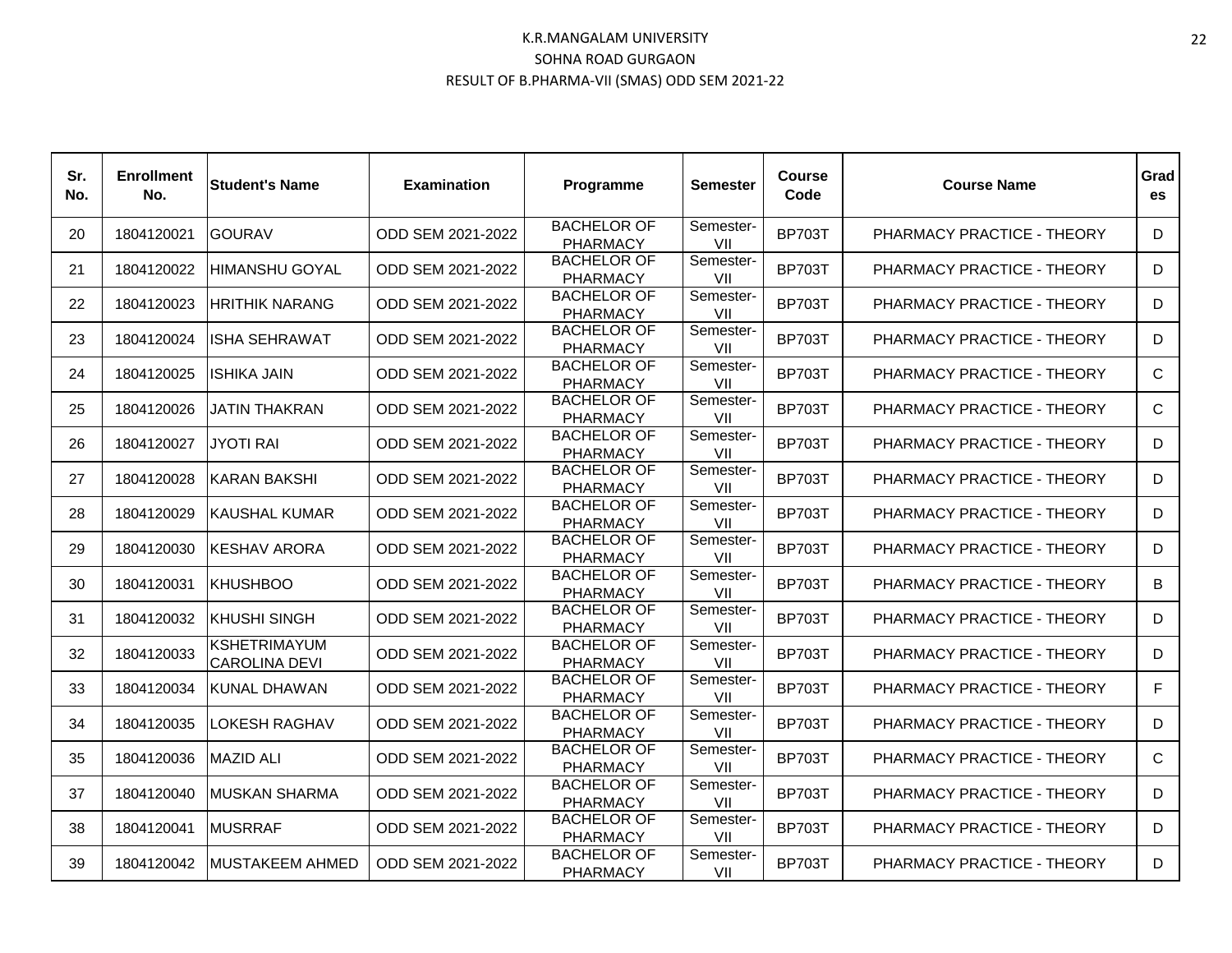| Sr.<br>No. | <b>Enrollment</b><br>No. | <b>Student's Name</b>              | <b>Examination</b> | Programme                             | Semester         | <b>Course</b><br>Code | <b>Course Name</b>         | Grad<br>es |
|------------|--------------------------|------------------------------------|--------------------|---------------------------------------|------------------|-----------------------|----------------------------|------------|
| 40         | 1804120043               | NANDITA RAJOTEAYA                  | ODD SEM 2021-2022  | <b>BACHELOR OF</b><br><b>PHARMACY</b> | Semester-<br>VII | <b>BP703T</b>         | PHARMACY PRACTICE - THEORY | B          |
| 41         | 1804120044               | NEHA YADAV                         | ODD SEM 2021-2022  | <b>BACHELOR OF</b><br><b>PHARMACY</b> | Semester-<br>VII | <b>BP703T</b>         | PHARMACY PRACTICE - THEORY | D          |
| 42         | 1804120046               | <b>NIKHIL</b>                      | ODD SEM 2021-2022  | <b>BACHELOR OF</b><br><b>PHARMACY</b> | Semester-<br>VII | <b>BP703T</b>         | PHARMACY PRACTICE - THEORY | D          |
| 43         | 1804120047               | <b>NIKHIL KUMAR</b>                | ODD SEM 2021-2022  | <b>BACHELOR OF</b><br><b>PHARMACY</b> | Semester-<br>VII | <b>BP703T</b>         | PHARMACY PRACTICE - THEORY | D          |
| 44         | 1804120048               | NISHU KUMAR SINHA                  | ODD SEM 2021-2022  | <b>BACHELOR OF</b><br><b>PHARMACY</b> | Semester-<br>VII | <b>BP703T</b>         | PHARMACY PRACTICE - THEORY | D          |
| 45         | 1804120049               | <b>PARVEEN</b><br><b>SHARADHNA</b> | ODD SEM 2021-2022  | <b>BACHELOR OF</b><br><b>PHARMACY</b> | Semester-<br>VII | <b>BP703T</b>         | PHARMACY PRACTICE - THEORY | F          |
| 46         | 1804120050               | <b>PAYAL KUMARI</b>                | ODD SEM 2021-2022  | <b>BACHELOR OF</b><br><b>PHARMACY</b> | Semester-<br>VII | <b>BP703T</b>         | PHARMACY PRACTICE - THEORY | D          |
| 47         | 1804120051               | <b>POONAM</b>                      | ODD SEM 2021-2022  | <b>BACHELOR OF</b><br><b>PHARMACY</b> | Semester-<br>VII | <b>BP703T</b>         | PHARMACY PRACTICE - THEORY | D          |
| 48         | 1804120052               | <b>PRACHI CHOPRA</b>               | ODD SEM 2021-2022  | <b>BACHELOR OF</b><br><b>PHARMACY</b> | Semester-<br>VII | <b>BP703T</b>         | PHARMACY PRACTICE - THEORY | D          |
| 49         | 1804120054               | PREETI SHARMA                      | ODD SEM 2021-2022  | <b>BACHELOR OF</b><br><b>PHARMACY</b> | Semester-<br>VII | <b>BP703T</b>         | PHARMACY PRACTICE - THEORY | D          |
| 50         | 1804120055               | <b>PRINCE TYAGI</b>                | ODD SEM 2021-2022  | <b>BACHELOR OF</b><br><b>PHARMACY</b> | Semester-<br>VII | <b>BP703T</b>         | PHARMACY PRACTICE - THEORY | D          |
| 51         | 1804120056               | <b>RAHUL</b>                       | ODD SEM 2021-2022  | <b>BACHELOR OF</b><br><b>PHARMACY</b> | Semester-<br>VII | <b>BP703T</b>         | PHARMACY PRACTICE - THEORY | D          |
| 52         | 1804120057               | <b>RAHUL GUPTA</b>                 | ODD SEM 2021-2022  | <b>BACHELOR OF</b><br><b>PHARMACY</b> | Semester-<br>VII | <b>BP703T</b>         | PHARMACY PRACTICE - THEORY | D          |
| 53         | 1804120058               | <b>RESUN NISHA</b>                 | ODD SEM 2021-2022  | <b>BACHELOR OF</b><br><b>PHARMACY</b> | Semester-<br>VII | <b>BP703T</b>         | PHARMACY PRACTICE - THEORY | D          |
| 54         | 1804120059               | <b>RITVIK CHHABRA</b>              | ODD SEM 2021-2022  | <b>BACHELOR OF</b><br><b>PHARMACY</b> | Semester-<br>VII | <b>BP703T</b>         | PHARMACY PRACTICE - THEORY | D          |
| 55         | 1804120060               | <b>ROHIT CHHOKER</b>               | ODD SEM 2021-2022  | <b>BACHELOR OF</b><br><b>PHARMACY</b> | Semester-<br>VII | <b>BP703T</b>         | PHARMACY PRACTICE - THEORY | D          |
| 56         | 1804120061               | IROHIT KUMAR                       | ODD SEM 2021-2022  | <b>BACHELOR OF</b><br><b>PHARMACY</b> | Semester-<br>VII | <b>BP703T</b>         | PHARMACY PRACTICE - THEORY | D          |
| 57         | 1804120064               | <b>SAGAR RAWAT</b>                 | ODD SEM 2021-2022  | <b>BACHELOR OF</b><br><b>PHARMACY</b> | Semester-<br>VII | <b>BP703T</b>         | PHARMACY PRACTICE - THEORY | C          |
| 58         | 1804120065               | <b>SAHIL BANSAL</b>                | ODD SEM 2021-2022  | <b>BACHELOR OF</b><br><b>PHARMACY</b> | Semester-<br>VII | <b>BP703T</b>         | PHARMACY PRACTICE - THEORY | C          |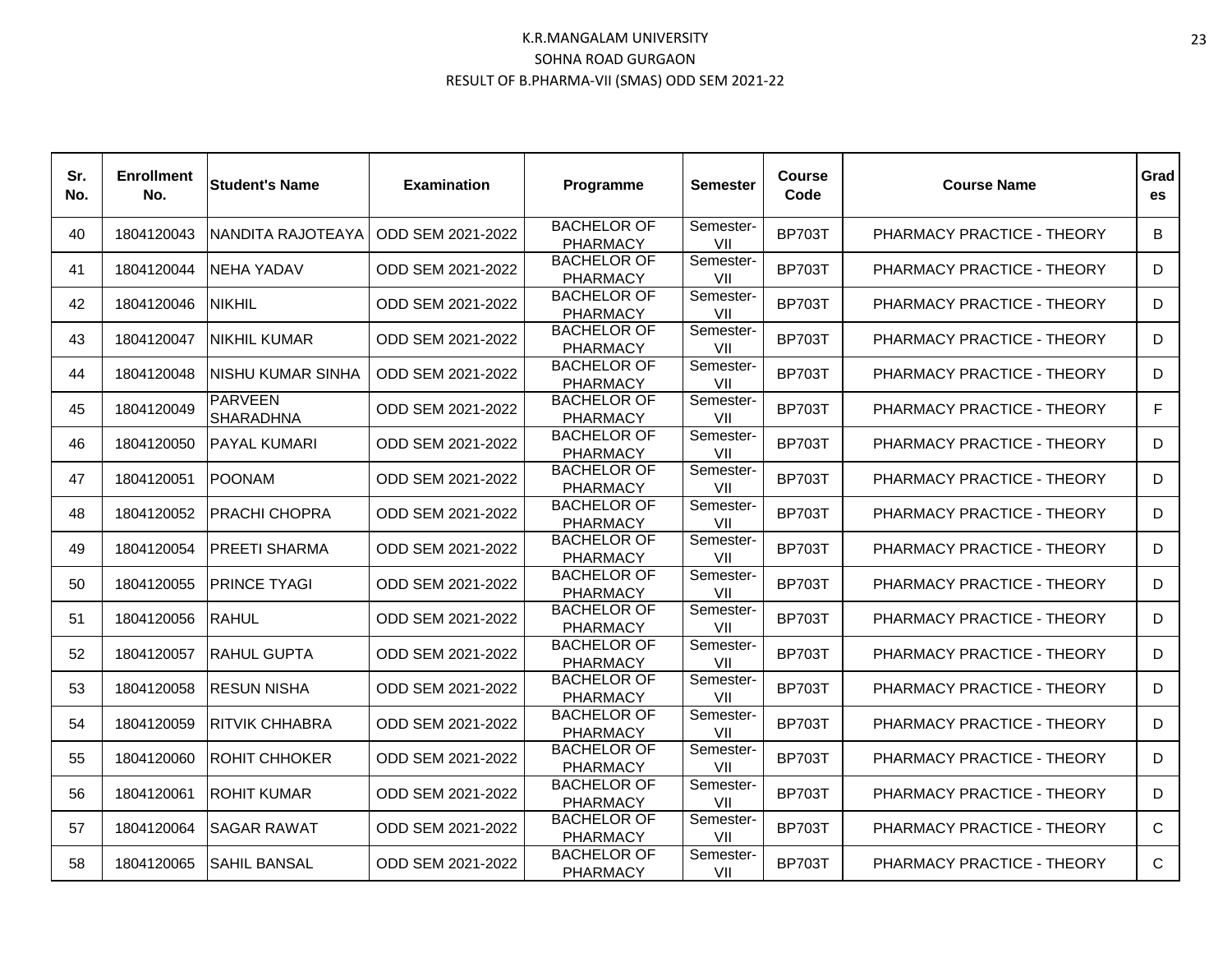| Sr.<br>No. | <b>Enrollment</b><br>No. | <b>Student's Name</b>                   | <b>Examination</b> | Programme                             | Semester         | <b>Course</b><br>Code | <b>Course Name</b>         | Grad<br>es |
|------------|--------------------------|-----------------------------------------|--------------------|---------------------------------------|------------------|-----------------------|----------------------------|------------|
| 59         | 1804120066               | <b>SANJAY SINGH</b><br><b>CHHAUNKAR</b> | ODD SEM 2021-2022  | <b>BACHELOR OF</b><br><b>PHARMACY</b> | Semester-<br>VII | <b>BP703T</b>         | PHARMACY PRACTICE - THEORY | D          |
| 60         | 1804120067               | <b>SHIVAM</b>                           | ODD SEM 2021-2022  | <b>BACHELOR OF</b><br><b>PHARMACY</b> | Semester-<br>VII | <b>BP703T</b>         | PHARMACY PRACTICE - THEORY | D          |
| 61         | 1804120068               | <b>SIDDHANT KASHYAP</b>                 | ODD SEM 2021-2022  | <b>BACHELOR OF</b><br><b>PHARMACY</b> | Semester-<br>VII | <b>BP703T</b>         | PHARMACY PRACTICE - THEORY | D          |
| 62         | 1804120070               | <b>SIMRA KHAN</b>                       | ODD SEM 2021-2022  | <b>BACHELOR OF</b><br><b>PHARMACY</b> | Semester-<br>VII | <b>BP703T</b>         | PHARMACY PRACTICE - THEORY | D          |
| 63         | 1804120072               | <b>SOURAV SAXENA</b>                    | ODD SEM 2021-2022  | <b>BACHELOR OF</b><br><b>PHARMACY</b> | Semester-<br>VII | <b>BP703T</b>         | PHARMACY PRACTICE - THEORY | D          |
| 64         | 1804120073               | SOURYANSHU<br><b>KUMAR</b>              | ODD SEM 2021-2022  | <b>BACHELOR OF</b><br><b>PHARMACY</b> | Semester-<br>VII | <b>BP703T</b>         | PHARMACY PRACTICE - THEORY | D          |
| 65         | 1804120074               | <b>SUDHANSHU</b><br><b>SACHDEVA</b>     | ODD SEM 2021-2022  | <b>BACHELOR OF</b><br><b>PHARMACY</b> | Semester-<br>VII | <b>BP703T</b>         | PHARMACY PRACTICE - THEORY | D          |
| 66         | 1804120075               | <b>SUNNY SINGH</b>                      | ODD SEM 2021-2022  | <b>BACHELOR OF</b><br><b>PHARMACY</b> | Semester-<br>VII | <b>BP703T</b>         | PHARMACY PRACTICE - THEORY | D          |
| 67         | 1804120076               | <b>SURAJ KUMAR</b>                      | ODD SEM 2021-2022  | <b>BACHELOR OF</b><br><b>PHARMACY</b> | Semester-<br>VII | <b>BP703T</b>         | PHARMACY PRACTICE - THEORY | D          |
| 68         | 1804120077               | TUSHAR DUDEJA                           | ODD SEM 2021-2022  | <b>BACHELOR OF</b><br><b>PHARMACY</b> | Semester-<br>VII | <b>BP703T</b>         | PHARMACY PRACTICE - THEORY | C          |
| 69         | 1804120078               | <b>VAIBHAV RISHI</b>                    | ODD SEM 2021-2022  | <b>BACHELOR OF</b><br><b>PHARMACY</b> | Semester-<br>VII | <b>BP703T</b>         | PHARMACY PRACTICE - THEORY | D          |
| 70         | 1804120079               | <b>VAIBHAV SHARMA</b>                   | ODD SEM 2021-2022  | <b>BACHELOR OF</b><br><b>PHARMACY</b> | Semester-<br>VII | <b>BP703T</b>         | PHARMACY PRACTICE - THEORY | C          |
| 71         | 1804120080               | <b>VAIBHAW RAJ</b><br><b>MISHRA</b>     | ODD SEM 2021-2022  | <b>BACHELOR OF</b><br><b>PHARMACY</b> | Semester-<br>VII | <b>BP703T</b>         | PHARMACY PRACTICE - THEORY | D          |
| 72         | 1804120081               | <b>VINAY KUMAR</b>                      | ODD SEM 2021-2022  | <b>BACHELOR OF</b><br><b>PHARMACY</b> | Semester-<br>VII | <b>BP703T</b>         | PHARMACY PRACTICE - THEORY | D          |
| 73         | 1804120082               | YAGYA DADHICH                           | ODD SEM 2021-2022  | <b>BACHELOR OF</b><br><b>PHARMACY</b> | Semester-<br>VII | <b>BP703T</b>         | PHARMACY PRACTICE - THEORY | D          |
| 74         | 1804120083               | YASH                                    | ODD SEM 2021-2022  | <b>BACHELOR OF</b><br><b>PHARMACY</b> | Semester-<br>VII | <b>BP703T</b>         | PHARMACY PRACTICE - THEORY | D          |
| 75         | 1804120084               | <b>ZOHRA FATIMAH</b>                    | ODD SEM 2021-2022  | <b>BACHELOR OF</b><br><b>PHARMACY</b> | Semester-<br>VII | <b>BP703T</b>         | PHARMACY PRACTICE - THEORY | C          |
| 76         | 1804120086               | <b>ABHISHEK PAL</b>                     | ODD SEM 2021-2022  | <b>BACHELOR OF</b><br><b>PHARMACY</b> | Semester-<br>VII | <b>BP703T</b>         | PHARMACY PRACTICE - THEORY | D          |
| 77         | 1804120087               | <b>PRAVEEN KUMAR</b><br><b>SINGH</b>    | ODD SEM 2021-2022  | <b>BACHELOR OF</b><br><b>PHARMACY</b> | Semester-<br>VII | <b>BP703T</b>         | PHARMACY PRACTICE - THEORY | D          |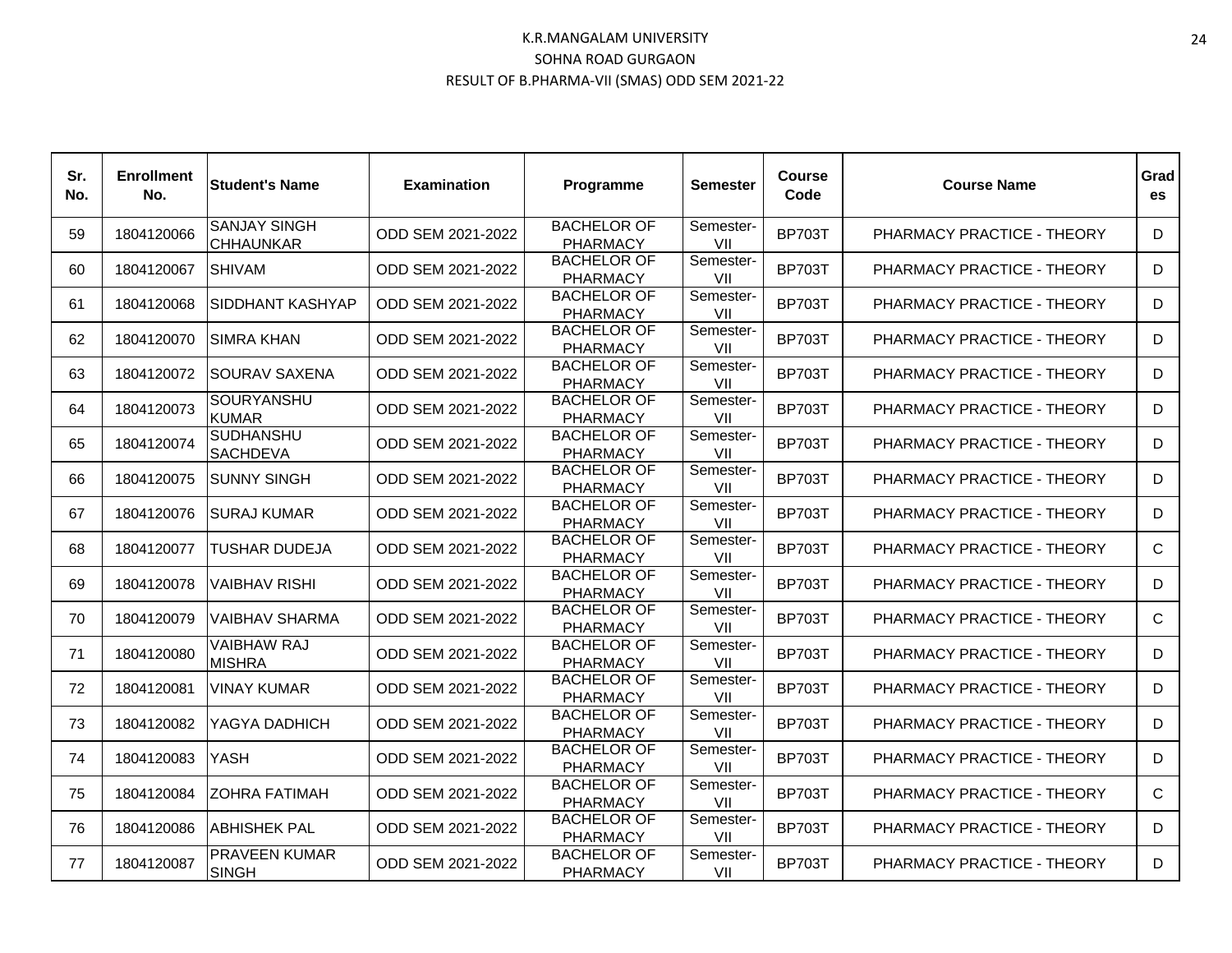| Sr.<br>No. | <b>Enrollment</b><br>No. | <b>Student's Name</b>         | <b>Examination</b> | Programme                             | <b>Semester</b>  | <b>Course</b><br>Code | <b>Course Name</b>         | Grad<br>es |
|------------|--------------------------|-------------------------------|--------------------|---------------------------------------|------------------|-----------------------|----------------------------|------------|
| 78         | 1804120088               | <b>SAJAL GUPTA</b>            | ODD SEM 2021-2022  | <b>BACHELOR OF</b><br><b>PHARMACY</b> | Semester-<br>VII | <b>BP703T</b>         | PHARMACY PRACTICE - THEORY | D          |
| 79         | 1804120089               | BHARAT PATRA                  | ODD SEM 2021-2022  | <b>BACHELOR OF</b><br><b>PHARMACY</b> | Semester-<br>VII | <b>BP703T</b>         | PHARMACY PRACTICE - THEORY | D          |
| 80         | 1804120090               | ADITYA KUMAR                  | ODD SEM 2021-2022  | <b>BACHELOR OF</b><br><b>PHARMACY</b> | Semester-<br>VII | <b>BP703T</b>         | PHARMACY PRACTICE - THEORY | D          |
| 81         | 1804120091               | ABHINAV KUMAR<br><b>SINGH</b> | ODD SEM 2021-2022  | <b>BACHELOR OF</b><br><b>PHARMACY</b> | Semester-<br>VII | <b>BP703T</b>         | PHARMACY PRACTICE - THEORY | D          |
| 82         | 1804120094               | AASHISH DABAS                 | ODD SEM 2021-2022  | <b>BACHELOR OF</b><br><b>PHARMACY</b> | Semester-<br>VII | <b>BP703T</b>         | PHARMACY PRACTICE - THEORY | D          |
| 83         | 1804120095               | <b>AKASH</b>                  | ODD SEM 2021-2022  | <b>BACHELOR OF</b><br><b>PHARMACY</b> | Semester-<br>VII | <b>BP703T</b>         | PHARMACY PRACTICE - THEORY | D          |
| 84         | 1804120096               | JATIN SACHDEVA                | ODD SEM 2021-2022  | <b>BACHELOR OF</b><br><b>PHARMACY</b> | Semester-<br>VII | <b>BP703T</b>         | PHARMACY PRACTICE - THEORY | D          |
| 85         | 1804120097               | INISHIKA AMANKAR              | ODD SEM 2021-2022  | <b>BACHELOR OF</b><br><b>PHARMACY</b> | Semester-<br>VII | <b>BP703T</b>         | PHARMACY PRACTICE - THEORY | D          |
| 86         | 1804120098               | <b>MAYANK YADAV</b>           | ODD SEM 2021-2022  | <b>BACHELOR OF</b><br><b>PHARMACY</b> | Semester-<br>VII | <b>BP703T</b>         | PHARMACY PRACTICE - THEORY | D          |
| 87         | 1804120099               | ISURAJ KUMAR SINGH I          | ODD SEM 2021-2022  | <b>BACHELOR OF</b><br><b>PHARMACY</b> | Semester-<br>VII | <b>BP703T</b>         | PHARMACY PRACTICE - THEORY | D          |
| 88         | 1804120101               | AKSHAY KHATANA                | ODD SEM 2021-2022  | <b>BACHELOR OF</b><br><b>PHARMACY</b> | Semester-<br>VII | <b>BP703T</b>         | PHARMACY PRACTICE - THEORY | F          |
| 89         | 1904121102               | IGAURAV KAUSHIK               | ODD SEM 2021-2022  | <b>BACHELOR OF</b><br><b>PHARMACY</b> | Semester-<br>VII | <b>BP703T</b>         | PHARMACY PRACTICE - THEORY | D          |
| 90         | 1904121103               | <b>ROHIT ROY</b>              | ODD SEM 2021-2022  | <b>BACHELOR OF</b><br><b>PHARMACY</b> | Semester-<br>VII | <b>BP703T</b>         | PHARMACY PRACTICE - THEORY | D          |
| 91         | 1904121104               | <b>ABHISHEK</b>               | ODD SEM 2021-2022  | <b>BACHELOR OF</b><br><b>PHARMACY</b> | Semester-<br>VII | <b>BP703T</b>         | PHARMACY PRACTICE - THEORY | D          |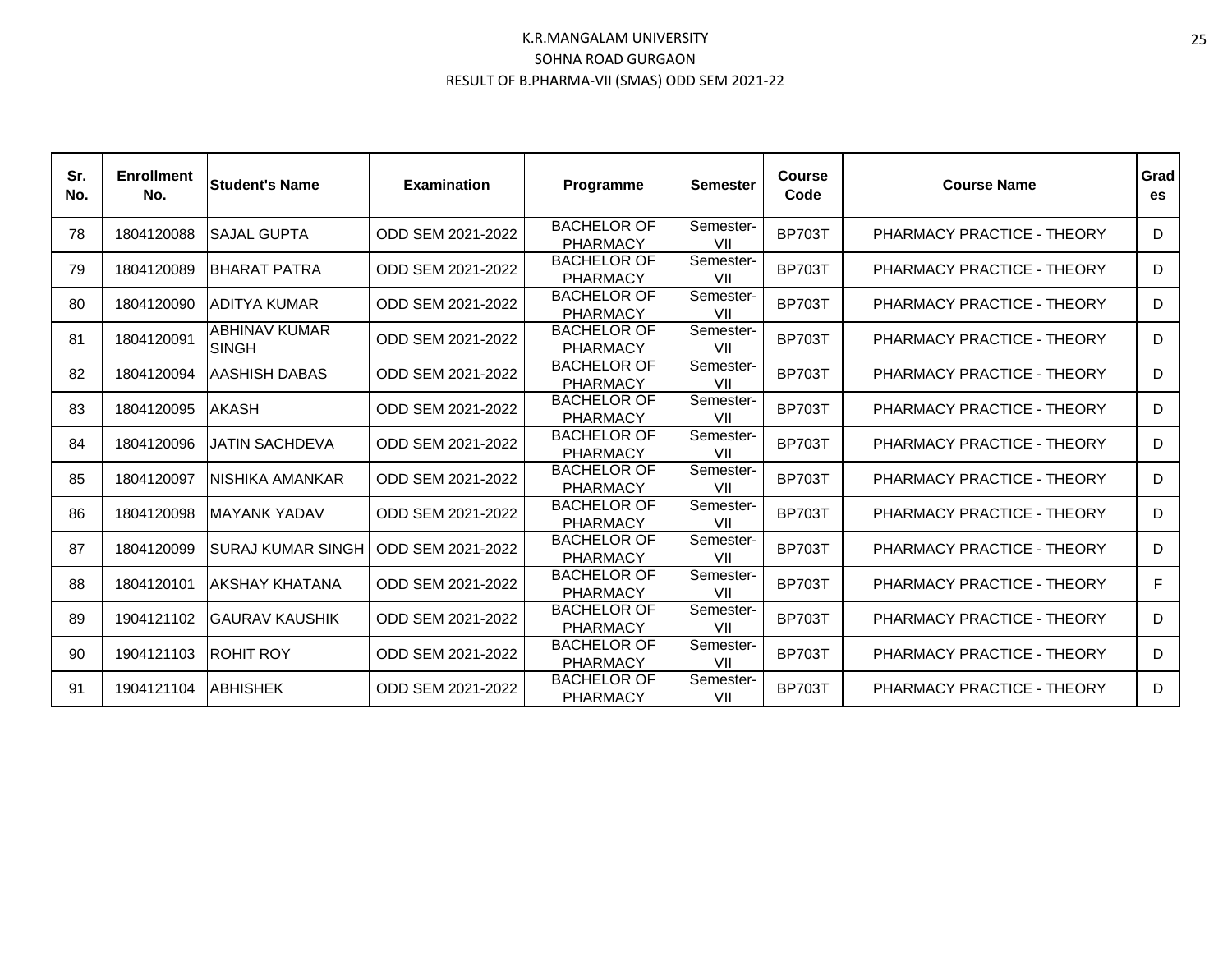| Sr.<br>No.     | <b>Enrollment</b><br>No. | <b>Student's Name</b>       | <b>Examination</b> | Programme                             | Semester         | <b>Course</b><br>Code | <b>Course Name</b>     | Grade<br>s |
|----------------|--------------------------|-----------------------------|--------------------|---------------------------------------|------------------|-----------------------|------------------------|------------|
| $\mathbf 1$    | 1804120001               | <b>AAKASH SHARMA</b>        | ODD SEM 2021-2022  | <b>BACHELOR OF</b><br><b>PHARMACY</b> | Semester-<br>VII | <b>BP706P</b>         | PRACTICE SCHOOL        | B          |
| $\overline{2}$ | 1804120002               | AAKIL AHMED                 | ODD SEM 2021-2022  | <b>BACHELOR OF</b><br><b>PHARMACY</b> | Semester-<br>VII | <b>BP706P</b>         | PRACTICE SCHOOL        | B          |
| 3              | 1804120003               | <b>AJAY KUMAR</b><br>PHOGAT | ODD SEM 2021-2022  | <b>BACHELOR OF</b><br><b>PHARMACY</b> | Semester-<br>VII | <b>BP706P</b>         | PRACTICE SCHOOL        | A          |
| 4              | 1804120004               | <b>AKANSHA</b>              | ODD SEM 2021-2022  | <b>BACHELOR OF</b><br><b>PHARMACY</b> | Semester-<br>VII | <b>BP706P</b>         | PRACTICE SCHOOL        | A          |
| 5              | 1804120005               | <b>AKSHAY KUMAR</b>         | ODD SEM 2021-2022  | <b>BACHELOR OF</b><br><b>PHARMACY</b> | Semester-<br>VII | <b>BP706P</b>         | PRACTICE SCHOOL        | A          |
| 6              | 1804120006               | <b>AMAN SINGH</b>           | ODD SEM 2021-2022  | <b>BACHELOR OF</b><br><b>PHARMACY</b> | Semester-<br>VII | <b>BP706P</b>         | PRACTICE SCHOOL        | A          |
| $\overline{7}$ | 1804120007               | <b>ANISH YADAV</b>          | ODD SEM 2021-2022  | <b>BACHELOR OF</b><br><b>PHARMACY</b> | Semester-<br>VII | <b>BP706P</b>         | PRACTICE SCHOOL        | B          |
| 8              | 1804120009               | <b>ARJUN GUPTA</b>          | ODD SEM 2021-2022  | <b>BACHELOR OF</b><br><b>PHARMACY</b> | Semester-<br>VII | <b>BP706P</b>         | PRACTICE SCHOOL        | B          |
| 9              | 1804120010               | <b>ASHISH SEHRAWAT</b>      | ODD SEM 2021-2022  | <b>BACHELOR OF</b><br><b>PHARMACY</b> | Semester-<br>VII | <b>BP706P</b>         | PRACTICE SCHOOL        | B          |
| 10             | 1804120011               | <b>ASHISH YADAV</b>         | ODD SEM 2021-2022  | <b>BACHELOR OF</b><br><b>PHARMACY</b> | Semester-<br>VII | <b>BP706P</b>         | PRACTICE SCHOOL        | B          |
| 11             | 1804120012               | <b>ASHWAJEET KUMAR</b>      | ODD SEM 2021-2022  | <b>BACHELOR OF</b><br><b>PHARMACY</b> | Semester-<br>VII | <b>BP706P</b>         | PRACTICE SCHOOL        | A          |
| 12             | 1804120013               | <b>BHAWNA</b>               | ODD SEM 2021-2022  | <b>BACHELOR OF</b><br><b>PHARMACY</b> | Semester-<br>VII | <b>BP706P</b>         | PRACTICE SCHOOL        | A          |
| 13             | 1804120014               | <b>DEEPAK AGGARWAL</b>      | ODD SEM 2021-2022  | <b>BACHELOR OF</b><br><b>PHARMACY</b> | Semester-<br>VII | <b>BP706P</b>         | PRACTICE SCHOOL        | A          |
| 14             | 1804120015               | <b>DEEPALI YADAV</b>        | ODD SEM 2021-2022  | <b>BACHELOR OF</b><br><b>PHARMACY</b> | Semester-<br>VII | <b>BP706P</b>         | PRACTICE SCHOOL        | A          |
| 15             | 1804120016               | <b>DIPAK KUMAR</b>          | ODD SEM 2021-2022  | <b>BACHELOR OF</b><br><b>PHARMACY</b> | Semester-<br>VII | <b>BP706P</b>         | PRACTICE SCHOOL        | A          |
| 16             | 1804120017               | <b>EKATA</b>                | ODD SEM 2021-2022  | <b>BACHELOR OF</b><br><b>PHARMACY</b> | Semester-<br>VII | <b>BP706P</b>         | PRACTICE SCHOOL        | B          |
| 17             | 1804120018               | <b>ENOCH PETER</b>          | ODD SEM 2021-2022  | <b>BACHELOR OF</b><br><b>PHARMACY</b> | Semester-<br>VII | <b>BP706P</b>         | PRACTICE SCHOOL        | B          |
| 18             | 1804120019               | <b>GARIMA GOYAL</b>         | ODD SEM 2021-2022  | <b>BACHELOR OF</b><br><b>PHARMACY</b> | Semester-<br>VII | <b>BP706P</b>         | PRACTICE SCHOOL        | $\circ$    |
| 19             | 1804120020               | <b>GAURAV CHETIWAL</b>      | ODD SEM 2021-2022  | <b>BACHELOR OF</b><br><b>PHARMACY</b> | Semester-<br>VII | <b>BP706P</b>         | <b>PRACTICE SCHOOL</b> | B          |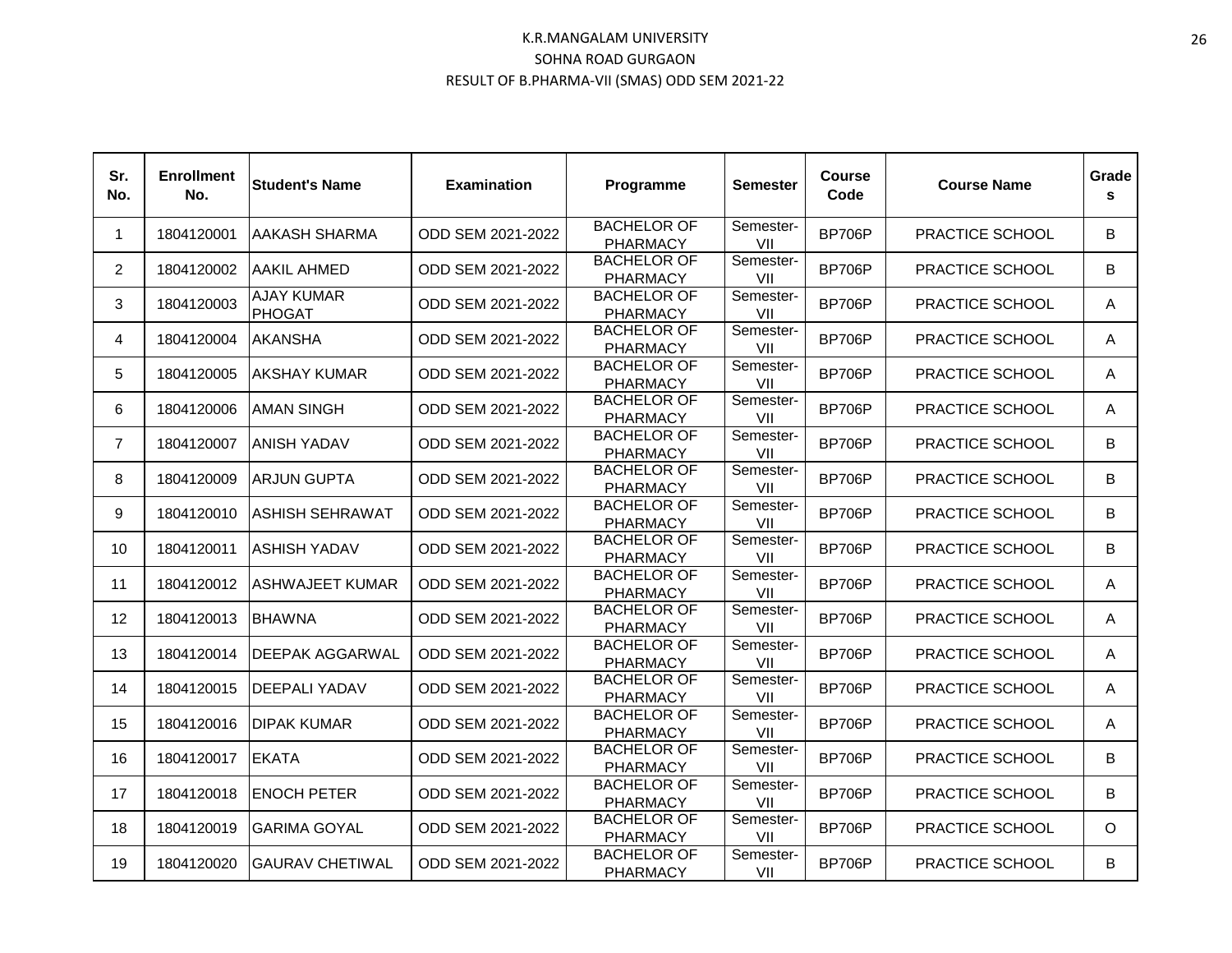| Sr.<br>No. | <b>Enrollment</b><br>No. | <b>Student's Name</b>                       | <b>Examination</b> | Programme                             | Semester         | Course<br>Code | <b>Course Name</b> | Grade<br>s. |
|------------|--------------------------|---------------------------------------------|--------------------|---------------------------------------|------------------|----------------|--------------------|-------------|
| 20         | 1804120021               | <b>GOURAV</b>                               | ODD SEM 2021-2022  | <b>BACHELOR OF</b><br><b>PHARMACY</b> | Semester-<br>VII | <b>BP706P</b>  | PRACTICE SCHOOL    | B           |
| 21         | 1804120022               | <b>HIMANSHU GOYAL</b>                       | ODD SEM 2021-2022  | <b>BACHELOR OF</b><br><b>PHARMACY</b> | Semester-<br>VII | <b>BP706P</b>  | PRACTICE SCHOOL    | B           |
| 22         | 1804120023               | <b>HRITHIK NARANG</b>                       | ODD SEM 2021-2022  | <b>BACHELOR OF</b><br><b>PHARMACY</b> | Semester-<br>VII | <b>BP706P</b>  | PRACTICE SCHOOL    | A           |
| 23         | 1804120024               | ISHA SEHRAWAT                               | ODD SEM 2021-2022  | <b>BACHELOR OF</b><br><b>PHARMACY</b> | Semester-<br>VII | BP706P         | PRACTICE SCHOOL    | A           |
| 24         | 1804120025               | <b>ISHIKA JAIN</b>                          | ODD SEM 2021-2022  | <b>BACHELOR OF</b><br><b>PHARMACY</b> | Semester-<br>VII | <b>BP706P</b>  | PRACTICE SCHOOL    | A           |
| 25         | 1804120026               | <b>JATIN THAKRAN</b>                        | ODD SEM 2021-2022  | <b>BACHELOR OF</b><br><b>PHARMACY</b> | Semester-<br>VII | <b>BP706P</b>  | PRACTICE SCHOOL    | B           |
| 26         | 1804120027               | <b>JYOTI RAI</b>                            | ODD SEM 2021-2022  | <b>BACHELOR OF</b><br><b>PHARMACY</b> | Semester-<br>VII | <b>BP706P</b>  | PRACTICE SCHOOL    | B           |
| 27         | 1804120028               | IKARAN BAKSHI                               | ODD SEM 2021-2022  | <b>BACHELOR OF</b><br><b>PHARMACY</b> | Semester-<br>VII | <b>BP706P</b>  | PRACTICE SCHOOL    | A           |
| 28         | 1804120029               | <b>KAUSHAL KUMAR</b>                        | ODD SEM 2021-2022  | <b>BACHELOR OF</b><br><b>PHARMACY</b> | Semester-<br>VII | <b>BP706P</b>  | PRACTICE SCHOOL    | A           |
| 29         | 1804120030               | <b>KESHAV ARORA</b>                         | ODD SEM 2021-2022  | <b>BACHELOR OF</b><br><b>PHARMACY</b> | Semester-<br>VII | <b>BP706P</b>  | PRACTICE SCHOOL    | B           |
| 30         | 1804120031               | IKHUSHBOO                                   | ODD SEM 2021-2022  | <b>BACHELOR OF</b><br><b>PHARMACY</b> | Semester-<br>VII | BP706P         | PRACTICE SCHOOL    | A           |
| 31         | 1804120032               | <b>KHUSHI SINGH</b>                         | ODD SEM 2021-2022  | <b>BACHELOR OF</b><br><b>PHARMACY</b> | Semester-<br>VII | <b>BP706P</b>  | PRACTICE SCHOOL    | A           |
| 32         | 1804120033               | <b>KSHETRIMAYUM</b><br><b>CAROLINA DEVI</b> | ODD SEM 2021-2022  | <b>BACHELOR OF</b><br><b>PHARMACY</b> | Semester-<br>VII | <b>BP706P</b>  | PRACTICE SCHOOL    | B           |
| 33         | 1804120034               | KUNAL DHAWAN                                | ODD SEM 2021-2022  | <b>BACHELOR OF</b><br><b>PHARMACY</b> | Semester-<br>VII | <b>BP706P</b>  | PRACTICE SCHOOL    | B           |
| 34         | 1804120035               | LOKESH RAGHAV                               | ODD SEM 2021-2022  | <b>BACHELOR OF</b><br><b>PHARMACY</b> | Semester-<br>VII | <b>BP706P</b>  | PRACTICE SCHOOL    | B           |
| 35         | 1804120036               | <b>MAZID ALI</b>                            | ODD SEM 2021-2022  | <b>BACHELOR OF</b><br><b>PHARMACY</b> | Semester-<br>VII | <b>BP706P</b>  | PRACTICE SCHOOL    | B           |
| 37         | 1804120040               | <b>MUSKAN SHARMA</b>                        | ODD SEM 2021-2022  | <b>BACHELOR OF</b><br><b>PHARMACY</b> | Semester-<br>VII | <b>BP706P</b>  | PRACTICE SCHOOL    | B           |
| 38         | 1804120041               | <b>MUSRRAF</b>                              | ODD SEM 2021-2022  | <b>BACHELOR OF</b><br><b>PHARMACY</b> | Semester-<br>VII | <b>BP706P</b>  | PRACTICE SCHOOL    | B           |
| 39         | 1804120042               | <b>MUSTAKEEM AHMED</b>                      | ODD SEM 2021-2022  | <b>BACHELOR OF</b><br><b>PHARMACY</b> | Semester-<br>VII | BP706P         | PRACTICE SCHOOL    | B           |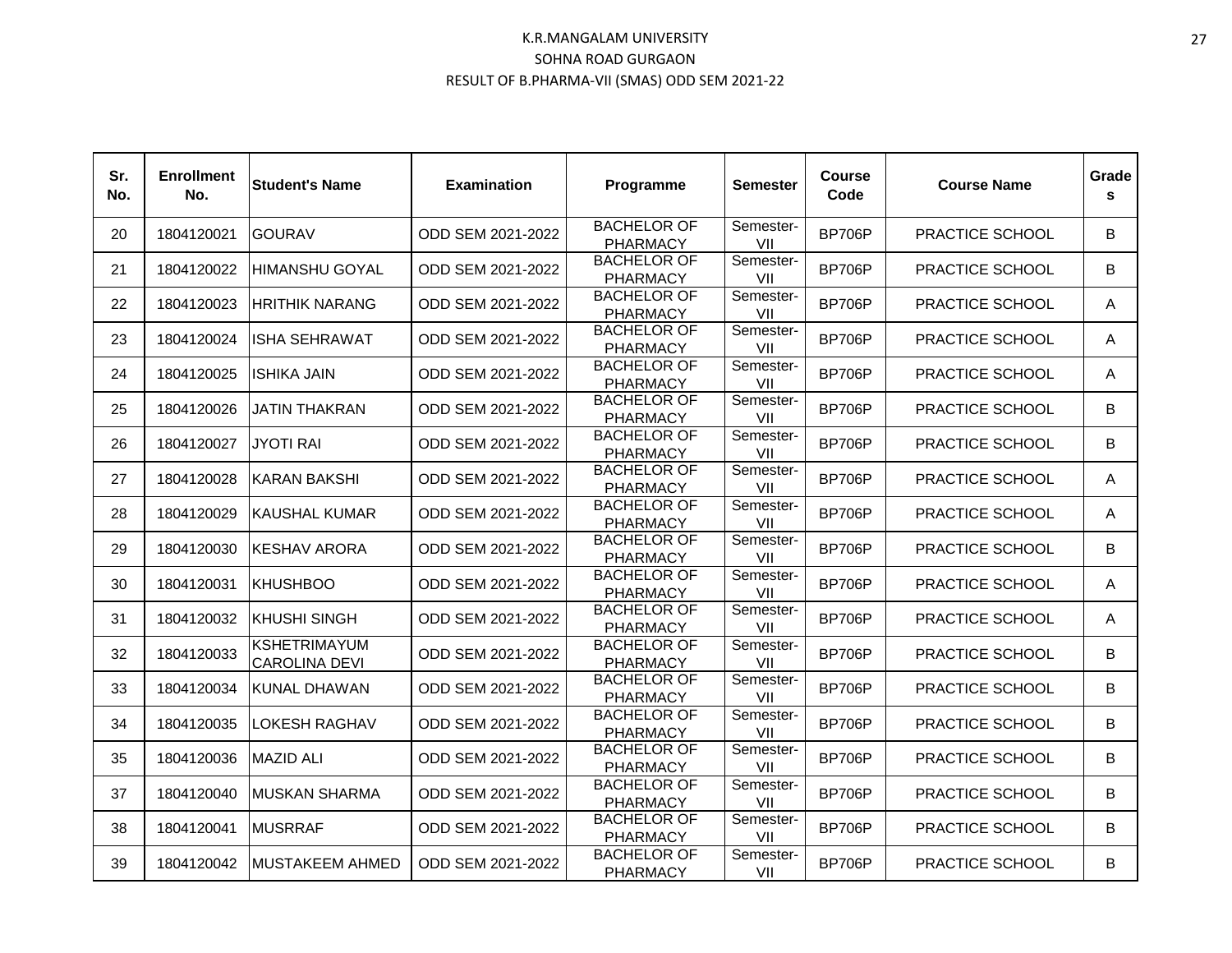| Sr.<br>No. | <b>Enrollment</b><br>No. | <b>Student's Name</b>              | <b>Examination</b> | Programme                             | Semester         | <b>Course</b><br>Code | <b>Course Name</b>     | Grade<br>s   |
|------------|--------------------------|------------------------------------|--------------------|---------------------------------------|------------------|-----------------------|------------------------|--------------|
| 40         | 1804120043               | NANDITA RAJOTEAYA                  | ODD SEM 2021-2022  | <b>BACHELOR OF</b><br><b>PHARMACY</b> | Semester-<br>VII | <b>BP706P</b>         | PRACTICE SCHOOL        | A            |
| 41         | 1804120044               | NEHA YADAV                         | ODD SEM 2021-2022  | <b>BACHELOR OF</b><br><b>PHARMACY</b> | Semester-<br>VII | <b>BP706P</b>         | PRACTICE SCHOOL        | A            |
| 42         | 1804120046               | <b>NIKHIL</b>                      | ODD SEM 2021-2022  | <b>BACHELOR OF</b><br><b>PHARMACY</b> | Semester-<br>VII | <b>BP706P</b>         | PRACTICE SCHOOL        | A            |
| 43         | 1804120047               | INIKHIL KUMAR                      | ODD SEM 2021-2022  | <b>BACHELOR OF</b><br><b>PHARMACY</b> | Semester-<br>VII | <b>BP706P</b>         | <b>PRACTICE SCHOOL</b> | A            |
| 44         | 1804120048               | <b>INISHU KUMAR SINHA</b>          | ODD SEM 2021-2022  | <b>BACHELOR OF</b><br><b>PHARMACY</b> | Semester-<br>VII | <b>BP706P</b>         | PRACTICE SCHOOL        | A            |
| 45         | 1804120049               | <b>PARVEEN</b><br><b>SHARADHNA</b> | ODD SEM 2021-2022  | <b>BACHELOR OF</b><br><b>PHARMACY</b> | Semester-<br>VII | <b>BP706P</b>         | PRACTICE SCHOOL        | $\mathsf{C}$ |
| 46         | 1804120050               | <b>PAYAL KUMARI</b>                | ODD SEM 2021-2022  | <b>BACHELOR OF</b><br><b>PHARMACY</b> | Semester-<br>VII | <b>BP706P</b>         | PRACTICE SCHOOL        | A            |
| 47         | 1804120051               | <b>POONAM</b>                      | ODD SEM 2021-2022  | <b>BACHELOR OF</b><br><b>PHARMACY</b> | Semester-<br>VII | <b>BP706P</b>         | PRACTICE SCHOOL        | B            |
| 48         | 1804120052               | IPRACHI CHOPRA                     | ODD SEM 2021-2022  | <b>BACHELOR OF</b><br><b>PHARMACY</b> | Semester-<br>VII | <b>BP706P</b>         | PRACTICE SCHOOL        | A            |
| 49         | 1804120054               | <b>PREETI SHARMA</b>               | ODD SEM 2021-2022  | <b>BACHELOR OF</b><br><b>PHARMACY</b> | Semester-<br>VII | <b>BP706P</b>         | PRACTICE SCHOOL        | B            |
| 50         | 1804120055               | <b>PRINCE TYAGI</b>                | ODD SEM 2021-2022  | <b>BACHELOR OF</b><br><b>PHARMACY</b> | Semester-<br>VII | <b>BP706P</b>         | PRACTICE SCHOOL        | B            |
| 51         | 1804120056               | <b>RAHUL</b>                       | ODD SEM 2021-2022  | <b>BACHELOR OF</b><br><b>PHARMACY</b> | Semester-<br>VII | <b>BP706P</b>         | PRACTICE SCHOOL        | B            |
| 52         | 1804120057               | <b>RAHUL GUPTA</b>                 | ODD SEM 2021-2022  | <b>BACHELOR OF</b><br><b>PHARMACY</b> | Semester-<br>VII | <b>BP706P</b>         | PRACTICE SCHOOL        | A            |
| 53         | 1804120058               | <b>RESUN NISHA</b>                 | ODD SEM 2021-2022  | <b>BACHELOR OF</b><br><b>PHARMACY</b> | Semester-<br>VII | <b>BP706P</b>         | PRACTICE SCHOOL        | A            |
| 54         | 1804120059               | <b>RITVIK CHHABRA</b>              | ODD SEM 2021-2022  | <b>BACHELOR OF</b><br><b>PHARMACY</b> | Semester-<br>VII | <b>BP706P</b>         | PRACTICE SCHOOL        | B            |
| 55         | 1804120060               | <b>ROHIT CHHOKER</b>               | ODD SEM 2021-2022  | <b>BACHELOR OF</b><br><b>PHARMACY</b> | Semester-<br>VII | <b>BP706P</b>         | PRACTICE SCHOOL        | C            |
| 56         | 1804120061               | <b>ROHIT KUMAR</b>                 | ODD SEM 2021-2022  | <b>BACHELOR OF</b><br><b>PHARMACY</b> | Semester-<br>VII | <b>BP706P</b>         | PRACTICE SCHOOL        | $\mathsf{C}$ |
| 57         | 1804120064               | <b>SAGAR RAWAT</b>                 | ODD SEM 2021-2022  | <b>BACHELOR OF</b><br><b>PHARMACY</b> | Semester-<br>VII | <b>BP706P</b>         | PRACTICE SCHOOL        | $\mathsf{C}$ |
| 58         | 1804120065               | ISAHIL BANSAL                      | ODD SEM 2021-2022  | <b>BACHELOR OF</b><br><b>PHARMACY</b> | Semester-<br>VII | <b>BP706P</b>         | PRACTICE SCHOOL        | $\circ$      |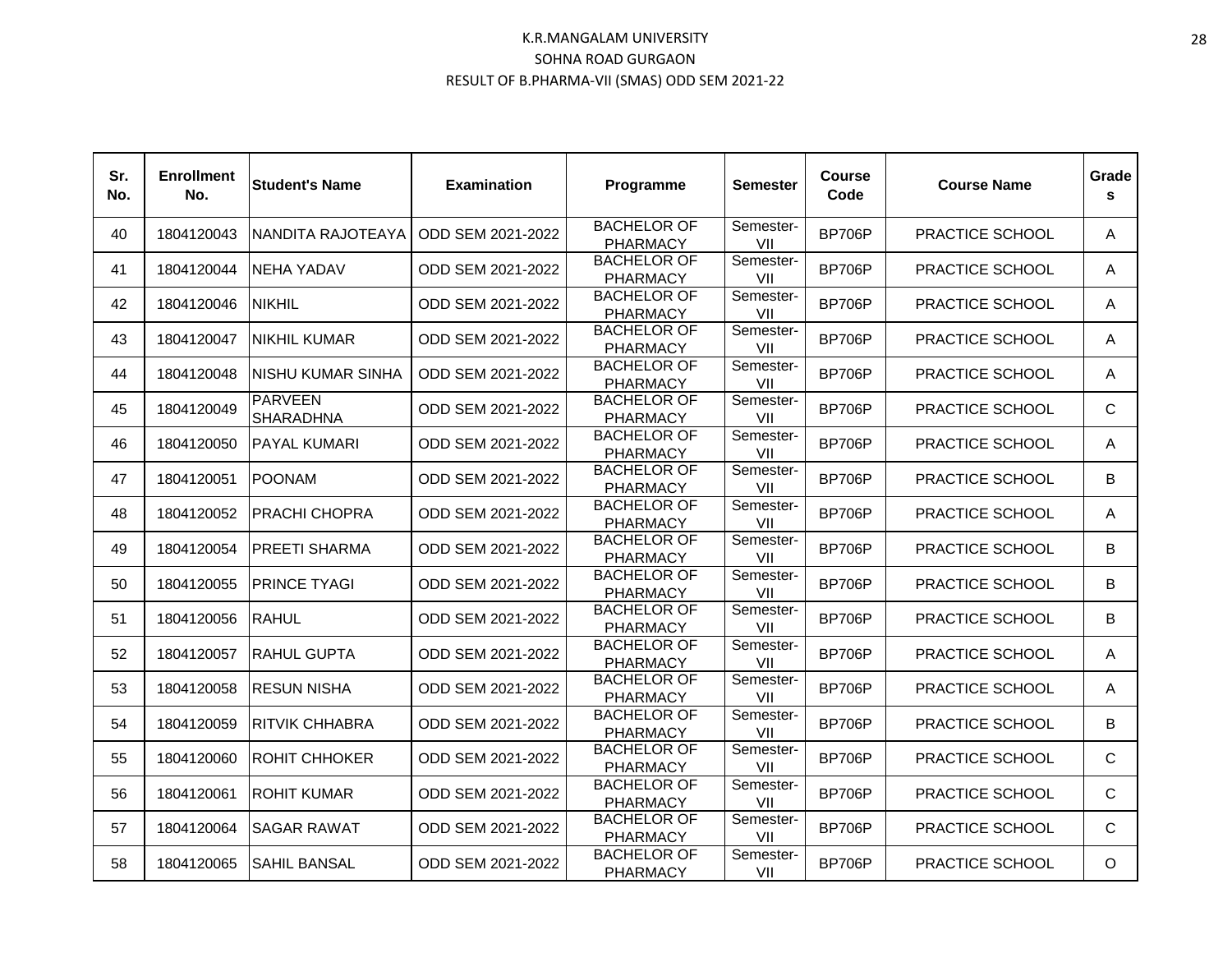| Sr.<br>No. | <b>Enrollment</b><br>No. | <b>Student's Name</b>                   | <b>Examination</b> | Programme                             | Semester         | <b>Course</b><br>Code | <b>Course Name</b>     | Grade<br>s |
|------------|--------------------------|-----------------------------------------|--------------------|---------------------------------------|------------------|-----------------------|------------------------|------------|
| 59         | 1804120066               | <b>SANJAY SINGH</b><br><b>CHHAUNKAR</b> | ODD SEM 2021-2022  | <b>BACHELOR OF</b><br><b>PHARMACY</b> | Semester-<br>VII | <b>BP706P</b>         | PRACTICE SCHOOL        | B          |
| 60         | 1804120067               | <b>SHIVAM</b>                           | ODD SEM 2021-2022  | <b>BACHELOR OF</b><br><b>PHARMACY</b> | Semester-<br>VII | <b>BP706P</b>         | PRACTICE SCHOOL        | B          |
| 61         | 1804120068               | SIDDHANT KASHYAP                        | ODD SEM 2021-2022  | <b>BACHELOR OF</b><br><b>PHARMACY</b> | Semester-<br>VII | <b>BP706P</b>         | PRACTICE SCHOOL        | B          |
| 62         | 1804120070               | <b>SIMRA KHAN</b>                       | ODD SEM 2021-2022  | <b>BACHELOR OF</b><br><b>PHARMACY</b> | Semester-<br>VII | <b>BP706P</b>         | PRACTICE SCHOOL        | A          |
| 63         | 1804120072               | <b>SOURAV SAXENA</b>                    | ODD SEM 2021-2022  | <b>BACHELOR OF</b><br><b>PHARMACY</b> | Semester-<br>VII | <b>BP706P</b>         | PRACTICE SCHOOL        | B          |
| 64         | 1804120073               | SOURYANSHU<br><b>KUMAR</b>              | ODD SEM 2021-2022  | <b>BACHELOR OF</b><br><b>PHARMACY</b> | Semester-<br>VII | <b>BP706P</b>         | PRACTICE SCHOOL        | B          |
| 65         | 1804120074               | <b>SUDHANSHU</b><br><b>SACHDEVA</b>     | ODD SEM 2021-2022  | <b>BACHELOR OF</b><br><b>PHARMACY</b> | Semester-<br>VII | <b>BP706P</b>         | PRACTICE SCHOOL        | B          |
| 66         | 1804120075               | <b>SUNNY SINGH</b>                      | ODD SEM 2021-2022  | <b>BACHELOR OF</b><br><b>PHARMACY</b> | Semester-<br>VII | <b>BP706P</b>         | PRACTICE SCHOOL        | B          |
| 67         | 1804120076               | ISURAJ KUMAR                            | ODD SEM 2021-2022  | <b>BACHELOR OF</b><br><b>PHARMACY</b> | Semester-<br>VII | <b>BP706P</b>         | <b>PRACTICE SCHOOL</b> | B          |
| 68         | 1804120077               | TUSHAR DUDEJA                           | ODD SEM 2021-2022  | <b>BACHELOR OF</b><br><b>PHARMACY</b> | Semester-<br>VII | <b>BP706P</b>         | PRACTICE SCHOOL        | B          |
| 69         | 1804120078               | <b>VAIBHAV RISHI</b>                    | ODD SEM 2021-2022  | <b>BACHELOR OF</b><br><b>PHARMACY</b> | Semester-<br>VII | <b>BP706P</b>         | PRACTICE SCHOOL        | A          |
| 70         | 1804120079               | <b>VAIBHAV SHARMA</b>                   | ODD SEM 2021-2022  | <b>BACHELOR OF</b><br><b>PHARMACY</b> | Semester-<br>VII | <b>BP706P</b>         | PRACTICE SCHOOL        | B          |
| 71         | 1804120080               | <b>VAIBHAW RAJ</b><br><b>MISHRA</b>     | ODD SEM 2021-2022  | <b>BACHELOR OF</b><br><b>PHARMACY</b> | Semester-<br>VII | <b>BP706P</b>         | PRACTICE SCHOOL        | B          |
| 72         | 1804120081               | <b>VINAY KUMAR</b>                      | ODD SEM 2021-2022  | <b>BACHELOR OF</b><br><b>PHARMACY</b> | Semester-<br>VII | <b>BP706P</b>         | PRACTICE SCHOOL        | A          |
| 73         | 1804120082               | YAGYA DADHICH                           | ODD SEM 2021-2022  | <b>BACHELOR OF</b><br><b>PHARMACY</b> | Semester-<br>VII | <b>BP706P</b>         | PRACTICE SCHOOL        | A          |
| 74         | 1804120083               | YASH                                    | ODD SEM 2021-2022  | <b>BACHELOR OF</b><br><b>PHARMACY</b> | Semester-<br>VII | <b>BP706P</b>         | PRACTICE SCHOOL        | A          |
| 75         | 1804120084               | <b>ZOHRA FATIMAH</b>                    | ODD SEM 2021-2022  | <b>BACHELOR OF</b><br><b>PHARMACY</b> | Semester-<br>VII | <b>BP706P</b>         | PRACTICE SCHOOL        | A          |
| 76         | 1804120086               | <b>ABHISHEK PAL</b>                     | ODD SEM 2021-2022  | <b>BACHELOR OF</b><br><b>PHARMACY</b> | Semester-<br>VII | <b>BP706P</b>         | PRACTICE SCHOOL        | B          |
| 77         | 1804120087               | <b>PRAVEEN KUMAR</b><br><b>SINGH</b>    | ODD SEM 2021-2022  | <b>BACHELOR OF</b><br><b>PHARMACY</b> | Semester-<br>VII | <b>BP706P</b>         | PRACTICE SCHOOL        | B          |